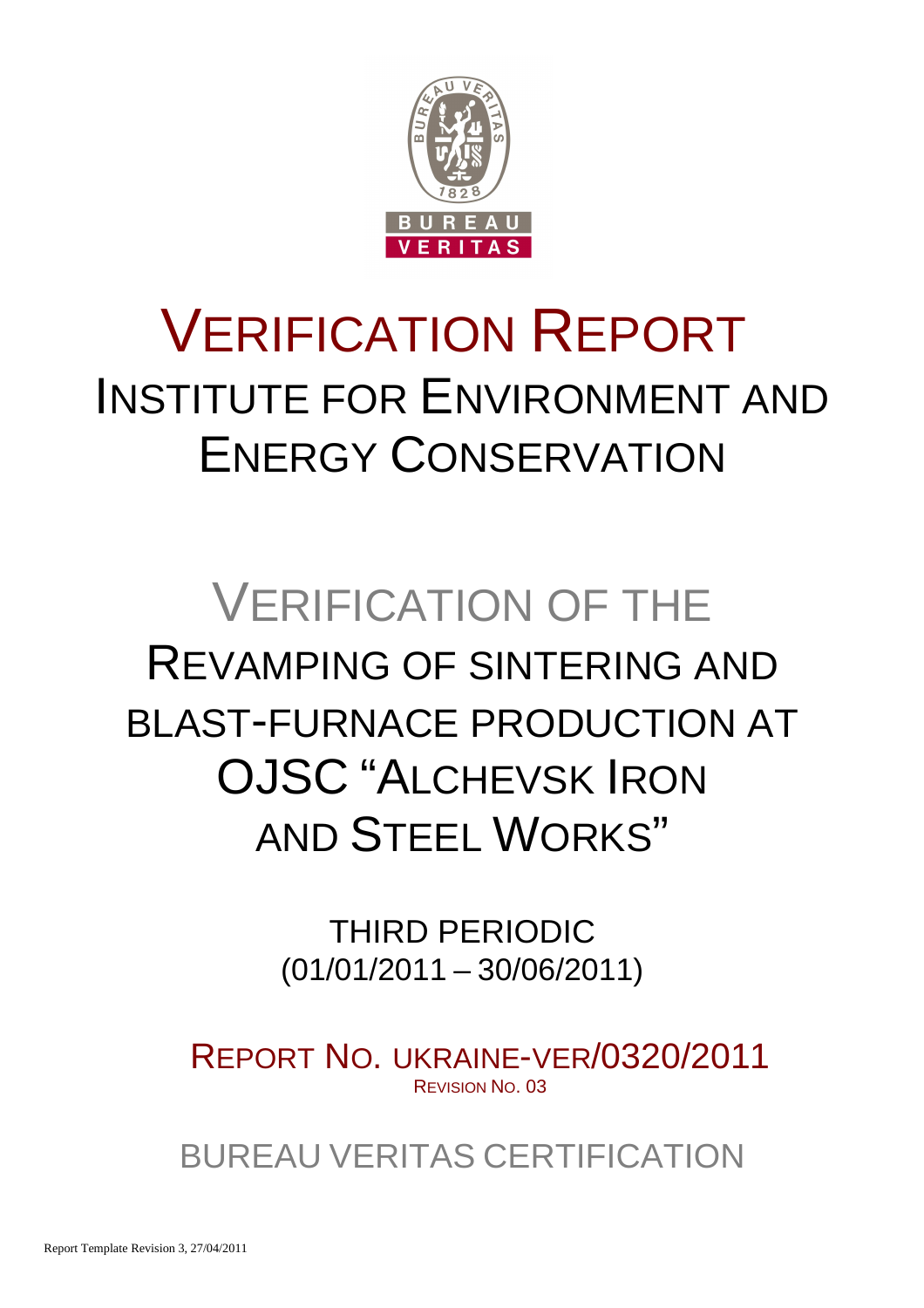

#### VERIFICATION REPORT

| Date of first issue:                                                                                                                                                                                                                                                                                                                                                                                                                                                                                                                                                                                                                                                                                                                                                                         |                     | Organizational unit: |             |                                                                                                     |                                                                                                                                                                                                                                                                                                                                                                                                                                                                                                                                                                             |
|----------------------------------------------------------------------------------------------------------------------------------------------------------------------------------------------------------------------------------------------------------------------------------------------------------------------------------------------------------------------------------------------------------------------------------------------------------------------------------------------------------------------------------------------------------------------------------------------------------------------------------------------------------------------------------------------------------------------------------------------------------------------------------------------|---------------------|----------------------|-------------|-----------------------------------------------------------------------------------------------------|-----------------------------------------------------------------------------------------------------------------------------------------------------------------------------------------------------------------------------------------------------------------------------------------------------------------------------------------------------------------------------------------------------------------------------------------------------------------------------------------------------------------------------------------------------------------------------|
| 08/09/2011                                                                                                                                                                                                                                                                                                                                                                                                                                                                                                                                                                                                                                                                                                                                                                                   |                     |                      |             | <b>Bureau Veritas Certification Holding</b>                                                         |                                                                                                                                                                                                                                                                                                                                                                                                                                                                                                                                                                             |
| Client:                                                                                                                                                                                                                                                                                                                                                                                                                                                                                                                                                                                                                                                                                                                                                                                      |                     | Client ref.:         |             |                                                                                                     |                                                                                                                                                                                                                                                                                                                                                                                                                                                                                                                                                                             |
| Institute for Environment and Energy                                                                                                                                                                                                                                                                                                                                                                                                                                                                                                                                                                                                                                                                                                                                                         |                     | Vasyl Vovchak        |             |                                                                                                     |                                                                                                                                                                                                                                                                                                                                                                                                                                                                                                                                                                             |
| Conservation                                                                                                                                                                                                                                                                                                                                                                                                                                                                                                                                                                                                                                                                                                                                                                                 |                     |                      |             |                                                                                                     |                                                                                                                                                                                                                                                                                                                                                                                                                                                                                                                                                                             |
| Summary:                                                                                                                                                                                                                                                                                                                                                                                                                                                                                                                                                                                                                                                                                                                                                                                     |                     |                      |             |                                                                                                     |                                                                                                                                                                                                                                                                                                                                                                                                                                                                                                                                                                             |
|                                                                                                                                                                                                                                                                                                                                                                                                                                                                                                                                                                                                                                                                                                                                                                                              |                     |                      |             |                                                                                                     | Bureau Veritas Certification has made the third periodic verification of the "Revamping of sintering and blast-                                                                                                                                                                                                                                                                                                                                                                                                                                                             |
|                                                                                                                                                                                                                                                                                                                                                                                                                                                                                                                                                                                                                                                                                                                                                                                              |                     |                      |             |                                                                                                     | furnace production at OJSC "Alchevsk Iron and Steel Works", UA1000262, project of Institute for Environment                                                                                                                                                                                                                                                                                                                                                                                                                                                                 |
|                                                                                                                                                                                                                                                                                                                                                                                                                                                                                                                                                                                                                                                                                                                                                                                              |                     |                      |             |                                                                                                     | and Energy Conservation located in Alchevsk, Lugansk oblast, Ukraine, and applying JI specific approach, on                                                                                                                                                                                                                                                                                                                                                                                                                                                                 |
|                                                                                                                                                                                                                                                                                                                                                                                                                                                                                                                                                                                                                                                                                                                                                                                              |                     |                      |             |                                                                                                     | the basis of UNFCCC criteria for the JI, as well as criteria given to provide for consistent project operations,<br>monitoring and reporting. UNFCCC criteria refer to Article 6 of the Kyoto Protocol, the JI rules and modalities                                                                                                                                                                                                                                                                                                                                         |
|                                                                                                                                                                                                                                                                                                                                                                                                                                                                                                                                                                                                                                                                                                                                                                                              |                     |                      |             | and the subsequent decisions by the JI Supervisory Committee, as well as the host country criteria. |                                                                                                                                                                                                                                                                                                                                                                                                                                                                                                                                                                             |
|                                                                                                                                                                                                                                                                                                                                                                                                                                                                                                                                                                                                                                                                                                                                                                                              |                     |                      |             |                                                                                                     |                                                                                                                                                                                                                                                                                                                                                                                                                                                                                                                                                                             |
| Opinion, was conducted using Bureau Veritas Certification internal procedures.                                                                                                                                                                                                                                                                                                                                                                                                                                                                                                                                                                                                                                                                                                               |                     |                      |             |                                                                                                     | The verification scope is defined as a periodic independent review and ex post determination by the<br>Accredited Entity of the monitored reductions in GHG emissions during defined verification period, and<br>consisted of the following three phases: i) desk review of the project design and the baseline and monitoring<br>plan; ii) follow-up interviews with project stakeholders; iii) resolution of outstanding issues and the issuance of<br>the final verification report and opinion. The overall verification, from Contract Review to Verification Report & |
| Actions Requests (CR, CAR and FAR), presented in Appendix A.                                                                                                                                                                                                                                                                                                                                                                                                                                                                                                                                                                                                                                                                                                                                 |                     |                      |             |                                                                                                     | The first output of the verification process is a list of Clarification, Corrective Actions Requests, Forward                                                                                                                                                                                                                                                                                                                                                                                                                                                               |
| In summary, Bureau Veritas Certification confirms that the project is implemented as described in approved<br>project design documents. Installed equipment being essential for generating emission reduction runs reliably<br>and is calibrated appropriately. The monitoring system is in place and the project is generating GHG emission<br>reductions. The GHG emission reduction is calculated accurately and without material errors, omissions, or<br>misstatements, and the ERUs issued totalize 1 029 733 tons of CO2eq for the monitoring<br>period (01/01/2011 - 30/06/2011).<br>Our opinion relates to the project's GHG emissions and resulting GHG emission reductions reported and<br>related to the approved project baseline and monitoring, and its associated documents. |                     |                      |             |                                                                                                     |                                                                                                                                                                                                                                                                                                                                                                                                                                                                                                                                                                             |
| Report No.:                                                                                                                                                                                                                                                                                                                                                                                                                                                                                                                                                                                                                                                                                                                                                                                  |                     | Subject Group:       |             |                                                                                                     |                                                                                                                                                                                                                                                                                                                                                                                                                                                                                                                                                                             |
| UKRAINE-ver/0320/2011                                                                                                                                                                                                                                                                                                                                                                                                                                                                                                                                                                                                                                                                                                                                                                        | JI                  |                      |             |                                                                                                     |                                                                                                                                                                                                                                                                                                                                                                                                                                                                                                                                                                             |
| Project title:                                                                                                                                                                                                                                                                                                                                                                                                                                                                                                                                                                                                                                                                                                                                                                               |                     |                      |             |                                                                                                     |                                                                                                                                                                                                                                                                                                                                                                                                                                                                                                                                                                             |
| "Revamping<br>production at OJSC "Alchevsk Iron and Steel<br>Works"                                                                                                                                                                                                                                                                                                                                                                                                                                                                                                                                                                                                                                                                                                                          | of sintering<br>and | blast-furnace        |             |                                                                                                     |                                                                                                                                                                                                                                                                                                                                                                                                                                                                                                                                                                             |
| Work carried out by:                                                                                                                                                                                                                                                                                                                                                                                                                                                                                                                                                                                                                                                                                                                                                                         |                     |                      |             |                                                                                                     |                                                                                                                                                                                                                                                                                                                                                                                                                                                                                                                                                                             |
| Oleg Skoblyk - Team Leader, Lead Verifier<br>Vera Skitina - Team member, Lead Verifier<br>Iuliia Pylnova - Team member, Verifier                                                                                                                                                                                                                                                                                                                                                                                                                                                                                                                                                                                                                                                             |                     |                      |             |                                                                                                     |                                                                                                                                                                                                                                                                                                                                                                                                                                                                                                                                                                             |
| Work reviewed by:                                                                                                                                                                                                                                                                                                                                                                                                                                                                                                                                                                                                                                                                                                                                                                            |                     |                      |             |                                                                                                     |                                                                                                                                                                                                                                                                                                                                                                                                                                                                                                                                                                             |
| Ivan Sokolov - Internal Technical Reviewer,                                                                                                                                                                                                                                                                                                                                                                                                                                                                                                                                                                                                                                                                                                                                                  |                     |                      | $\boxtimes$ | No distribution without permission from the                                                         |                                                                                                                                                                                                                                                                                                                                                                                                                                                                                                                                                                             |
| Igor Alekseenko - Technical specialist<br>Work approved by:                                                                                                                                                                                                                                                                                                                                                                                                                                                                                                                                                                                                                                                                                                                                  |                     |                      |             | Client or responsible organizational unit                                                           |                                                                                                                                                                                                                                                                                                                                                                                                                                                                                                                                                                             |
| Flavio Gomes - Operational Manager 20000                                                                                                                                                                                                                                                                                                                                                                                                                                                                                                                                                                                                                                                                                                                                                     |                     |                      |             | Limited distribution                                                                                |                                                                                                                                                                                                                                                                                                                                                                                                                                                                                                                                                                             |
| Date of this revision:                                                                                                                                                                                                                                                                                                                                                                                                                                                                                                                                                                                                                                                                                                                                                                       | Rev. No.:           | Number of pages:     |             |                                                                                                     |                                                                                                                                                                                                                                                                                                                                                                                                                                                                                                                                                                             |
| 25/09/2011                                                                                                                                                                                                                                                                                                                                                                                                                                                                                                                                                                                                                                                                                                                                                                                   | 03                  | 48                   |             | Unrestricted distribution                                                                           |                                                                                                                                                                                                                                                                                                                                                                                                                                                                                                                                                                             |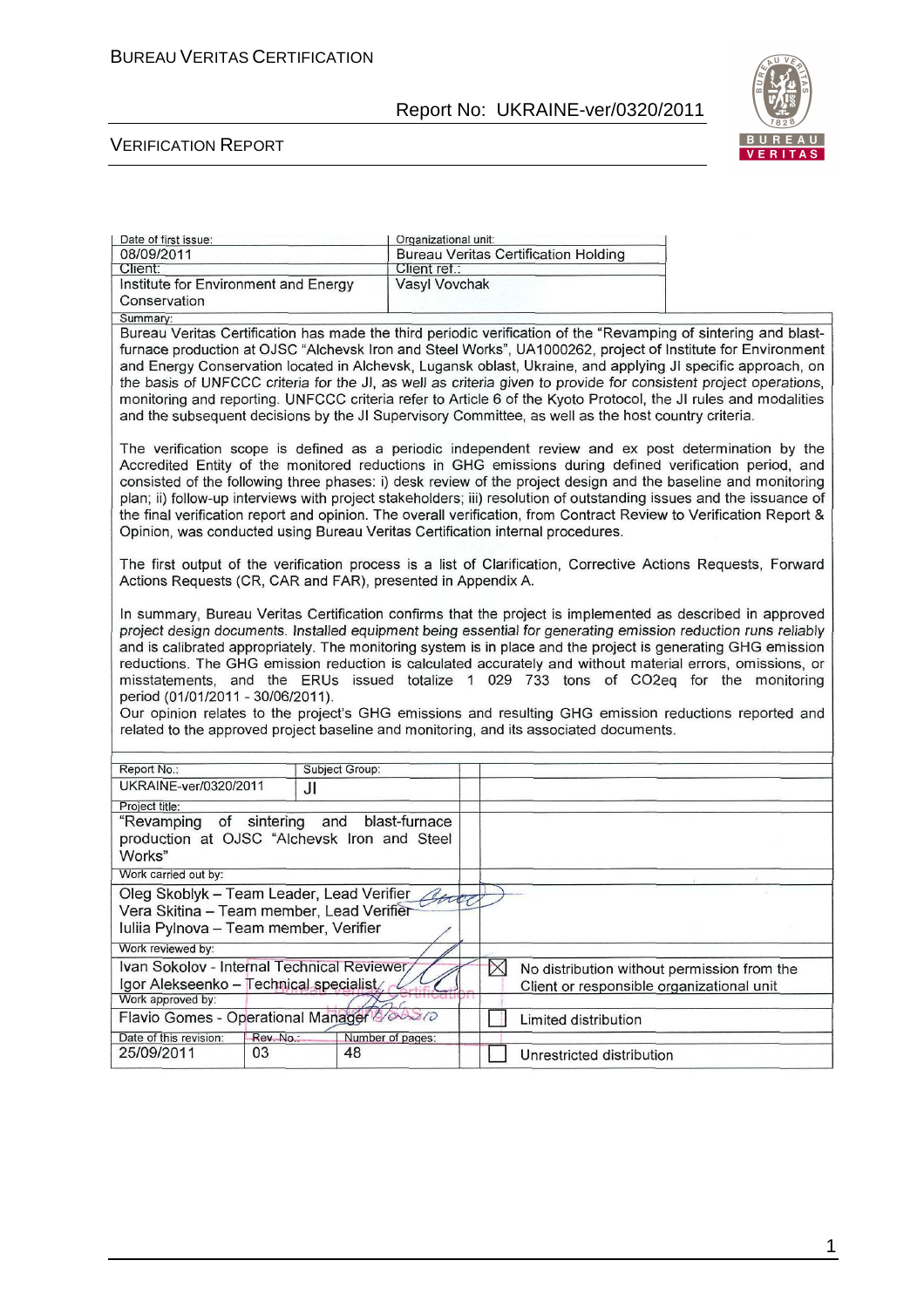

VERIFICATION REPORT

# **Abbreviations**

- BFG Blast Furnace Gas
- CAR Corrective Action Request
- CDM Clean Development Mechanism
- CHP Combined Heat and Power
- CL Clarification Request
- CO<sub>2</sub> Carbon Dioxide
- COG Coke Oven Gas
- AISW PJSC "Alchevsk Iron and Steel Works"
- DFP Designated Focal Point
- DVM Determination and Verification Manual
- EIA Environmental Impact Assessment
- ERU Emission Reduction Unit
- GHG Green House Gas(es)
- GWP Global Warming Potential
- I Interview
- IPCC Intergovernmental Panel on Climate Change
- JI Joint Implementation
- JISC Joint Implementation Supervisory Committee
- MP Monitoring Plan
- MoV Means of Verification
- NGO Non Government Organization
- PDD Project Design Document
- UNFCCC United Nations Framework Convention for Climate Change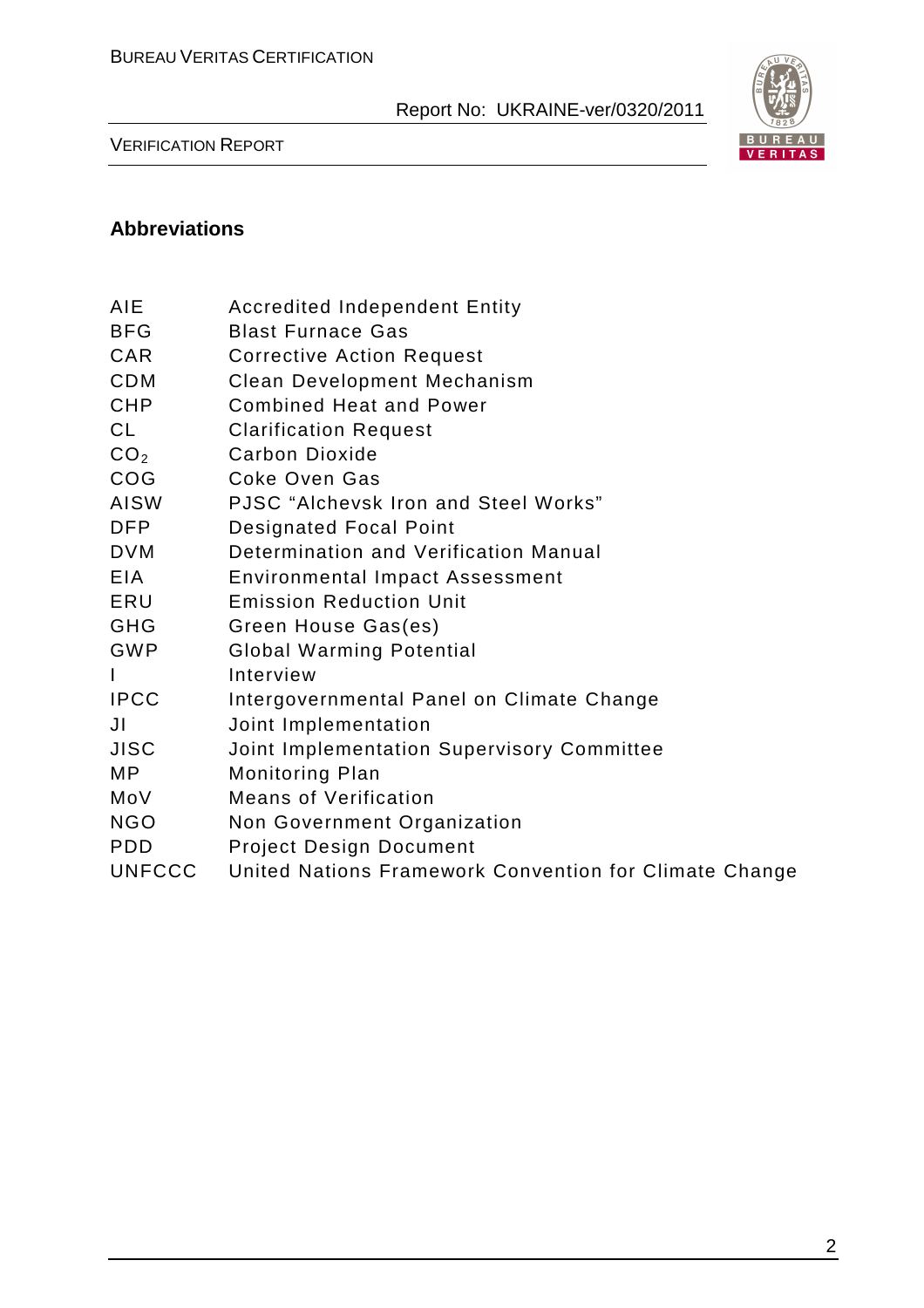

VERIFICATION REPORT

# **Table of Contents Page 2018**

| $\mathbf{1}$   |                                                                               |                |
|----------------|-------------------------------------------------------------------------------|----------------|
| 1.1            | Objective                                                                     | $\overline{4}$ |
| 1.2            | Scope                                                                         | $\overline{4}$ |
| 1.3            | <b>Verification Team</b>                                                      | $\overline{4}$ |
| $\overline{2}$ |                                                                               | $.5\,$         |
| 2.1            | <b>Review of Documents</b>                                                    | 5              |
| 2.2            | Follow-up Interviews                                                          | 5              |
| 2.3            | Resolution of Clarification, Corrective and Forward Action<br>Requests        | 6              |
| 3              |                                                                               |                |
| 3.1            | Remaining issues and FARs from previous verifications                         | $\overline{7}$ |
| 3.2            | Project approval by Parties involved (90-91)                                  | $\overline{7}$ |
| 3.3            | Project implementation (92-93)                                                | 8              |
| 3.4            | Compliance of the monitoring plan with the monitoring<br>methodology (94-98)  | 9              |
| 3.5            | Revision of monitoring plan (99-100) (Not applicable)                         | 10             |
| 3.6            | Data management (101)                                                         | 11             |
| 3.7            | Verification regarding programmes of activities (102-110)<br>(Not applicable) | 13             |
| 4              |                                                                               |                |
| 5              |                                                                               |                |
|                |                                                                               |                |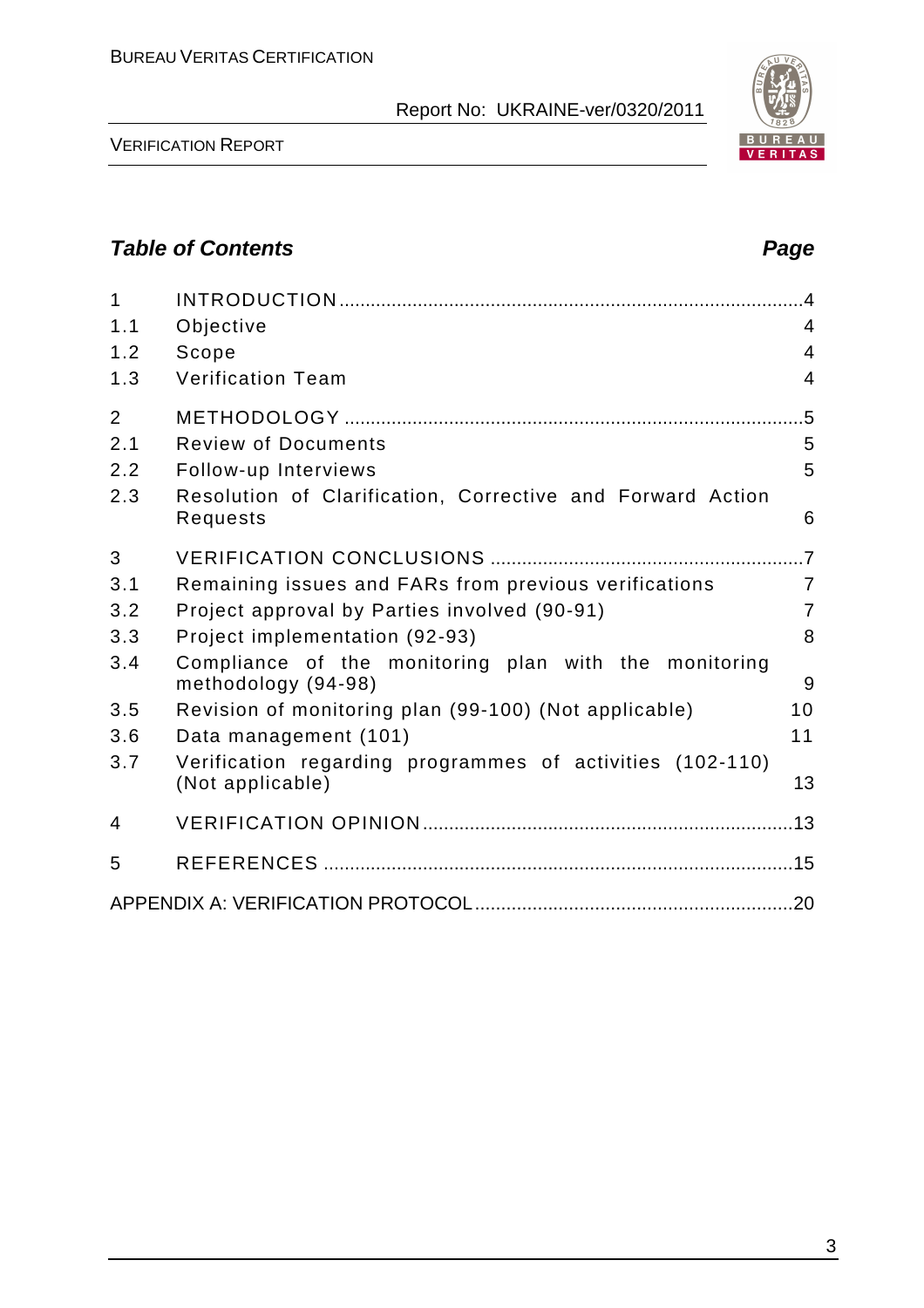

VERIFICATION REPORT

# **1 INTRODUCTION**

Institute for Environment and Energy Conservation has commissioned Bureau Veritas Certification to verify the emissions reductions of its JI project "Revamping of sintering and blast-furnace production at OJSC "Alchevsk Iron and Steel Works" (hereafter called "the project") at Alchevsk, Lugansk oblast, Ukraine.

This report summarizes the findings of the verification of the project, performed on the basis of UNFCCC criteria, as well as criteria given to provide for consistent project operations, monitoring and reporting.

## **1.1 Objective**

Verification is the periodic independent review and ex post determination by the Accredited Independent Entity of the monitored reductions in GHG emissions during defined verification period.

The objective of verification can be divided in Initial Verification and Periodic Verification.

UNFCCC criteria refer to Article 6 of the Kyoto Protocol, the JI rules and modalities and the subsequent decisions by the JI Supervisory Committee, as well as the host country criteria.

## **1.2 Scope**

Verification scope is defined as an independent and objective review and ex post determination by the Accredited Independent Entity of the monitored reductions in GHG emissions. The verification is based on the submitted monitoring report and the determined project design document including the project's baseline study and monitoring plan and other relevant documents. The information in these documents is reviewed against Kyoto Protocol requirements, UNFCCC rules and associated interpretations.

The verification is not meant to provide any consulting towards the Client. However, stated requests for clarifications, corrective and/or forward actions may provide input for improvement of the project monitoring towards reductions in the GHG emissions.

# **1.3 Verification Team**

The verification team consists of the following personnel:

Oleg Skoblyk

Bureau Veritas Certification Team Leader, Climate Change Lead Verifier

Vera Skitina

Bureau Veritas Certification Team Member, Climate Change Lead Verifier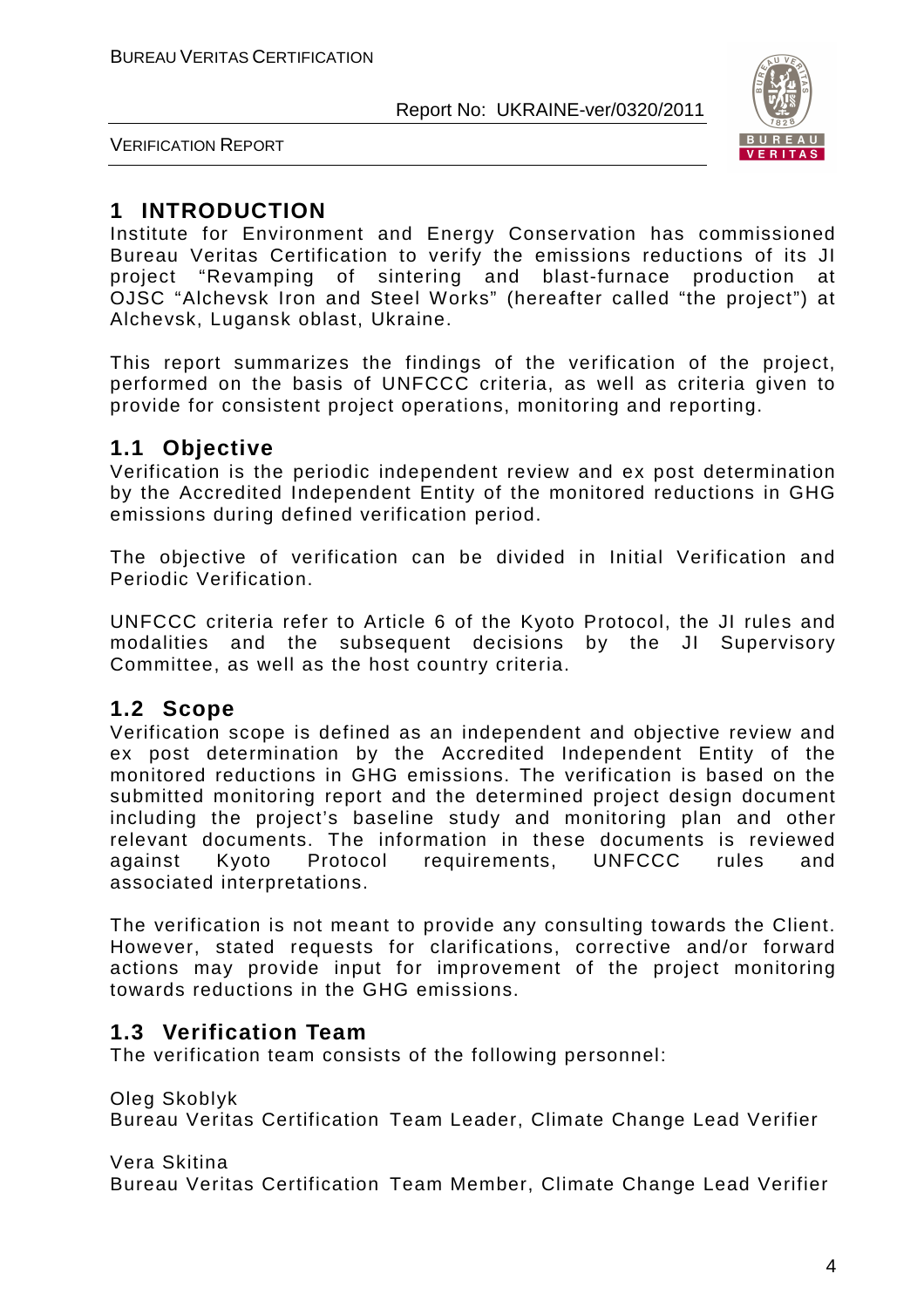

VERIFICATION REPORT

Iuliia Pylnova Bureau Veritas Certification Team Member, Climate Change Verifier

This verification report was reviewed by:

Ivan Sokolov Bureau Veritas Certification, Internal Technical Reviewer

Igor Alekseenko

Bureau Veritas Certification, Technical specialist

# **2 METHODOLOGY**

The overall verification, from Contract Review to Verification Report & Opinion, was conducted using Bureau Veritas Certification internal procedures.

In order to ensure transparency, a verification protocol was customized for the project, according to the version 01 of the Joint Implementation Determination and Verification Manual, issued by the Joint Implementation Supervisory Committee at its 19 meeting on 04/12/2009. The protocol shows, in a transparent manner, criteria (requirements), means of verification and the results from verifying the identified criteria. The verification protocol serves the following purposes:

- It organizes, details and clarifies the requirements a JI project is expected to meet;
- It ensures a transparent verification process where the verifier will document how a particular requirement has been verified and the result of the verification.

The completed verification protocol is enclosed in Appendix A to this report.

## **2.1 Review of Documents**

The Monitoring Report (MR) submitted by Institute for Environment and Energy Conservation and additional background documents related to the project design and baseline, i.e. country Law, Project Design Document (PDD), Guidance on criteria for baseline setting and monitoring, Host party criteria, Kyoto Protocol, Clarifications on Verification Requirements to be Checked by an Accredited Independent Entity were reviewed.

The verification findings presented in this report relate to the Monitoring Report versions 1, 2 and project as described in the determined PDD.

#### **2.2 Follow-up Interviews**

On 17/08/2011 Bureau Veritas Certification performed on-site interviews with project stakeholders to confirm selected information and to resolve issues identified in the document review. Representatives of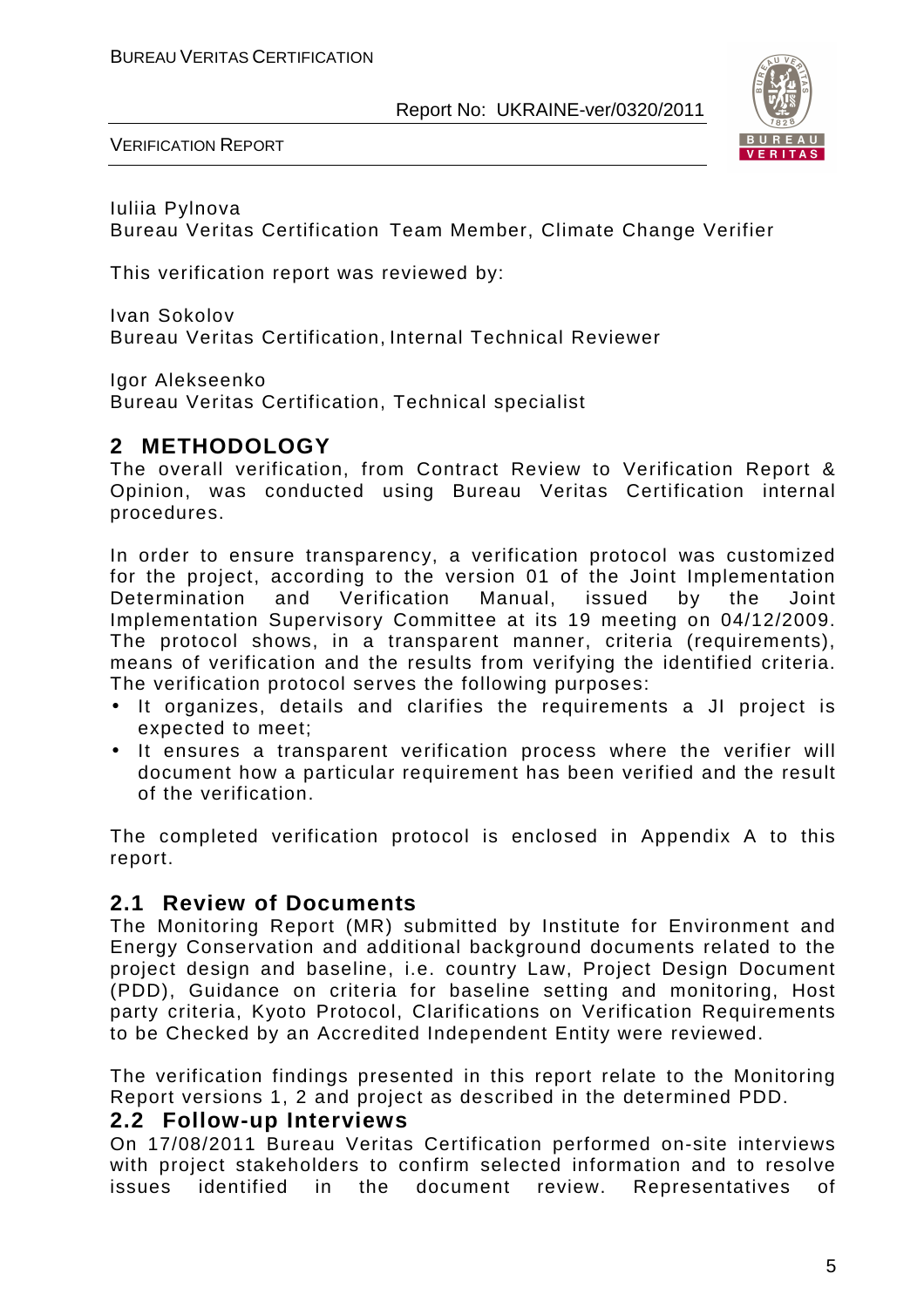

VERIFICATION REPORT

PJSC "Alchevsk Iron and Steel Works" (according to the documentation checked, 16.05.2011 PJSC "Alchevsk Iron and Steel Works" was established by changing the name of juridical person OJSC "Alchevsk Iron and Steel Works" to PJSC "Alchevsk Iron and Steel Works") and Institute for Environment and Energy Conservation were interviewed (see References). The main topics of the interviews are summarized in Table 1.

| <b>Interviewed</b><br>organization |             | <b>Interview topics</b>                                          |
|------------------------------------|-------------|------------------------------------------------------------------|
| PJSC "Alchevsk                     |             | Organizational structure                                         |
| Iron and Steel                     |             | Responsibilities and authorities                                 |
| Works"                             |             | Roles and responsibilities for data collection and<br>processing |
|                                    |             | Installation of equipment                                        |
|                                    |             | Data logging, archiving and reporting                            |
|                                    |             | Metering equipment control                                       |
|                                    |             | Metering record keeping system, database                         |
|                                    |             | IT management                                                    |
|                                    |             | Training of personnel                                            |
|                                    |             | Quality management procedures and technology                     |
|                                    |             | Internal audits and check-ups                                    |
| Institute                          | for $\vert$ | Baseline methodology                                             |
| Environment and                    |             | Monitoring plan                                                  |
| Energy<br>Conservation             |             | Monitoring report                                                |

## **2.3 Resolution of Clarification, Corrective and Forward Action Requests**

The objective of this phase of the verification is to raise the requests for corrective actions and clarification and any other outstanding issues that needed to be clarified for Bureau Veritas Certification positive conclusion on the GHG emission reduction calculation.

If the Verification Team, in assessing the monitoring report and supporting documents, identifies issues that need to be corrected, clarified or improved with regard to the monitoring requirements, it should raise these issues and inform the project participants of these issues in the form of:

(a) Corrective action request (CAR), requesting the project participants to correct a mistake that is not in accordance with the monitoring plan;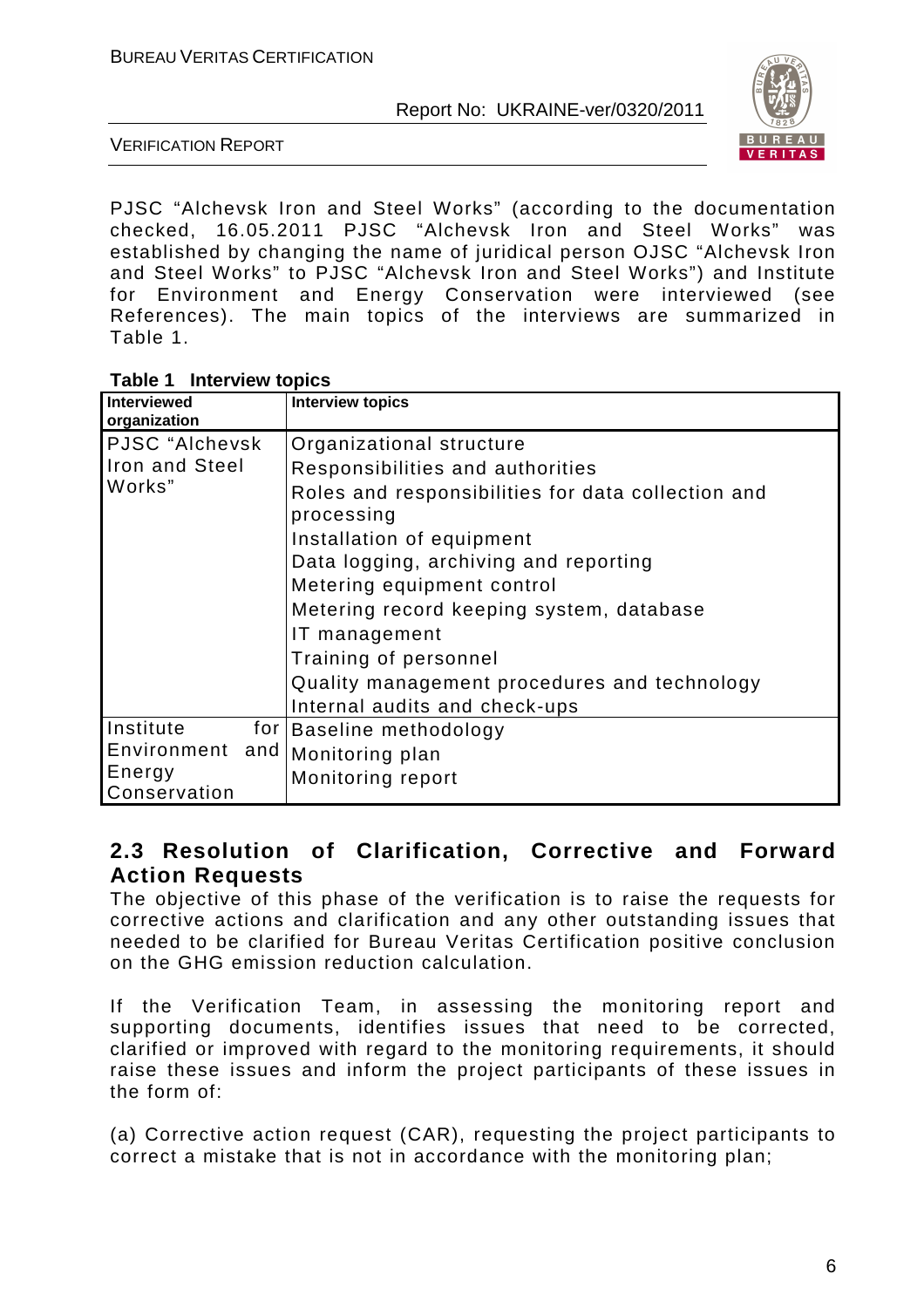

VERIFICATION REPORT

(b) Clarification request (CL), requesting the project participants to provide additional information for the AIE to assess compliance with the monitoring plan;

(c) Forward action request (FAR), informing the project participants of an issue, relating to the monitoring that needs to be reviewed during the next verification period.

To guarantee the transparency of the verification process, the concerns raised are documented in more detail in the verification protocol in Appendix A.

# **3 VERIFICATION CONCLUSIONS**

In the following sections, the conclusions of the verification are stated.

The findings from the desk review of the original monitoring documents and the findings from interviews during the follow up visit are described in the Verification Protocol in Appendix A.

The Clarification, Corrective and Forward Action Requests are stated, where applicable, in the following sections and are further documented in the Verification Protocol in Appendix A. The verification of the Project resulted in 5 Corrective Action Requests, 7 Clarification Requests, and 2 Forward Action Requests.

The number between brackets at the end of each section corresponds to the DVM paragraph.

## **3.1 Remaining issues and FARs from previous verifications**

There were two FARs: FAR 01 concerning keeping the data monitored for two years after the last transfer of emission reductions units for the project, and FAR 02 concerning indication of the names of the personnel involved in the monitoring should be issued. The FARs are still under consideration. FAR 01 and FAR 02 will be checked during next periodic verification.

## **3.2 Project approval by Parties involved (90-91)**

Written project approval by the Netherlands (Declaration of Approval 2011JI14 on the JI project "Revamping of sintering and blastfurnace production at OJSC "Alchevsk Iron and Steel Works" issued by Ministry of Economic Affairs, Agriculture and Innovation dated 10.05.2011) has been issued by the DFP of that Party when submitting the first verification report to the secretariat for publication in accordance with paragraph 38 of the JI guidelines, at the latest.

The abovementioned written approval is unconditional.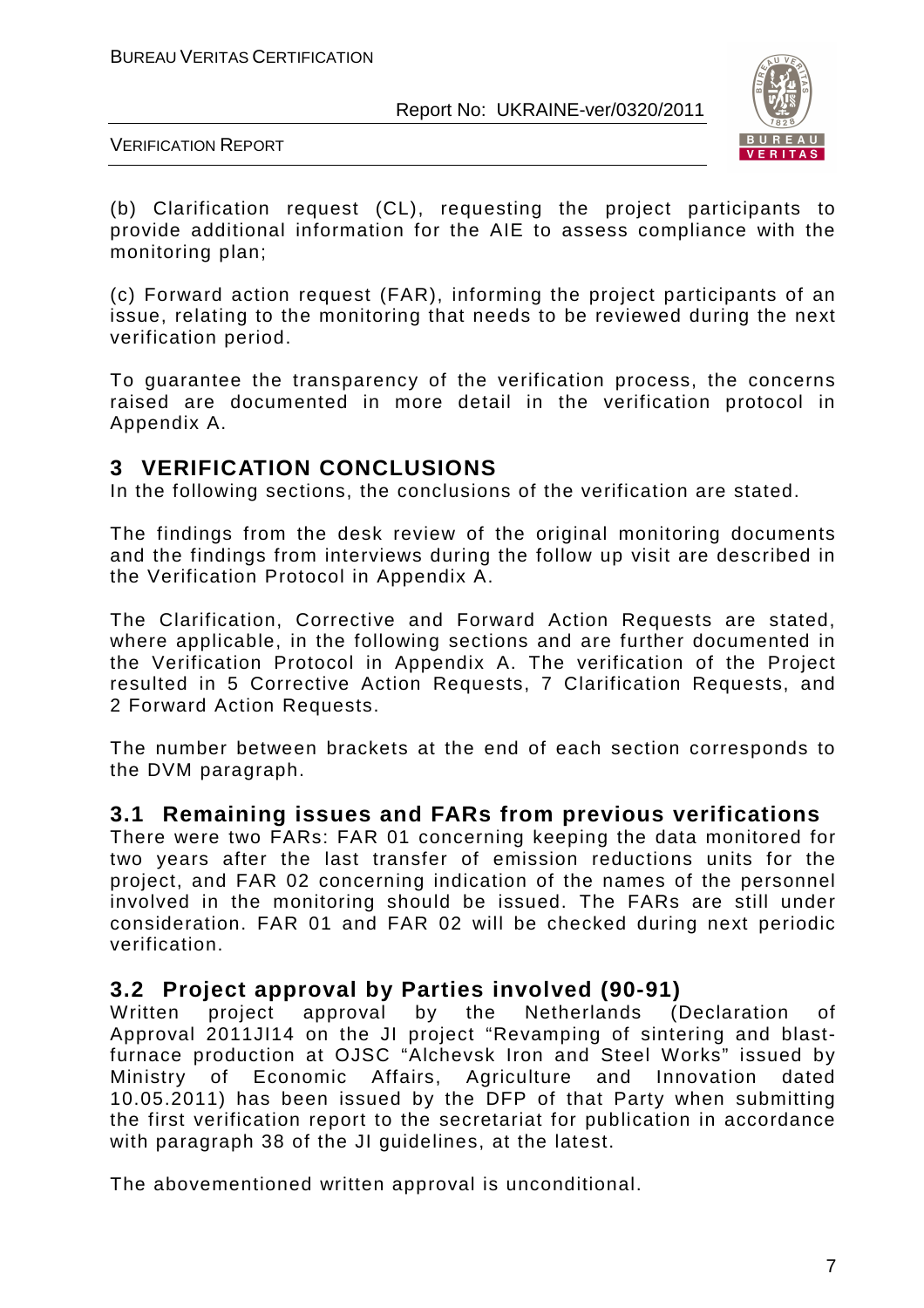

VERIFICATION REPORT

# **3.3 Project implementation (92-93)**

The implementation status of the project:

installation of pulverized coal injection (PCI) facility at BF  $#$  1 (implementation of this measure was started in October 2006 and was completed in May 2009);

installation of PCI facility at BF  $# 5$  (implementation of this measure was started in October 2006 and was completed in August 2009);

installation of PCI facility at BFs  $## 3, 4$  (implementation of the measure was started in October 2006 and is expected to be completed in the year 2015);

renewal and reconstruction of  $BF$   $#$  1 (implementation of this measure was started in the first half of 2004 and BF#1 was commissioned on 16th of May 2007);

renewal and reconstruction of BF  $#$  5 (implementation of this measure was started in 2006 and is expected to be completed during year 2011);

reconstruction of the oxygen unit  $#$  4 (implementation of this measure was started in 2004 and was completed in December 2005);

installation of oxygen units  $# 7$  (implementation of this measure was started in 2007 and was completed in 2008).

installation of oxygen units  $# 8$  (implementation of this measure was started in 2007 and was completed in 2009);

construction of  $BF # 2$  (implementation of this measure was started in 2007 and was not completed during the monitoring period. For the present time construction of BF # 2 is delayed because of adverse market situation and lack of financing. Construction of BF # 2 will be continued after improvement of market situation and availability of funding. According to the project implementation schedule stated in the PDD, commissioning of the measure is expected in the year 2015);

- construction of new sinter plant (implementation of this measure was started in 2006 and was not completed during the monitoring period. According to the project implementation schedule in the PDD, commissioning of the sinter plant is expected in the year 2016);

- construction of new lime kilns (implementation of this measure was started in 2005 and was not completed during the monitoring period. According to the project implementation schedule commissioning of the lime kilns was expected in the 2nd half of 2010, but to date the construction works are still undergoing. The decline from project implementation schedule was caused by the financial, technical and customs difficulties (the delay of equipment supply). The completion of construction works is expected by the end of 2011). According to the project implementation schedule commissioning of the lime kilns was expected in the 2nd half of 2010, but to date the construction works are still undergoing. The decline from project implementation schedule was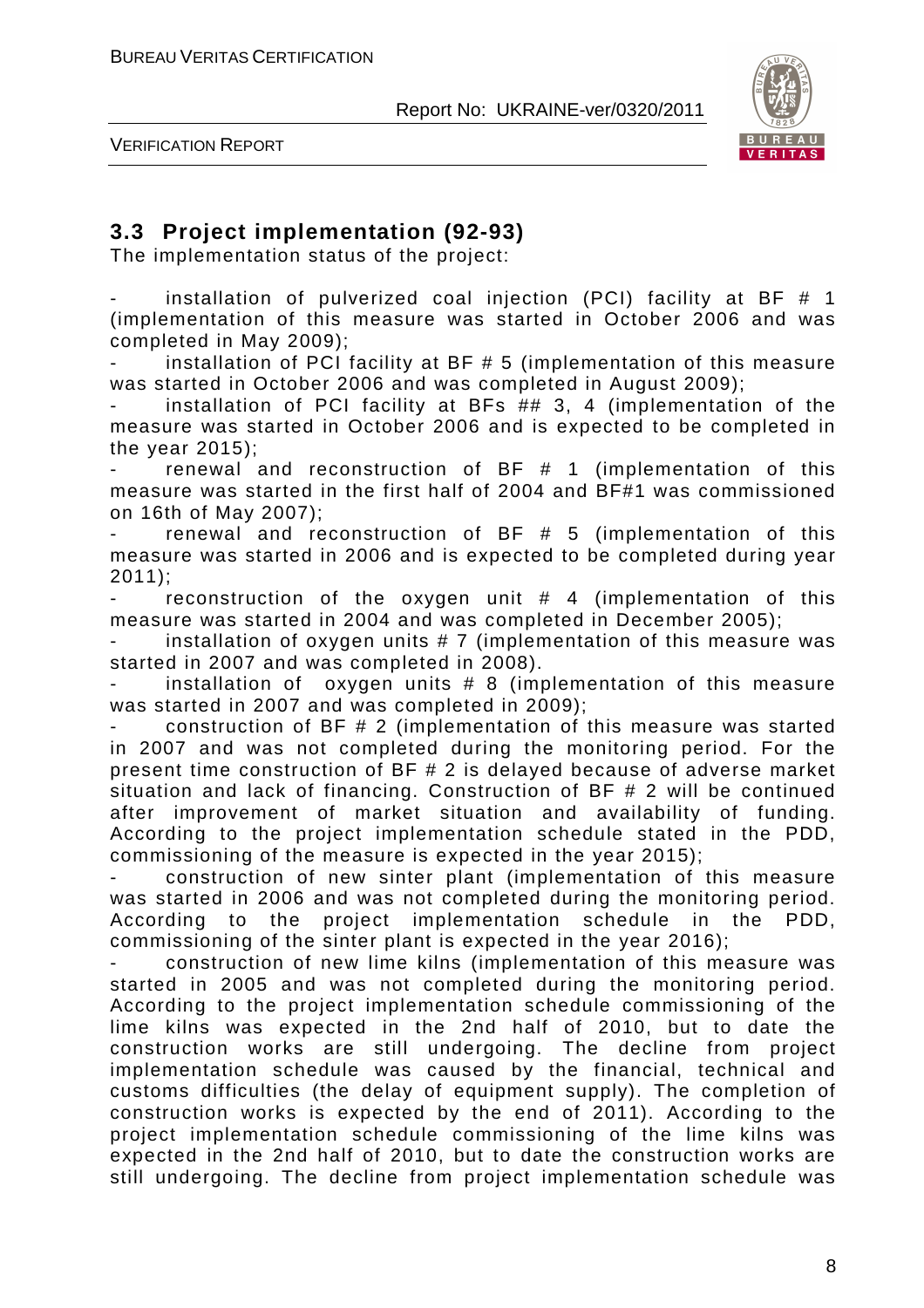

VERIFICATION REPORT

caused by the financial, technical and customs difficulties (the delay of equipment supply). The completion of construction works is expected by the end of 2011).

The identified areas of concern as to Project implementation, project participants response and BV Certification's conclusion are described in Appendix A (refer to CAR 03, CL 01, and CL 02).

## **3.4 Compliance of the monitoring plan with the monitoring methodology (94-98)**

The monitoring occurred in accordance with the monitoring plan included in the PDD regarding which the determination has been deemed final and is so listed on the UNFCCC JI website.

For calculating the emission reductions, key indicators, constants and variables such as total pig iron output, quantity of each fuel used in making pig iron, emission factor for fuel consumption, electricity consumed in producing pig iron, emission factor for electricity consumption, quantity of fuel used in sintering process, electricity consumed in sintering process, quantity of reducing agents, emission factor of each reducing agent, quantity of each other input in pig iron production, emission factor of each other input, quantity of fuel used for balance of process needs, and electricity consumed for balance of process needs, influencing the baseline emissions and the activity level of the project and the emissions as well as risks associated with the project were taken into account, as appropriate.

Data sources used for calculating emission reductions are clearly identified, reliable and transparent.

Emission factors, including default emission factors, are selected by carefully balancing accuracy and reasonableness, and appropriately justified of the choice.

Taking into account that the project boundary of the JI project "Installation of a new waste heat recovery system at Alchevsk Coke Plant, Ukraine" (UA1000130<sup>\*</sup> - registered under Track 1) includes blast-furnaces of AISW with respect to particular volumes of consumed dry blast-furnace coke, the  $CO<sub>2e</sub>$  emission reductions that were generated during the period of 01/01/2011 - 30/06/2011<sup>†</sup> due to component three  $(3)^{\frac{1}{2}}$  of mentioned above JI project were attributed to the leakages of GHG's.

 $\overline{a}$ 

<sup>\*</sup> http://ji.unfccc.int/JIITLProject/DB/1D4N29Y8OQJEF2BPYY0WSRW4WWDWGT/details

<sup>&</sup>lt;sup>†</sup> Leakages were generated starting from the 1<sup>st</sup> of October 2007 when the CDQ facility was launched and the first volumes of dry blast-furnace coke were consumed at the blast-furnaces of AISW.

<sup>‡</sup> Component three consists in reduction of coke input per unit of pig iron production at the blast furnaces of Alchevsk Iron and Steel Works (AISW) as the result of high-quality coke production at the CDQ facility.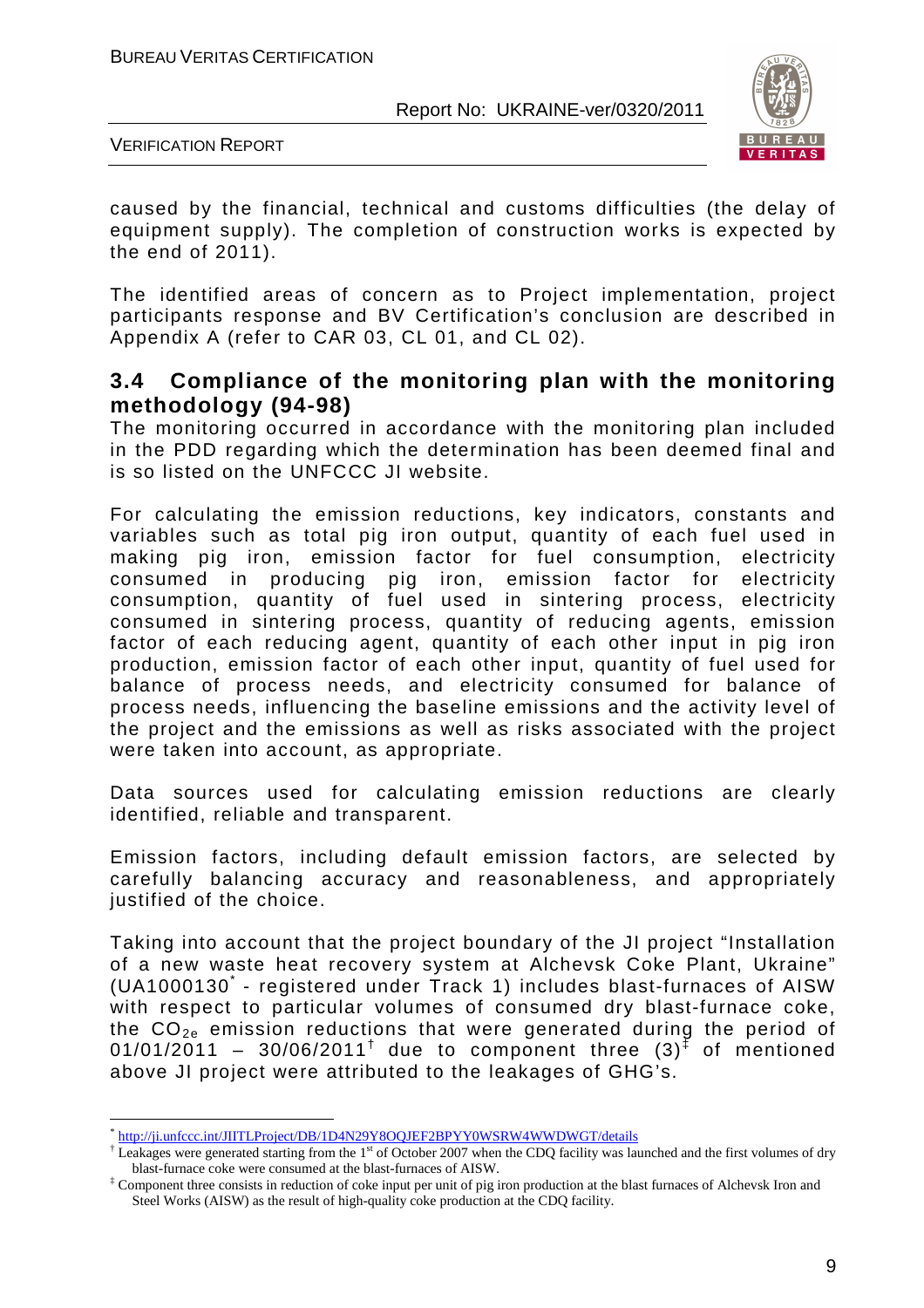

VERIFICATION REPORT

Leakages of GHG emissions from the JI project "Installation of a new waste heat recovery system at Alchevsk Coke Plant, Ukraine" were calculated by subtracting total project line emissions from the baseline emissions that were generated by the component 3 of the mentioned above project. After that, leakages of GHG emissions were subtracted from the total volume of emission reductions associated with this project during this monitoring period.

Leakages during first half-year of 2011 are equal to 64 872 tonnes  $CO_{2e}$ .

Mentioned above volume of leakages is based on actual data which are proved by initial data from AISW and Alchevsk Coke Plant.

By taking into consideration that the mentioned above volume is still not verified yet within the framework of periodic verification of the JI project "Installation of a new waste heat recovery system at Alchevsk Coke Plant, Ukraine", all information concerning the leakages as the part of emission reductions at Alchevsk Coke Plant are now checked by the verification team, and these emission reductions (component (3) for the first half-year of 2011) are verified within the framework of periodic verification of JI project "Revamping of sintering and blast-furnace production at OJSC "Alchevsk Iron and Steel Works". The excel file with calculation of leakages together with initial data provided to the verifiers were found satisfactory and sufficient to confirm leakages provided in the Monitoring Report.

The calculation of emission reductions is based on conservative assumptions and the most plausible scenarios in a transparent manner.

The identified areas of concern as to Compliance of the monitoring plan with the monitoring methodology, project participants response and BV Certification's conclusion are described in Appendix A (refer to CAR 01, CAR 02, CL 03, CL 04, CL 05, and CL 06).

# **3.5 Revision of monitoring plan (99-100)**

In the course of the monitoring period  $(01/01/2011 - 30/06/2011)$  the original monitoring plan described in the final version (4) of the PDD was modified by the project participants. The project participants provided an appropriate justification for the proposed revision which was caused by certain reasons: application of formulas for calculating coke emission factor based on carbon content of coke to ensure accuracy and transparency of applied approach.

Now, in order to calculate emission factor for coke due to its production and consumption based on actual carbon content, the following formula is used: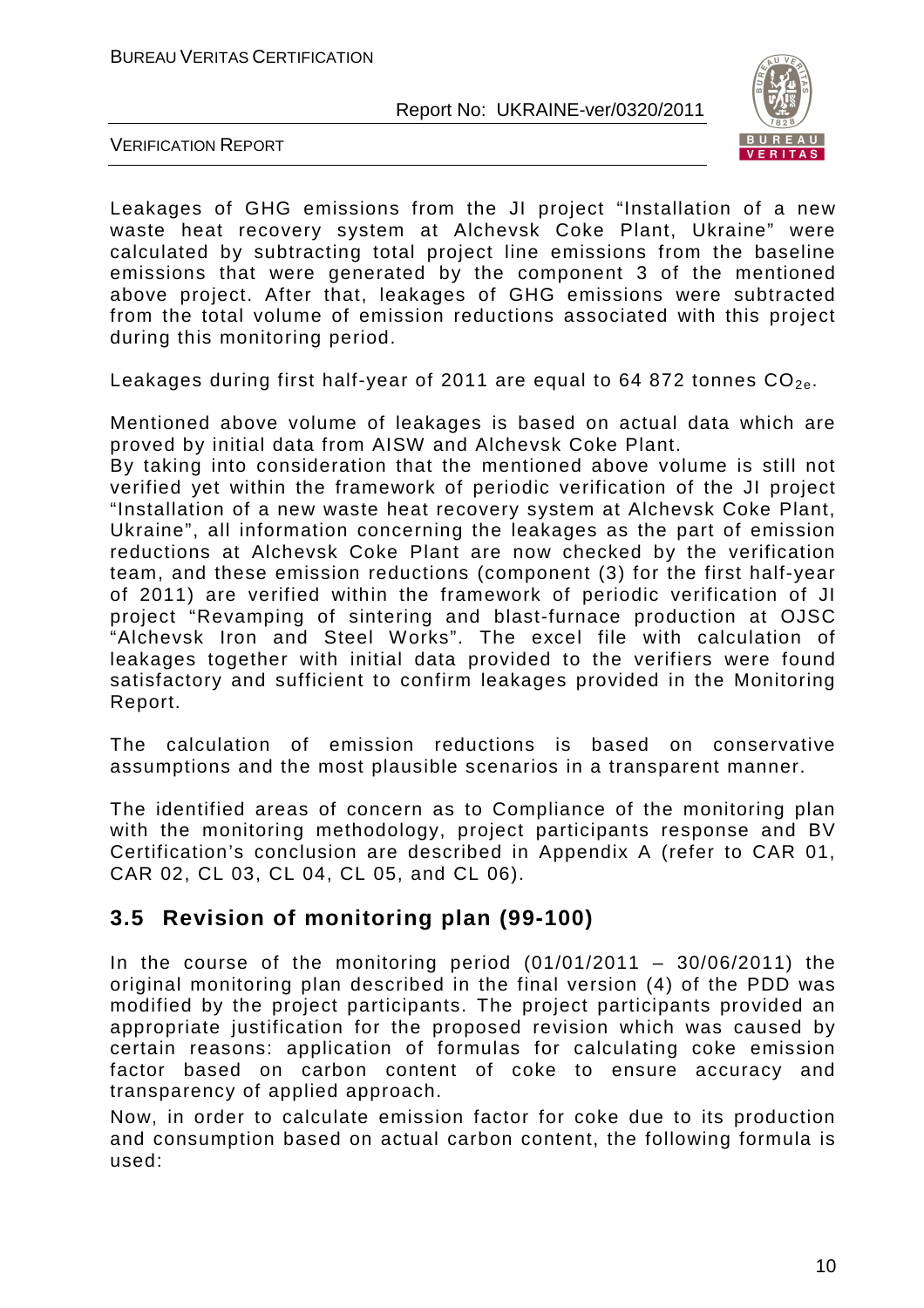

VERIFICATION REPORT

 $EF_{ra} = (C_{coke} * 44/12) + 0,56$ 

where:

 $EF_{ra}$  – emission factor for coke, tonnes  $CO_{2e}/$ tonne of coke;

 $C_{\text{code}}$  – carbon content of coke, %;

0.56 –  $CO_{2e}$  emission factor for coke production, tonnes  $CO_{2e}/t$ onne of coke produced.

The carbon content of coke is calculated by the following formula:

 $C_{\text{code}} = 100 - (C_{\text{ash}} + C_{\text{subhur}} + C_{\text{volatile matters}})$ 

where:

 $C_{ash}$  – ash content of coke, %;

 $C_{\text{subbur}}$  – sulfur content of coke, %;

 $C_{\text{volatile matters}}$  – volatile matters content of coke, %.

The proposed revision improves the accuracy and applicability of information collected compared to the original monitoring plan without changing conformity with the relevant rules and regulations for the establishment of monitoring plans.

## **3.6 Data management (101)**

The data and their sources, provided in monitoring report, are clearly identified, reliable and transparent.

The implementation of data collection procedures is in accordance with the monitoring plan, including the quality control and quality assurance procedures. These procedures are mentioned in the section "References" of this report.

The monitoring of JI project indicators at AISW was realized on regular basis where the system of data collection on FER consumption was being used. The data needed for the monitoring of the project were collected during the process of normal equipment use. The production facilities of the plant were equipped with the measuring devices such as scales, meters and gas, water, steam, electricity consumption meters. The monitoring of the project formed an organic part of routine monitoring of manufacturing process. This allowed receiving data regarding the project continuously.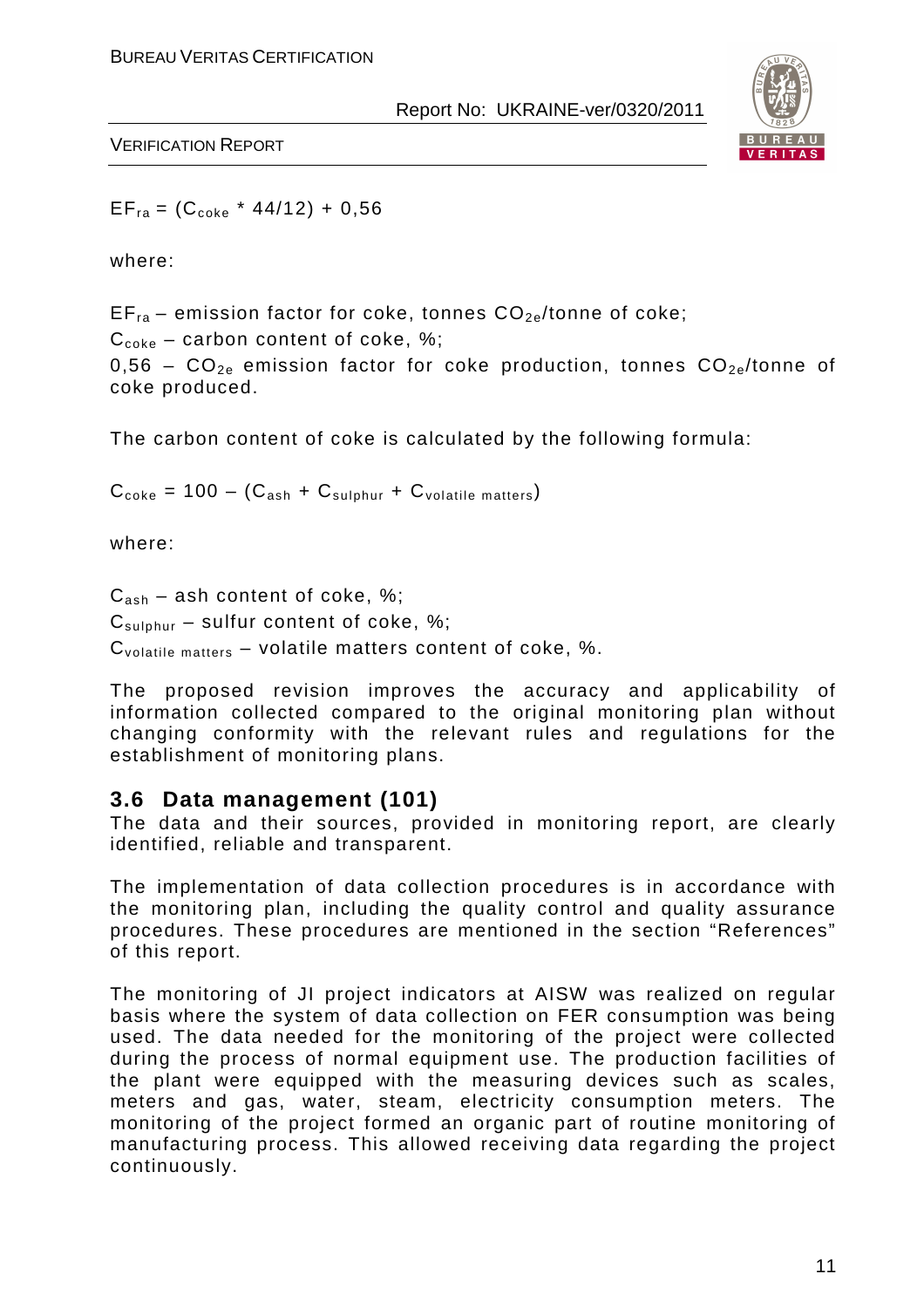

VERIFICATION REPORT

AISW used the accredited system of quality regulation according to the requirements of the ISO 9001 standard. In order to ensure the appropriate quality management system implementation the internal audits are conducted at the plant on monthly basis based on the AISW order # 864 of 27.12.2010. The department of quality management is responsible for the internal audit implementation at the plant and for the storage of the Reports on the results of the audits.

The Guiding Metrological Instructions were developed in accordance with ISO 9001. They secured required level of accuracy by using monitoring equipment and by the possibility to crosscheck the data adequacy.

Monitoring equipment met the regulatory requirements of Ukraine regarding accuracy and measurement error. All the equipment used for monitoring purposes, were in line with national legislative requirements and standards and also with ISO 9001 standards. The accuracy of devices was guaranteed by the manufacturers; the error was calculated and confirmed by device certificates. All monitoring equipment was covered by the detailed verification (calibration) plan. The verification process was under strict control. All measuring equipment was included in the verification schedule and verified with established periodicity. According to the schedule of verification, all devices were in satisfactory condition. The documented instructions to operate the facilities were stored at the working places. Also the environmental management standard ISO 14001 has been implemented and certified at AISW. The standard determines the procedures related to collection and archiving of data on environmental impacts within activity of the plant and, accordingly, the proposed project activity.

The monitoring procedures were quite comprehensible, because they had already been used at AISW for measuring input and output production parameters, and also for receiving data on level of FER and raw-materials consumption. The most effective accessible methods were used for the error minimization. Generally the error level was low for all parameters (less than 2%) that were subjected to the monitoring. Thus, the measurements uncertainty level corresponded with technologies, used in the production process, and was taken into the account when the data were taken from devices.

The procedures of receiving data for monitoring execution and responsibility for its realization at AISW were regulated by the normative documents of AISW and by the "Guiding Meteorological Instructions" in accordance with project documentation and monitoring plan.

Thus, the function of the monitoring equipment, including its calibration status, is in order.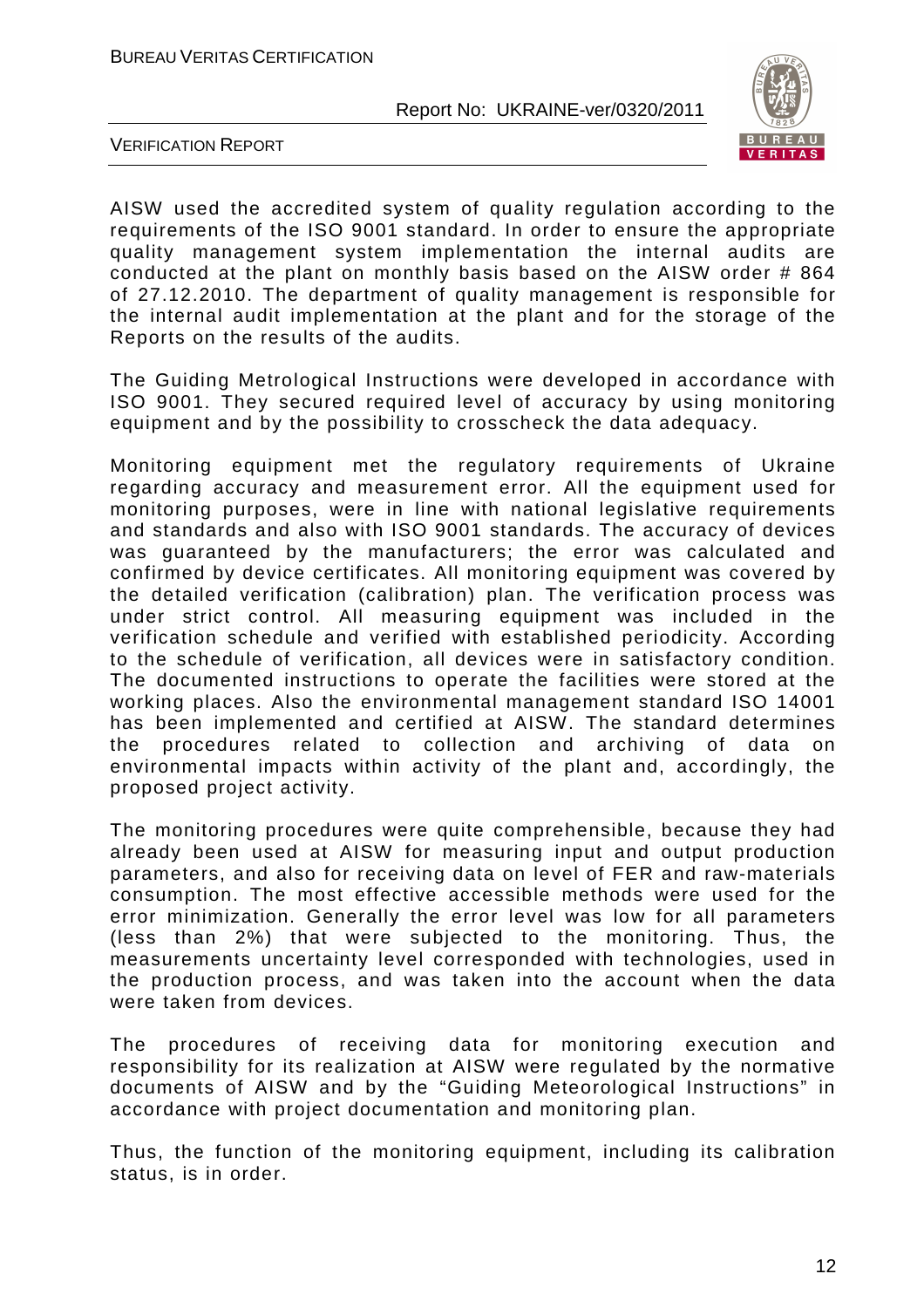

VERIFICATION REPORT

The evidence and records used for the monitoring are maintained in a traceable manner.

The data collection and management system for the project is in accordance with the monitoring plan.

The identified areas of concern as to Data management, project participants response and BV Certification's conclusion are described in Appendix A (refer to CAR 04, CAR 05, CL 07, FAR 01, and FAR 02).

## **3.7 Verification regarding programmes of activities (102- 110)**

Not applicable.

## **4 VERIFICATION OPINION**

Bureau Veritas Certification has performed the second periodic verification of the "Revamping of sintering and blast-furnace production at OJSC "Alchevsk Iron and Steel Works" Project in Ukraine, which applies JI specific approach. The verification was performed on the basis of UNFCCC criteria and host country criteria and also on the criteria given to provide for consistent project operations, monitoring and reporting.

The verification consisted of the following three phases: i) desk review of the project design and the baseline and monitoring plan; ii) follow-up interviews with project stakeholders; iii) resolution of outstanding issues and the issuance of the final verification report and opinion.

The management of PJSC "Alchevsk Iron and Steel Works" is responsible for the preparation of the GHG emissions data and the reported GHG emissions reductions of the project on the basis set out within the project Monitoring and Verification Plan indicated in the final PDD version 4. The development and maintenance of records and reporting procedures in accordance with that plan, including the calculation and determination of GHG emission reductions from the project, is the responsibility of the management of the project.

Bureau Veritas Certification verified the Project Monitoring Report version 2 for the reporting period as indicated below. Bureau Veritas Certification confirms that the project is implemented as planned and described in approved project design documents. Installed equipment being essential for generating emission reduction runs reliably and is calibrated appropriately. The monitoring system is in place and the project is generating GHG emission reductions.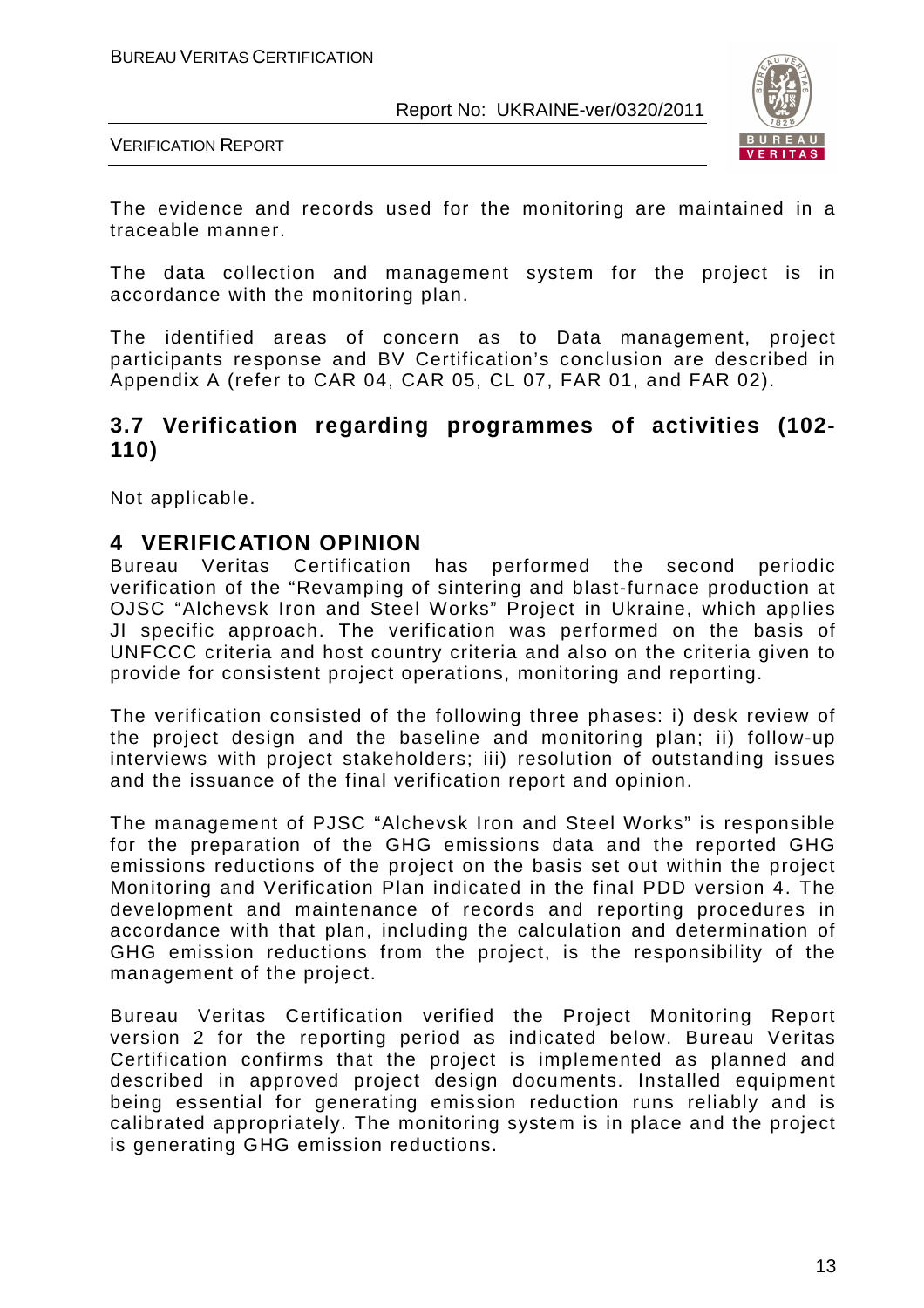

VERIFICATION REPORT

Bureau Veritas Certification can confirm that the GHG emission reduction is accurately calculated and is free of material errors, omissions, or misstatements. Our opinion relates to the project's GHG emissions and resulting GHG emissions reductions reported and related to the approved project baseline and monitoring, and its associated documents. Based on the information we have seen and evaluated, we confirm, with a reasonable level of assurance, the following statement:

Reporting period: From 01/01/2011 to 30/06/2011

| Baseline emissions         | $: 5682893$ t $CO2$ equivalents.                |
|----------------------------|-------------------------------------------------|
| Project emissions          | $\div$ 4 588 288 t CO <sub>2</sub> equivalents. |
| Leakages                   | $: 64872$ t CO <sub>2</sub> equivalents.        |
| <b>Emission Reductions</b> | $: 1029733$ t $CO2$ equivalents.                |

For the monitoring period  $(01/01/2011 - 30/06/2011)$ , total amount of emission reductions is 1 029 733 CO2 equivalents.

Project emissions and baseline emissions which are stated above are rounded by monitoring report developers to the whole figure and are based on calculations which are demonstrated in excel file attached to the monitoring report.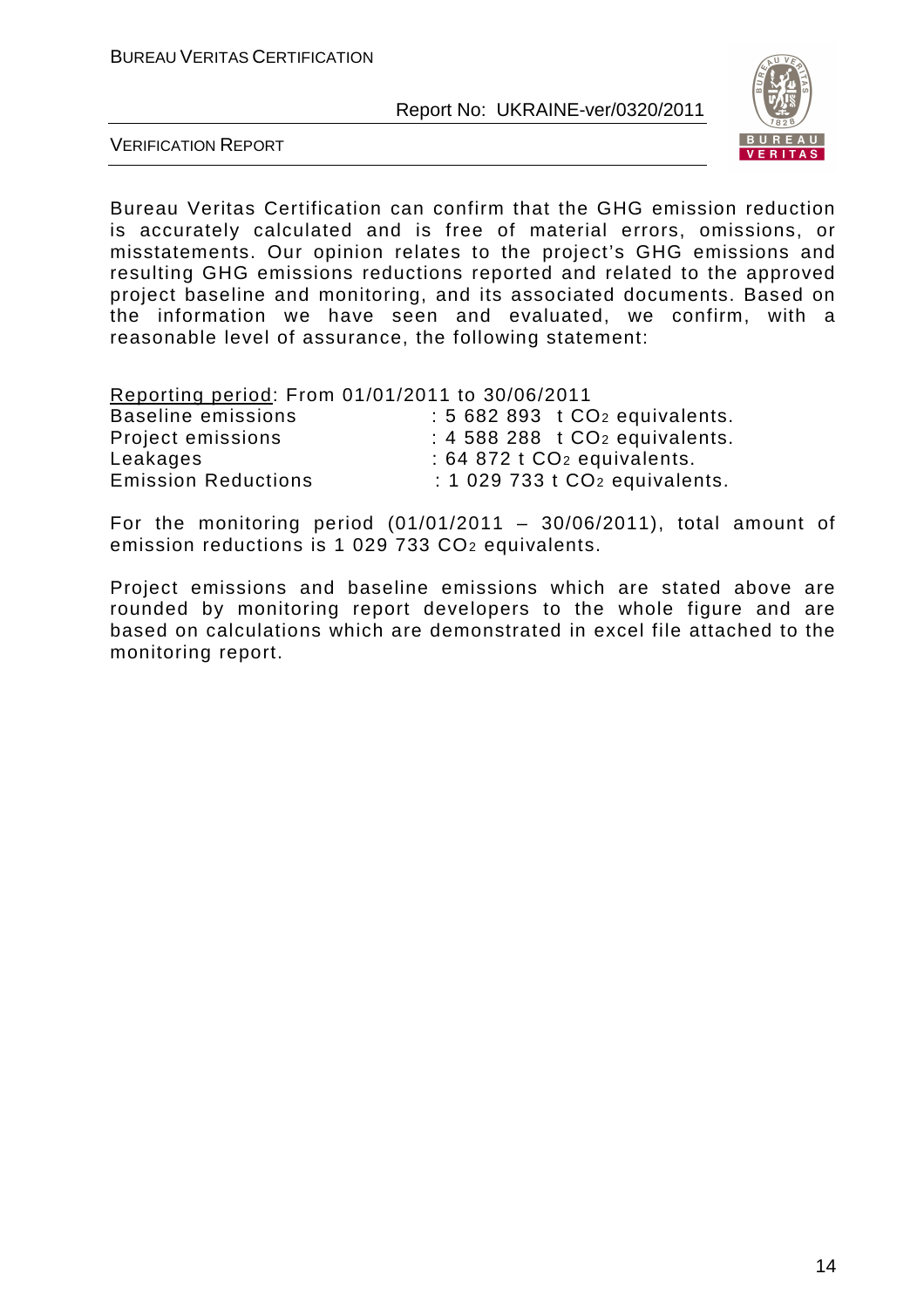

VERIFICATION REPORT

# **5 REFERENCES**

#### **Category 1 Documents:**

Documents provided by Institute for Environment and Energy Conservation that relate directly to the GHG components of the project.

- /1/ PDD "Revamping of sintering and blast-furnace production at OJSC "Alchevsk Iron and Steel Works", version 4 dated 14/04/2011
- /2/ Decree of Cabinet of Ministers of Ukraine #206, dated 22/02/2006
- /3/ Monitoring Report "Revamping of sintering and blast-furnace production at OJSC "Alchevsk Iron and Steel Works" (2010), version 1 dated 01.08.2011.
- /4/ Monitoring Report "Revamping of sintering and blast-furnace production at OJSC "Alchevsk Iron and Steel Works" (2010), version 2 dated 14.09.2011.
- /5/ Letter of Endorsement № 1806/23/7 on the JI project "Revamping of sintering and blast-furnace production at OJSC "Alchevsk Iron and Steel Works" dated November, 09, 2010 issued by National Environmental Investment Agency of Ukraine.
- /6/ Declaration of Approval 2011JI14 on the JI project "Revamping of sintering and blast-furnace production at OJSC "Alchevsk Iron and Steel Works" issued by Ministry of Economic Affairs, Agriculture and Innovation dated 10.05.2011.
- /7/ Letter of Approval #1155/23/7 on the JI project "Revamping of sintering and blast-furnace production at OJSC "Alchevsk Iron and Steel Works" issued by National Environmental Investment Agency of Ukraine dated 11.05.2011.
- /8/ Excel-file "Leakages\_AISW\_BF\_SP\_first half 2011-ver 1"
- /9/ Excel-file "Revamping of sintering an blast-furnace production at AISW"

#### **Category 2 Documents:**

Background documents related to the design and methodologies employed in the design or other reference documents.

- /1/ Glossary of JI terms, version 03, JISC
- /2/ Guidance on Criteria for Baseline Setting and Monitoring, version 02, JISC
- /3/ JISC "Clarification regarding the public availability of documents under the verification procedure under the Joint Implementation Supervisory Committee." Version 03
- /4/ Passport dated 22/03/2011 on pressure difference transducer type Сафир, serial number #02320193
- /5/ Measuring equipment conditions dated 21/01/11 on gas flow meters type Сафир, serial number #05900228(first meter) and type Диск-250, serial number #22526(second meter)
-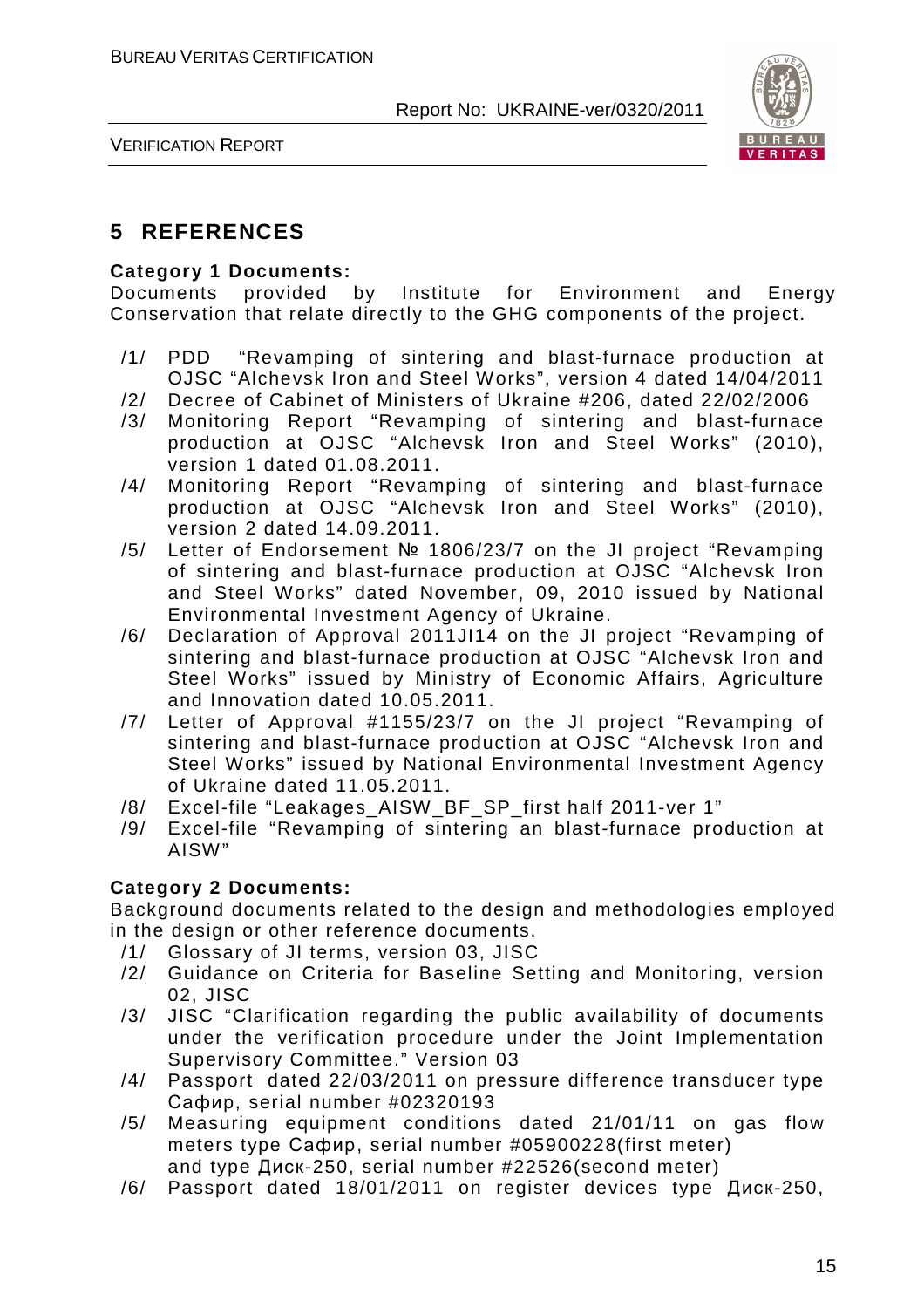

VERIFICATION REPORT

serial number #22526(first meter) and type Сафир, serial number #05900228(second meter)

- /7/ Measuring equipment conditions and characteristics passport dated 16/09/2010 on gas meters type Сафир,serial number #09942204(first meter) and type Диск-250, serial number #52206(second meter)
- /8/ Passport dated 16/09/2010 on gas meter type Диск-250, serial number #52206(first meter) and type Сафир, serial number #09942204(second meter)
- /9/ Passport dated 23/08/2010 on gas meter type Метран, serial number #000225 (first meter) and type Диск, serial number #10334 (second meter)
- /10/ Passport dated 5/08/2011 on register devices type Диск-250, serial number #10384 (first meter) and type Метран, serial number #000225(second meter)
- /11/ Measuring equipment conditions and characteristics passport dated 23/08/2010 on gas meters type Диск-250,serial number #10334(first meter) and type Метран, serial number #000225(second meter)
- /12/ Passport dated 11/02/2011 on pressure converters type Сафир,serial number #01522624(first meter) And type Диск-250, serial number #51458(second meter)
- /13/ Measuring equipment conditions and characteristics passport dated 11/02/2011 on gas meters type Диск-250,serial number #51458(first meter) and type Сафір, serial number #01522426(second meter)
- /14/ Passport dated 17/02/2010 on gas meter type Диск-250, serial number #51458 (first meter) and type Сафір, serial number #01522624 (second meter)
- /15/ Measuring equipment conditions and characteristics passport dated 16/11/2010 on gas meters type Метран,serial number #295314 (first meter) and type Диск-250, serial number #93038 (second meter)
- /16/ Measuring equipment conditions and characteristics passport dated 16/11/2010 on gas meters type Диск-250, serial number #93038(first meter) and type Метран, serial number #295314(second meter)
- /17/ Measuring equipment conditions and characteristics passport dated 21/04/2010 on gas meters type Метран, serial number #295315 (first meter) and type Диск-250, serial number #93041 (second meter)
- /18/ Balance of blast furnace gas at Alchevsk Iron and Steel Works for January 2011
- /19/ Balance of blast furnace gas at Alchevsk Iron and Steel Works for February 2011
- /20/ Balance of blast furnace gas at Alchevsk Iron and Steel Works for March 2011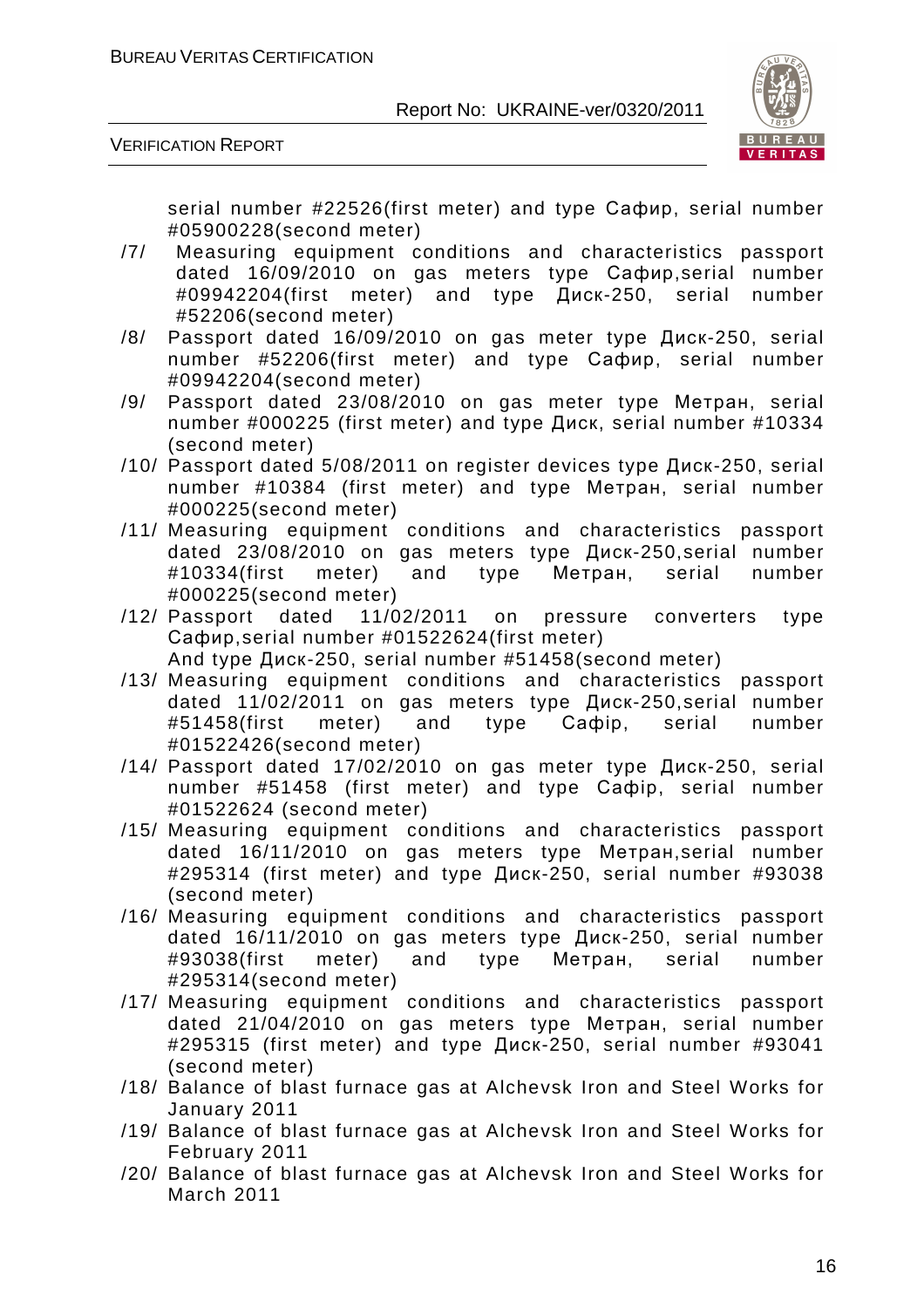

VERIFICATION REPORT

| /21/ Balance of blast furnace gas at Alchevsk Iron and Steel Works for                                                                                                         |
|--------------------------------------------------------------------------------------------------------------------------------------------------------------------------------|
| <b>April 2011</b>                                                                                                                                                              |
| /22/ Balance of blast furnace gas at Alchevsk Iron and Steel Works for<br>April 2011                                                                                           |
| /23/ Balance of blast furnace gas at Alchevsk Iron and Steel Works for<br>May 2011                                                                                             |
| /24/ Balance of blast furnace gas at Alchevsk Iron and Steel Works for<br><b>June 2011</b>                                                                                     |
| /25/ Balance of blast furnace gas at Alchevsk Iron and Steel Works for<br><b>June 2011</b>                                                                                     |
| /26/ Full data for the period from 01/01/2011 till 30/08/2011<br>Oxygen shop. Blocks                                                                                           |
| /27/ Full data for the period from 01/01/2011 till 30/06/2011                                                                                                                  |
| Oxygen shop. Front page<br>/28/ Full data for the period from 01/01/2011 till 30/06/2011                                                                                       |
| Agglomerative shop. Sintermachine. Fluxed agglomerate.<br>/29/ Full data for the period from 01/01/2011 till 30/06/2011                                                        |
| Agglomerative shop<br>Lime section. Unslaked lime                                                                                                                              |
| /30/ Full data for the period from 01/01/2011 till 30/06/2011.<br>Agglomerative shop limestone dolomite                                                                        |
| /31/ Full data for the period from 01/01/2011 till 30/06/2011<br>Blast-furnace shop. Conversion pig iron                                                                       |
| /32/ Full data for the period from 01/01/2011 till 30/06/2011                                                                                                                  |
| Blast-furnace shop. Pulverized fuel.<br>/33/ Natural gas consumption for the period from 15/06/2011 till<br>30/06/2011                                                         |
| /34/ Coke gas balance for June 2011                                                                                                                                            |
| /35/ Circle graph dated 26/06/2011 on gas consumption                                                                                                                          |
| /36/ Circle graph dated 3/04/2011 on gas consumption                                                                                                                           |
| /37/ Passport dated 14/06/2011 on stain-gauge wagon balance type<br>2315BB, serial number #15(first meter)                                                                     |
|                                                                                                                                                                                |
| And type 150Э/2СД, serial number #0227(second meter)<br>/38/ Passport dated 14/06/2011 on stain-gauge wagon balance type<br>B <sub>3</sub> TB, serial number #213(first meter) |
| And type 50Д, serial number #0226(second meter)<br>/39/ Passport dated 14/06/2011 on stain-gauge wagon balance type                                                            |
| 2361BB, serial number #61(first meter)<br>And type 803/1Д, serial number #0231(second meter)                                                                                   |
| /40/ Audit schedule of integrated management system operation<br>of<br>Quality Management System in the shops and plant's departments                                          |
| on 2011<br>/41/ Order dated 27/12/2011 for audit of integrated management system                                                                                               |
| operation of Quality Management System<br>/42/ Consumption of blast furnace coke of dry quenching by AIISW                                                                     |
| blast furnaces for the first half-year of 2011<br>/43/ Excel-file "Quality indicators of coke for the first half-year of 2011".                                                |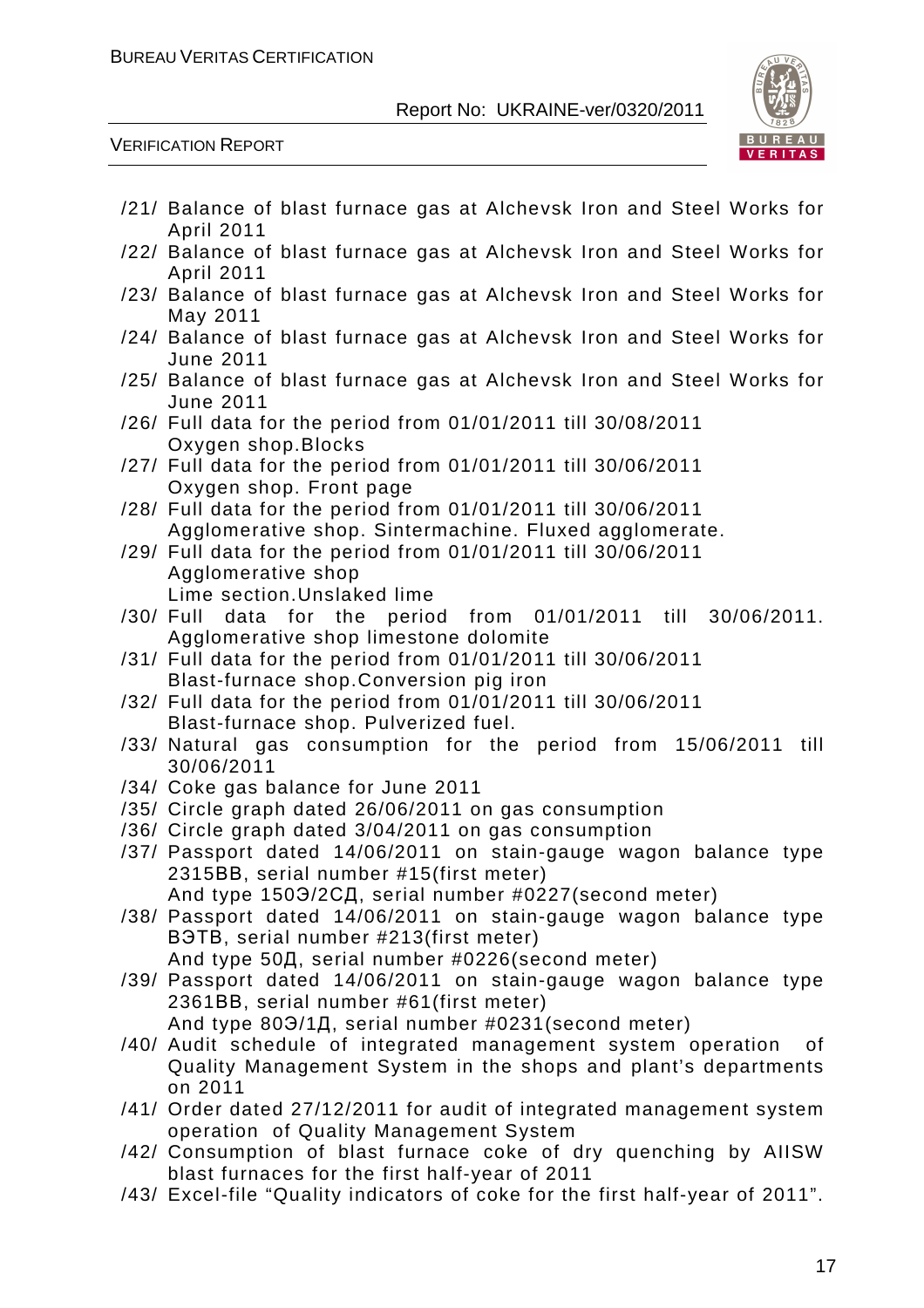

#### VERIFICATION REPORT

| /44/ Excel-file "Net calorific value of coal used in blast-furnace and |
|------------------------------------------------------------------------|
| sintering shops"                                                       |
| /45/ Passport for scales #1434 of coke shop #3. Date of the last       |
| verification: 24.09.2010                                               |
| /46/ Passport for active and reactive energy meter LZQM 411.02-534,    |
| ser.#64811                                                             |
| /47/ Passport for active and reactive energy meter LZQM 411.02-534,    |
| ser.#64812                                                             |
| /48/ Passport for active and reactive energy meter LZQM 411.02-534,    |
| ser.#64812                                                             |
| /49/ Passport for active and reactive energy meter LZQM 411.02-534,    |
| ser.#64832                                                             |
| /50/ Passport for active and reactive energy meter LZQM 411.02-534,    |
| ser.#64839                                                             |
| /51/ Passport #196 for weighing coke, ser. #1222. BF#1. Date of the    |
| last verification: 11.01.2011                                          |
| /52/ Passport #197 for weighing coke, ser. #1223. BF#1. Date of the    |
| last verification: 11.01.2011                                          |
| /53/ Passport #190 for weighing coke, ser. #1217. BF#3. Date of the    |
| last verification: 06.01.2011                                          |
| /54/ Passport #191 for weighing coke, ser. #1218. BF#3. Date of the    |
| last verification: 06.01.2011                                          |
| /55/ Passport #193 for weighing coke, ser. #1220. BF#4. Date of the    |
| last verification: 13.01.2011                                          |
| /56/ Passport #192 for weighing coke, ser. #1221. BF#4. Date of the    |
| last verification: 13.01.2011.                                         |
| /57/ Passport #194 for weighing coke, ser. #1219. BF#4. Date of the    |
| last verification: 13.01.2011                                          |
| /58/ Passport #195 for weighing coke, ser. #1224. BF#4. Date of the    |
| last verification: 13.01.2011                                          |
| /59/ Technical report. Pig iron. Blast-furnace shop. May 2011          |
| /60/ Technical report. Pig iron. Blast-furnace shop. April 2011        |
| /61/ Technical report. Pig iron. Blast-furnace shop. March 2011        |
| /62/ Technical report. Pig iron. Blast-furnace shop. February 2011     |
| /63/ Technical report. Pig iron. Blast-furnace shop. January 2011      |
| 28-1101315. NC. Coke-sample drum.<br>/64/ Passport<br>БКП1-22М.        |
| <b>Alchevsk Coke Plant</b>                                             |
| /65/ Quality indicators of coke production. 14.01.2011. Alchevsk Coke  |
| Plant                                                                  |
| /66/ Quality indicators of coke production. 6.02.2011. Alchevsk Coke   |
| Plant                                                                  |
|                                                                        |

/67/ Quality indicators of coke production. 12.08.2011. Alchevsk Coke Plant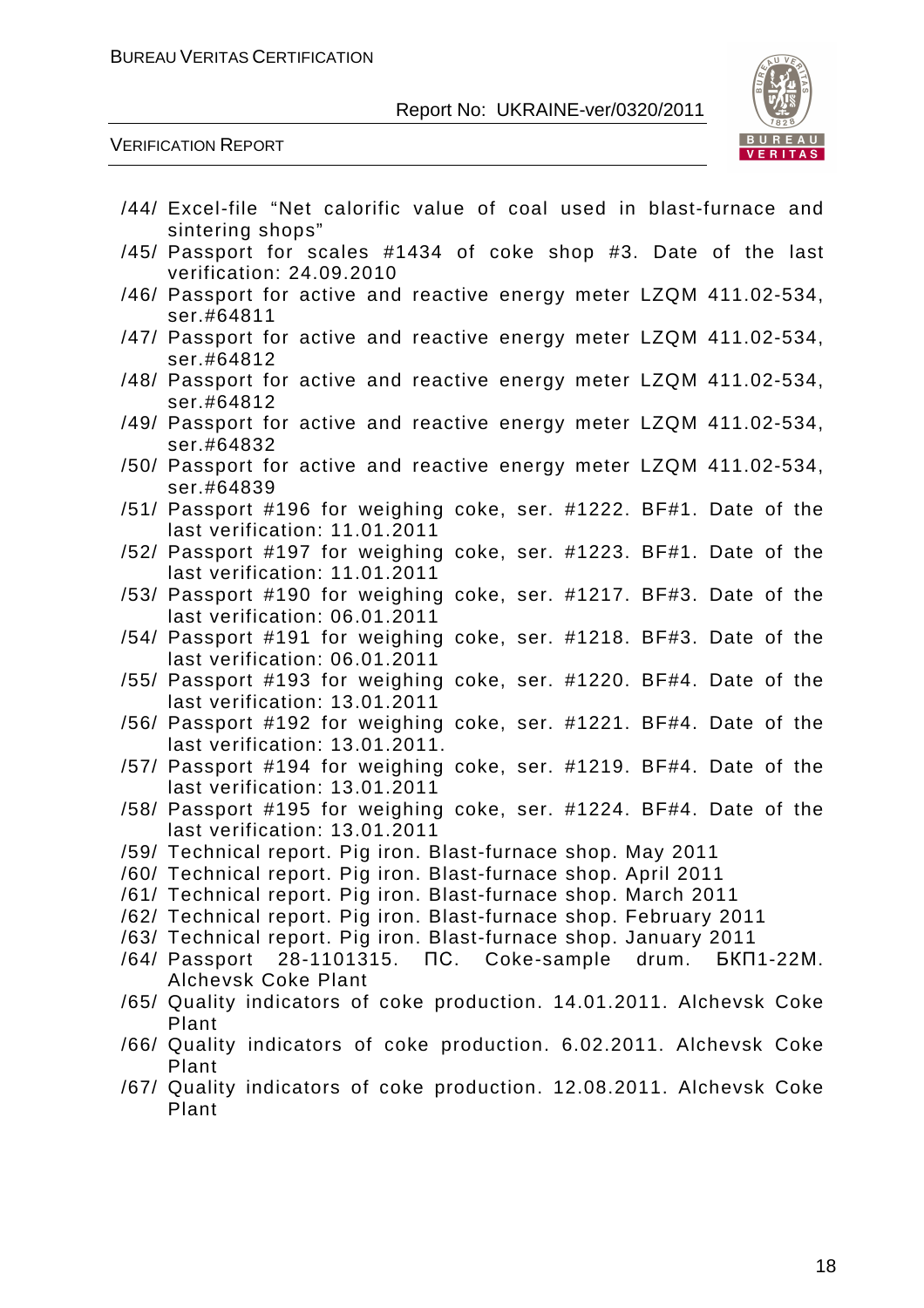



#### **Persons interviewed:**

List persons interviewed during the verification or persons that contributed with other information that are not included in the documents listed above.

- /1/ R. Zaporozhets metrology engineer of control measurement equipments and apparatus shop at PJSC "AISW"
- /2/ P. Sydorov chief metrologist, head of control measurement equipments and apparatus shop at PJSC "AISW"
- /3/ O. Tymoshenko deputy head of the shop of weighted economy and technologies
- /4/ L. Iaroshenko engineer on metrology of central weighting economy
- /5/ O. Adamchuk engineer of central quality laboratory
- /6/ S. Sbitniev deputy head of technical department at PJSC "AISW"
- /7/ A. Skliar deputy head of sinter laboratory
- /8/ M. Krasnonos head of environmental protection department
- /9/ S. Bondar deputy chief power engineer
- /10/ V. Komarov head of electrical and technical laboratory
- /11/ S. Medkova training department
- /12/ T. Goncharenko lead specialist of planned-economic department
- /13/ G. Bremze deputy chief engineer at PJSC "AISW"
- /14/ S. Kaltaiev lead specialist of greenhouse gas accounting department of State Environmental Investment Agency of Ukraine
- /15/ Y. Linnik chief specialist of Institute for Environment and Energy Conservation Ltd.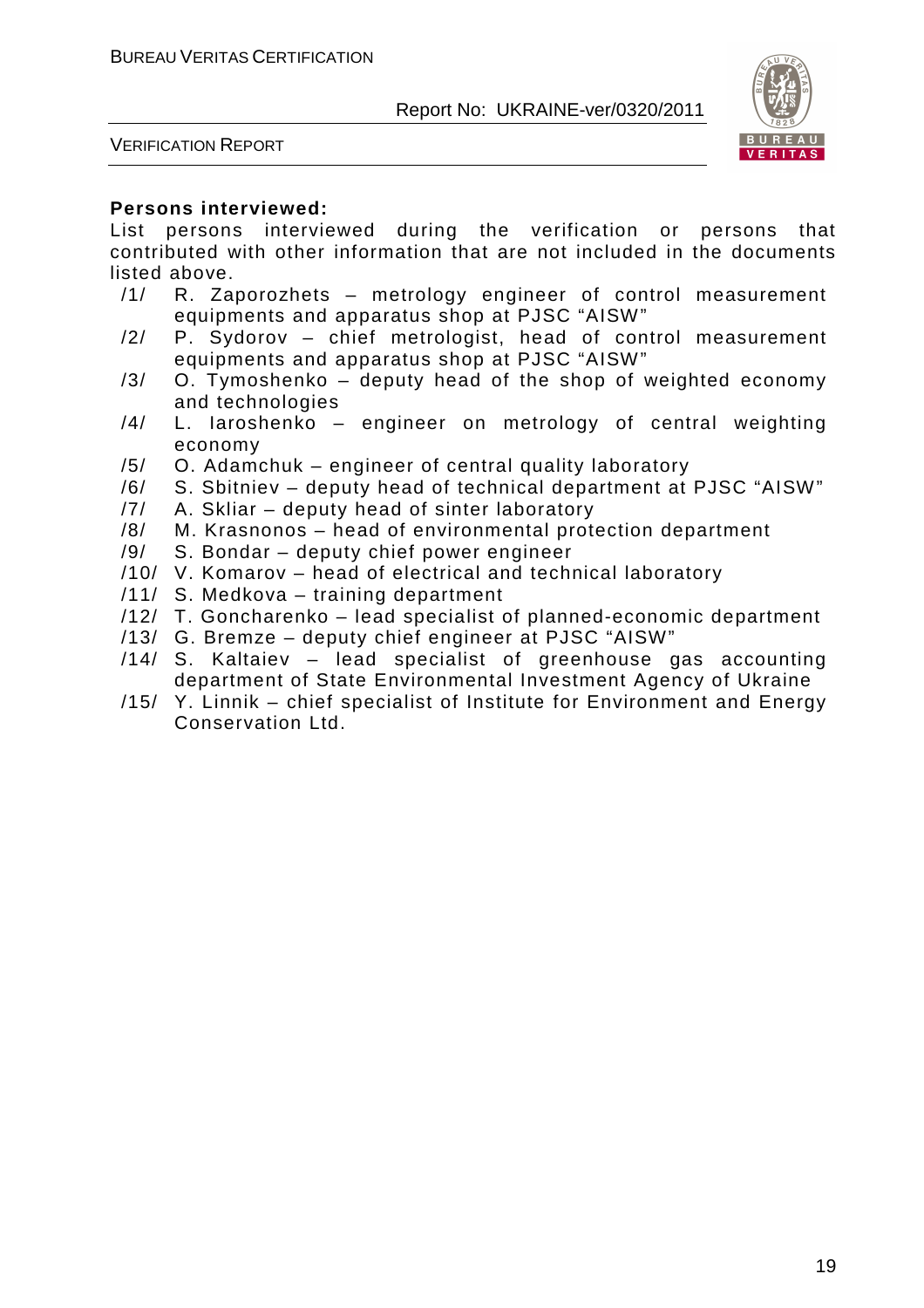

#### VERIFICATION REPORT

## APPENDIX A: COMPANY PROJECT VERIFICATION PROTOCOL

## **BUREAU VERITAS CERTIFICATION HOLDING SAS**

**Check list for verification, according to the JOINT IMPLEMENTATION DETERMINATION AND VERIFICATION MANUAL (Version 01)** 

| <b>DVM</b><br>Paragr | <b>Check Item</b>                                         | Initial finding                                                        | <b>Draft</b><br><b>Conclusi</b> | <b>Final</b><br><b>Conclusi</b> |
|----------------------|-----------------------------------------------------------|------------------------------------------------------------------------|---------------------------------|---------------------------------|
| aph                  |                                                           |                                                                        | on                              | on                              |
|                      | <b>Project approvals by Parties involved</b>              |                                                                        |                                 |                                 |
| 90                   | Has the DFPs of at least one                              | The DFP of Netherlands has issued a                                    | OK.                             | OK.                             |
|                      | Party involved, other than the                            | written project approval for the project                               |                                 |                                 |
|                      | host Party, issued a written                              | (Ministry of Economic Affairs, reference:                              |                                 |                                 |
|                      | project approval when submitting 2011JI14 of 10.05.2011). |                                                                        |                                 |                                 |
|                      | the first verification report to the                      |                                                                        |                                 |                                 |
|                      | secretariat for publication in                            |                                                                        |                                 |                                 |
|                      | accordance with paragraph 38 of                           |                                                                        |                                 |                                 |
|                      | the JI guidelines, at the latest?                         |                                                                        |                                 |                                 |
| 91                   | Are                                                       | all the written project   All the written project approvals by Parties | OK.                             | <b>OK</b>                       |
|                      | approvals by Parties involved involved are unconditional. |                                                                        |                                 |                                 |
|                      | unconditional?                                            |                                                                        |                                 |                                 |
|                      | <b>Project implementation</b>                             |                                                                        |                                 |                                 |
| 92                   | Has<br>been<br>the<br>project                             | The project has been implemented in                                    | OK.                             | OK                              |
|                      |                                                           | implemented in accordance with accordance with the PDD of the final    |                                 |                                 |
|                      |                                                           | the PDD regarding which the version listed on the UNFCCC JI website.   |                                 |                                 |
|                      | determination has been deemed                             |                                                                        |                                 |                                 |
|                      | final and is so listed on the                             |                                                                        |                                 |                                 |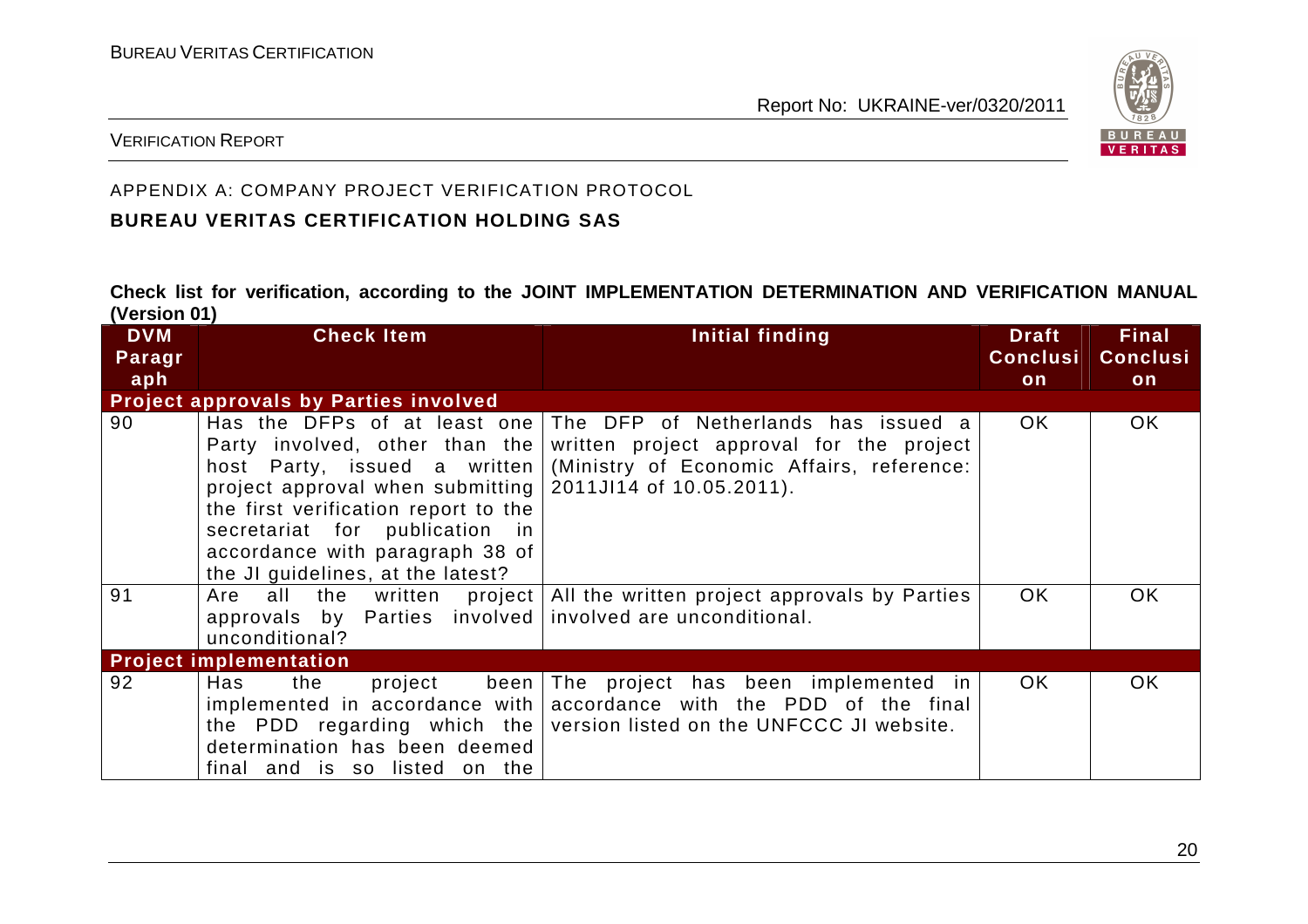

| <b>DVM</b><br>Paragr | <b>Check Item</b>                                                                  | Initial finding                                                                                                                                                                                                                                                                                                                                                                                                                                                                                                                                                                                                                                                                                                                                                                                                                                                                                                                                                       | <b>Draft</b><br><b>Conclusi</b> | 1.111779<br><b>Final</b><br><b>Conclusi</b> |
|----------------------|------------------------------------------------------------------------------------|-----------------------------------------------------------------------------------------------------------------------------------------------------------------------------------------------------------------------------------------------------------------------------------------------------------------------------------------------------------------------------------------------------------------------------------------------------------------------------------------------------------------------------------------------------------------------------------------------------------------------------------------------------------------------------------------------------------------------------------------------------------------------------------------------------------------------------------------------------------------------------------------------------------------------------------------------------------------------|---------------------------------|---------------------------------------------|
| aph                  |                                                                                    |                                                                                                                                                                                                                                                                                                                                                                                                                                                                                                                                                                                                                                                                                                                                                                                                                                                                                                                                                                       | on                              | on                                          |
|                      | UNFCCC JI website?                                                                 |                                                                                                                                                                                                                                                                                                                                                                                                                                                                                                                                                                                                                                                                                                                                                                                                                                                                                                                                                                       |                                 |                                             |
| 93                   | What is the status of operation of<br>the project during the monitoring<br>period? | The Monitoring Report provides the list of<br>project<br>activities<br>including<br>their<br>implementation status:<br>- installation of pulverized coal injection<br>(PCI) facility at BF#1 (implementation<br>of this measure was started in October<br>2006 and was completed in May 2009);<br>- installation of PCI facility at BF # 5<br>(implementation of this measure<br>was<br>started in October 2006<br>and<br>was<br>completed in August 2009);<br>- installation of PCI facility at BFs ## 3,4<br>(implementation of the measure was<br>started in October 2006 and is expected to<br>be completed in the year 2015);<br>- renewal and reconstruction of BF # 1<br>(implementation of this measure was<br>started in the first half of 2004 and BF#1<br>was commissioned on 16th of May 2007);<br>- renewal and reconstruction of BF # 5<br>(implementation of this measure was<br>started in 2006 and is expected to be<br>completed during year 2011); |                                 |                                             |
|                      |                                                                                    | - reconstruction of the oxygen unit # 4<br>(implementation of this<br>measure<br>was                                                                                                                                                                                                                                                                                                                                                                                                                                                                                                                                                                                                                                                                                                                                                                                                                                                                                  |                                 |                                             |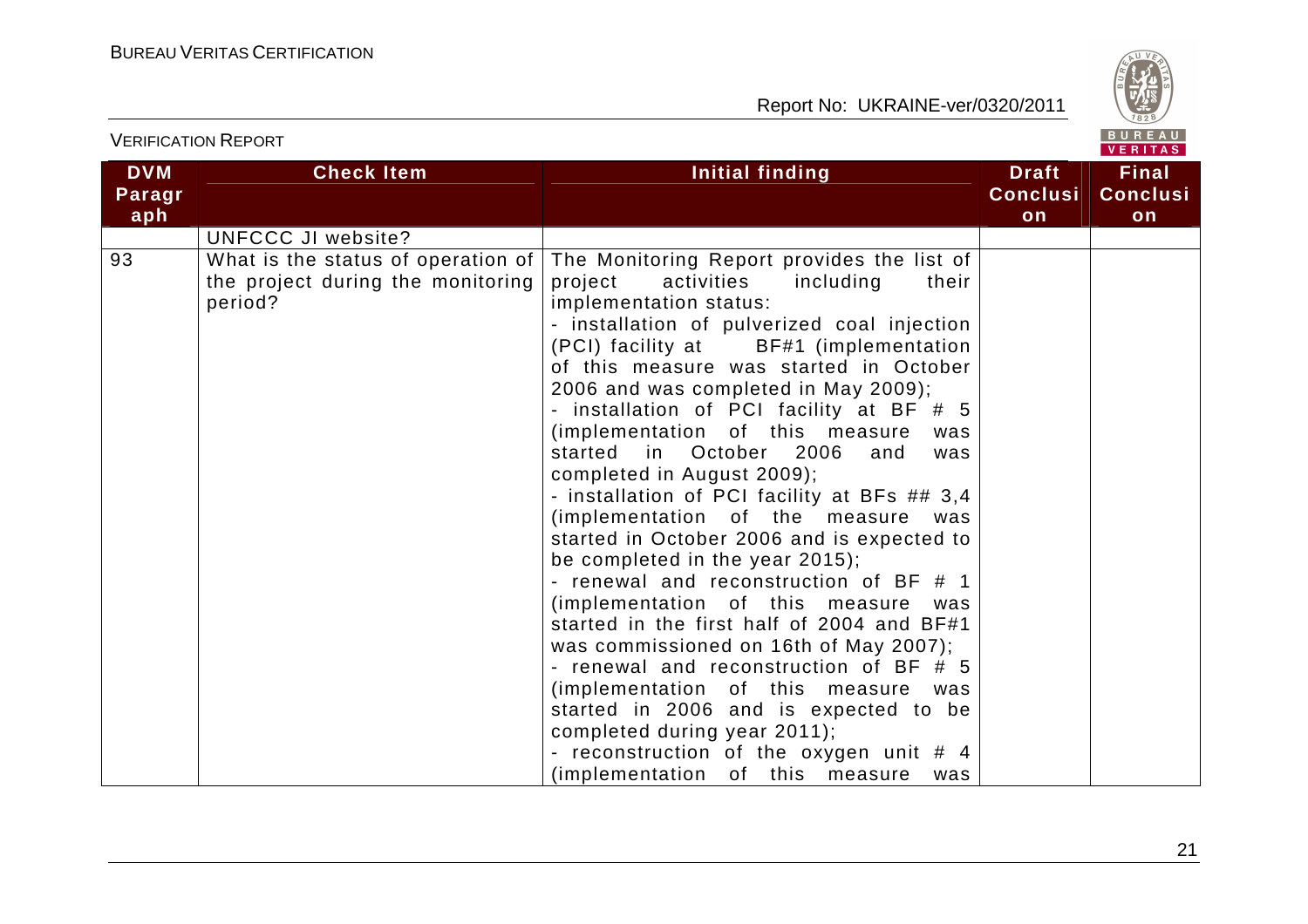

|            |                   |                                             |                 | 1.111172        |
|------------|-------------------|---------------------------------------------|-----------------|-----------------|
| <b>DVM</b> | <b>Check Item</b> | Initial finding                             | <b>Draft</b>    | <b>Final</b>    |
| Paragr     |                   |                                             | <b>Conclusi</b> | <b>Conclusi</b> |
| aph        |                   |                                             | on              | on              |
|            |                   | started in 2004 and was completed in        |                 |                 |
|            |                   | December 2005);                             |                 |                 |
|            |                   | # 7                                         |                 |                 |
|            |                   | installation of oxygen units                |                 |                 |
|            |                   | (implementation of this measure<br>was      |                 |                 |
|            |                   | started in 2007 and was completed in        |                 |                 |
|            |                   | $2008$ ).                                   |                 |                 |
|            |                   | installation of oxygen units # 8            |                 |                 |
|            |                   | (implementation of this measure<br>was      |                 |                 |
|            |                   | started in 2007 and was completed in        |                 |                 |
|            |                   | $2009$ ;                                    |                 |                 |
|            |                   | - construction of BF # 2 (implementation of |                 |                 |
|            |                   | this measure was started in 2007 and was    |                 |                 |
|            |                   | not completed during the monitoring         |                 |                 |
|            |                   | period. According to the<br>project         |                 |                 |
|            |                   | implementation schedule stated in the       |                 |                 |
|            |                   | PDD, commissioning of the measure is        |                 |                 |
|            |                   | expected in the year 2015);                 |                 |                 |
|            |                   | construction of<br>new<br>sinter<br>plant   |                 |                 |
|            |                   | (implementation of this measure<br>was      |                 |                 |
|            |                   | started in 2006 and was not completed       |                 |                 |
|            |                   | during the monitoring period. According to  |                 |                 |
|            |                   | the project implementation schedule in the  |                 |                 |
|            |                   | PDD, commissioning of the sinter plant is   |                 |                 |
|            |                   | expected in the year 2016);                 |                 |                 |
|            |                   | of<br>construction<br>kilns<br>new<br>lime  |                 |                 |
|            |                   | (implementation of this measure<br>was      |                 |                 |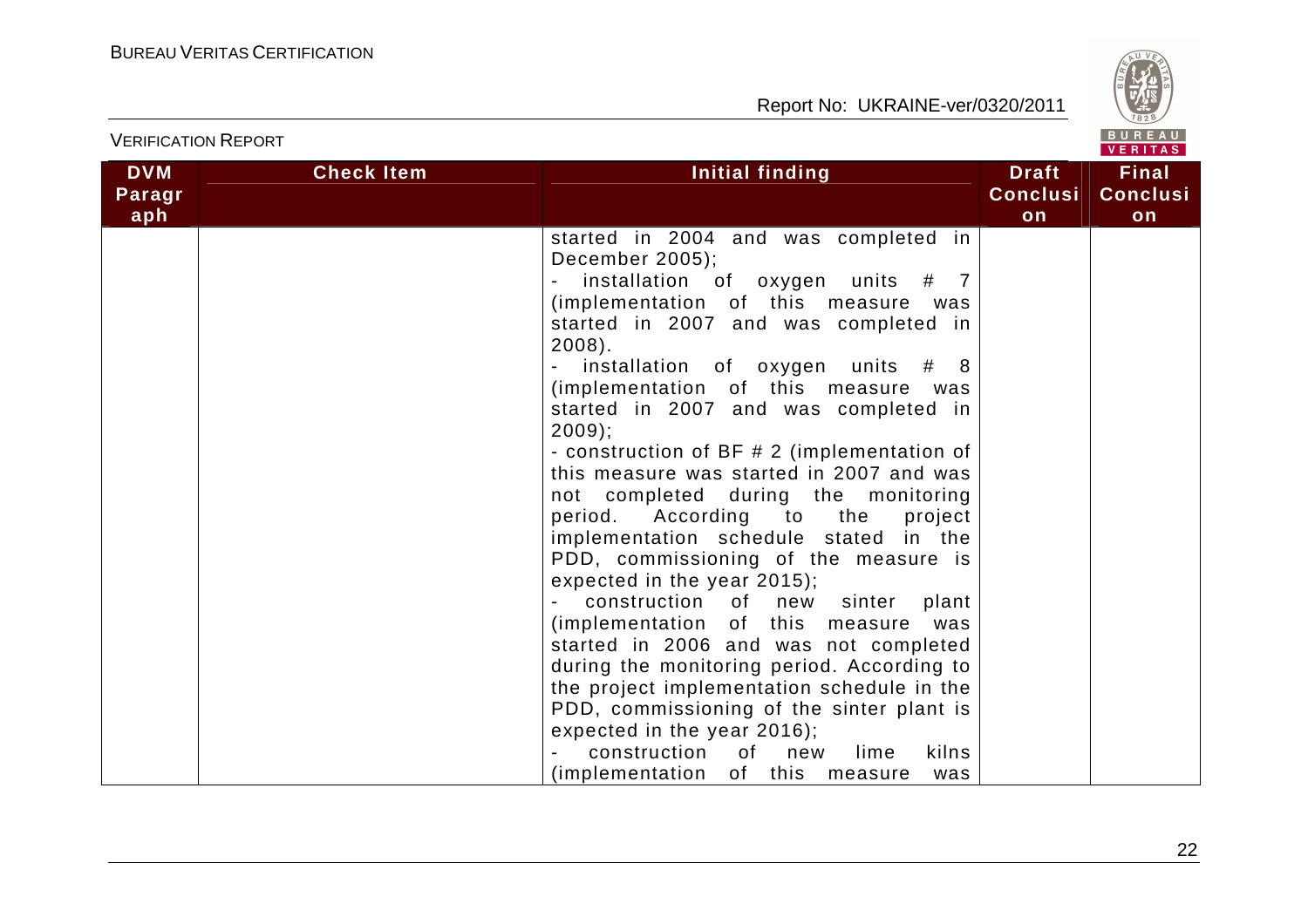

|                             | <b>VERIFICATION REPORT</b>                                                                                                                                                                                                          | BUREAU<br><b>VERITAS</b>                                                                                                                                                                                                                                                                                                                                                                                                                                                                                                                                                                                                                    |                                       |                                       |
|-----------------------------|-------------------------------------------------------------------------------------------------------------------------------------------------------------------------------------------------------------------------------------|---------------------------------------------------------------------------------------------------------------------------------------------------------------------------------------------------------------------------------------------------------------------------------------------------------------------------------------------------------------------------------------------------------------------------------------------------------------------------------------------------------------------------------------------------------------------------------------------------------------------------------------------|---------------------------------------|---------------------------------------|
| <b>DVM</b><br>Paragr<br>aph | <b>Check Item</b>                                                                                                                                                                                                                   | <b>Initial finding</b>                                                                                                                                                                                                                                                                                                                                                                                                                                                                                                                                                                                                                      | <b>Draft</b><br><b>Conclusi</b><br>on | <b>Final</b><br><b>Conclusi</b><br>on |
|                             |                                                                                                                                                                                                                                     | started in 2005 and was not completed<br>during the monitoring period. According to<br>project implementation schedule<br>the<br>commissioning of the lime kilns was<br>expected in the 2nd half of 2010, but to<br>date the construction works are still<br>undergoing. The decline from project<br>implementation schedule was caused by<br>the financial, technical and<br>customs<br>difficulties (the delay of equipment<br>supply). The completion of construction<br>works is expected by the end of 2011).<br>CL 01. Please, explain the actual status of<br>the project activity mentioned in the<br>paragraph #9 of MR section 4. | <b>CL 01</b>                          | OK.                                   |
|                             |                                                                                                                                                                                                                                     | CL 02. Please, clarify the abbreviation<br>"LED" given in the MR section 3.                                                                                                                                                                                                                                                                                                                                                                                                                                                                                                                                                                 | CL 02                                 | OK.                                   |
|                             | <b>Compliance with monitoring plan</b>                                                                                                                                                                                              |                                                                                                                                                                                                                                                                                                                                                                                                                                                                                                                                                                                                                                             |                                       |                                       |
| 94                          | Did the monitoring occur<br>in l<br>accordance with the monitoring<br>PDD<br>plan<br>included in<br>the<br>which<br>regarding<br>the<br>determination has been deemed<br>final and is so listed on the<br><b>UNFCCC JI website?</b> | The monitoring occurs in accordance with<br>the PDD of the final version listed on the<br>UNFCCC JI website.                                                                                                                                                                                                                                                                                                                                                                                                                                                                                                                                | OK.                                   | <b>OK</b>                             |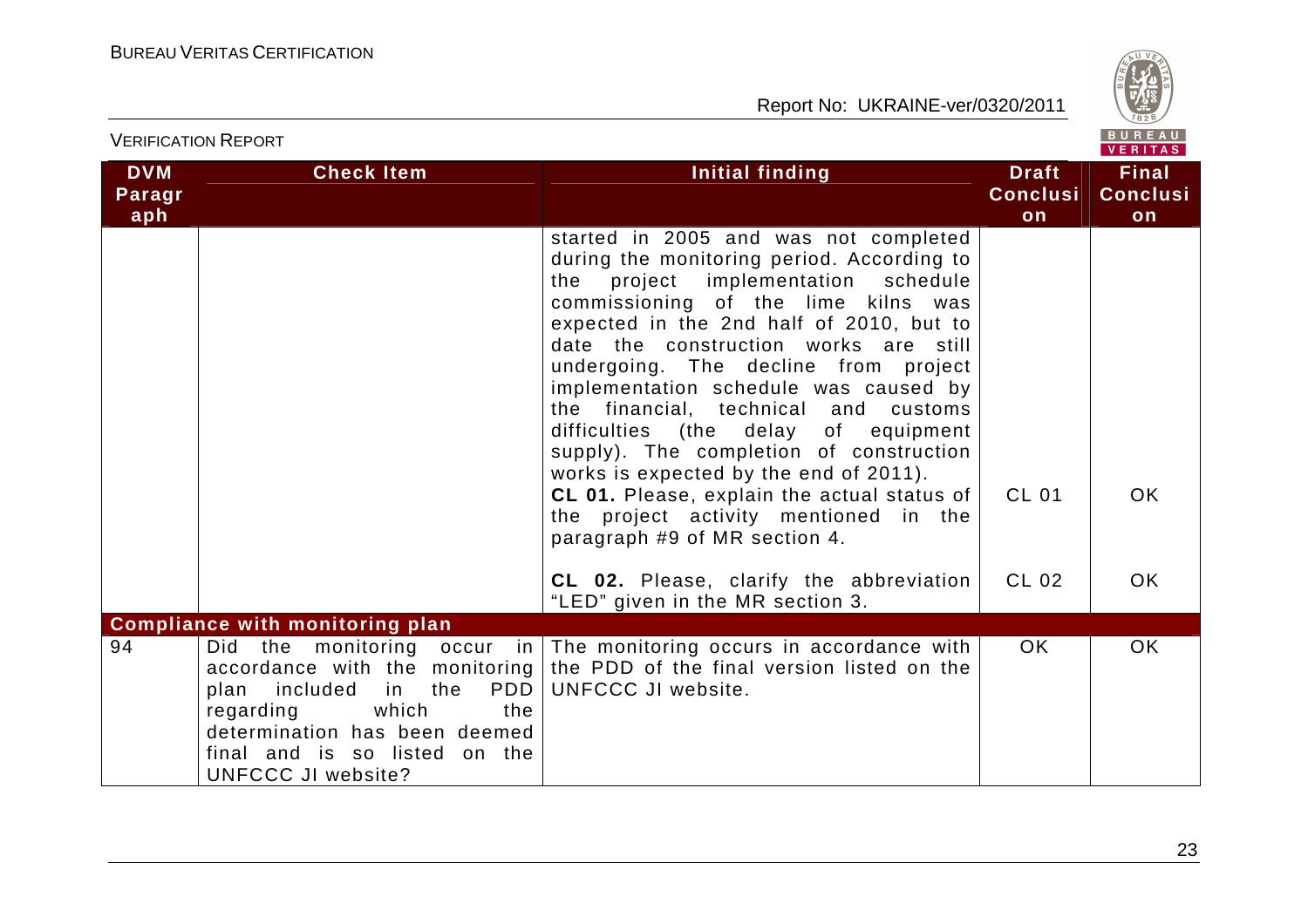

| <b>VERIFICATION REPORT</b>  |                                                                                                                                                                                                                                                                                                                                                                                       |                                                                                                                                                                                                  |                                       | BUREAU<br>VERITAS                     |
|-----------------------------|---------------------------------------------------------------------------------------------------------------------------------------------------------------------------------------------------------------------------------------------------------------------------------------------------------------------------------------------------------------------------------------|--------------------------------------------------------------------------------------------------------------------------------------------------------------------------------------------------|---------------------------------------|---------------------------------------|
| <b>DVM</b><br>Paragr<br>aph | <b>Check Item</b>                                                                                                                                                                                                                                                                                                                                                                     | <b>Initial finding</b>                                                                                                                                                                           | <b>Draft</b><br><b>Conclusi</b><br>on | <b>Final</b><br><b>Conclusi</b><br>on |
| 95(a)                       | the emission<br>For<br>calculating<br>reductions or enhancements of<br>net removals, were key factors,<br>e.g. those listed in $23$ (b) (i)-(vii)<br>above, influencing the baseline<br>emissions or net removals and<br>the activity level of the project<br>and the emissions or removals as<br>well as risks associated with the<br>project taken into account, as<br>appropriate? | For calculating the emission reductions,<br>key factors were taken into account.                                                                                                                 | OK.                                   | <b>OK</b>                             |
| 95(b)                       | Are data sources<br>used<br>for I<br>calculating emission reductions<br>or enhancements of net removals<br>clearly identified, reliable and<br>transparent?                                                                                                                                                                                                                           | Data sources used for calculating emission<br>reductions are identified in the Monitoring<br>Report.                                                                                             | OK                                    | <b>OK</b>                             |
| 95(c)                       | Are emission factors, including<br>default emission factors, if used<br>for calculating the emission<br>reductions or enhancements of<br>removals,<br>selected<br>net<br>by l<br>carefully balancing accuracy and                                                                                                                                                                     | CL 03. Please, explain the use of the<br>value of carbon emission factor for coal<br>based on carbon content of anthracite.<br>Indicate is it correct in respect to the PDD<br>of final version? | <b>CL 03</b>                          | <b>OK</b>                             |
|                             | reasonableness,<br>and<br>appropriately justified of the<br>choice?                                                                                                                                                                                                                                                                                                                   | CL 04. Please, give more clear names for<br>default emission factors mentioned in the<br>table with projectline and baseline data<br>variables.                                                  | <b>CL 04</b>                          | <b>OK</b>                             |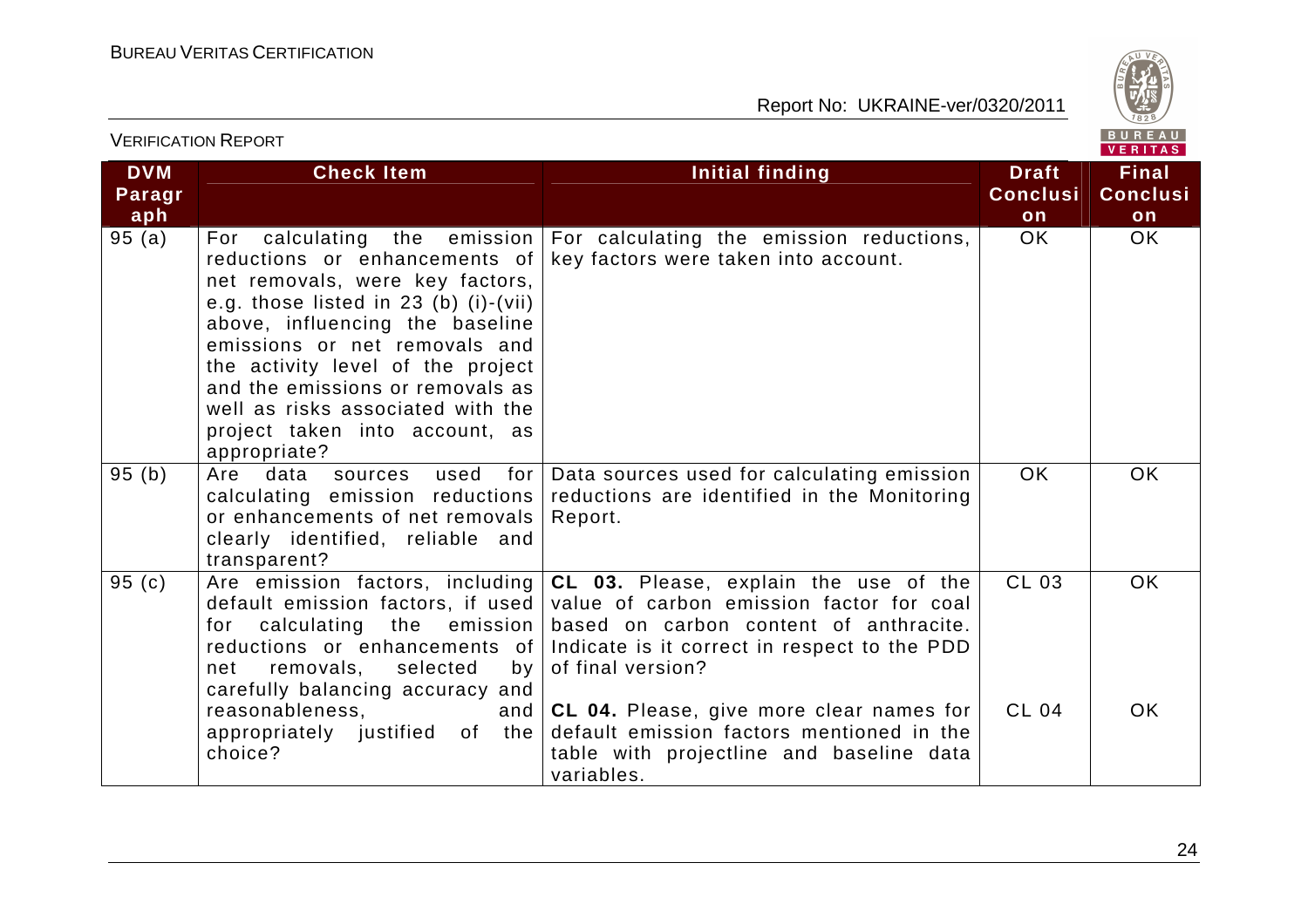

| <b>VERIFICATION REPORT</b>  |                                                                                                                               |                                                                                                                                                                                                                                                                                                      |                                       | BUREAU<br><b>VERITAS</b>              |
|-----------------------------|-------------------------------------------------------------------------------------------------------------------------------|------------------------------------------------------------------------------------------------------------------------------------------------------------------------------------------------------------------------------------------------------------------------------------------------------|---------------------------------------|---------------------------------------|
| <b>DVM</b><br>Paragr<br>aph | <b>Check Item</b>                                                                                                             | <b>Initial finding</b>                                                                                                                                                                                                                                                                               | <b>Draft</b><br><b>Conclusi</b><br>on | <b>Final</b><br><b>Conclusi</b><br>on |
|                             |                                                                                                                               | CL 05. Please, explain how calorific value<br>of natural gas for the first half-year of<br>2011 is calculated in the MR section 5.                                                                                                                                                                   | <b>CL 05</b>                          | <b>OK</b>                             |
|                             |                                                                                                                               | CL 06. Please, explain the appearance of<br>formulas for calculating emission factor for<br>coke as these formulas were not included<br>in the PDD of final version.                                                                                                                                 | <b>CL 06</b>                          | <b>OK</b>                             |
| 95(d)                       | Is the calculation of emission<br>reductions or enhancements of<br>removals<br>based<br>net<br>on<br>conservative assumptions | The calculation of emission reductions is<br>based on conservative assumptions.<br>and <b>CAR 01.</b> Please, give detail information                                                                                                                                                                | <b>CAR 01</b>                         | <b>OK</b>                             |
|                             | the most plausible scenarios in a<br>transparent manner?                                                                      | (justification) concerning the amount of<br>leakages of GHG emissions for this<br>monitoring period (provide the reference to<br>the Monitoring Report for the relevant<br>period).                                                                                                                  |                                       |                                       |
|                             |                                                                                                                               | <b>CAR 02.</b> Please, explain the difference<br>between amount of emission reductions<br>calculated at the PJSC "AISW" (the Excel-<br>file provided by deputy chief engineer of<br>PJSC "AISW" on the site-visit) and amount<br>of Emission Reductions stated in the<br>Monitoring Report provided. | <b>CAR 02</b>                         | <b>OK</b>                             |

25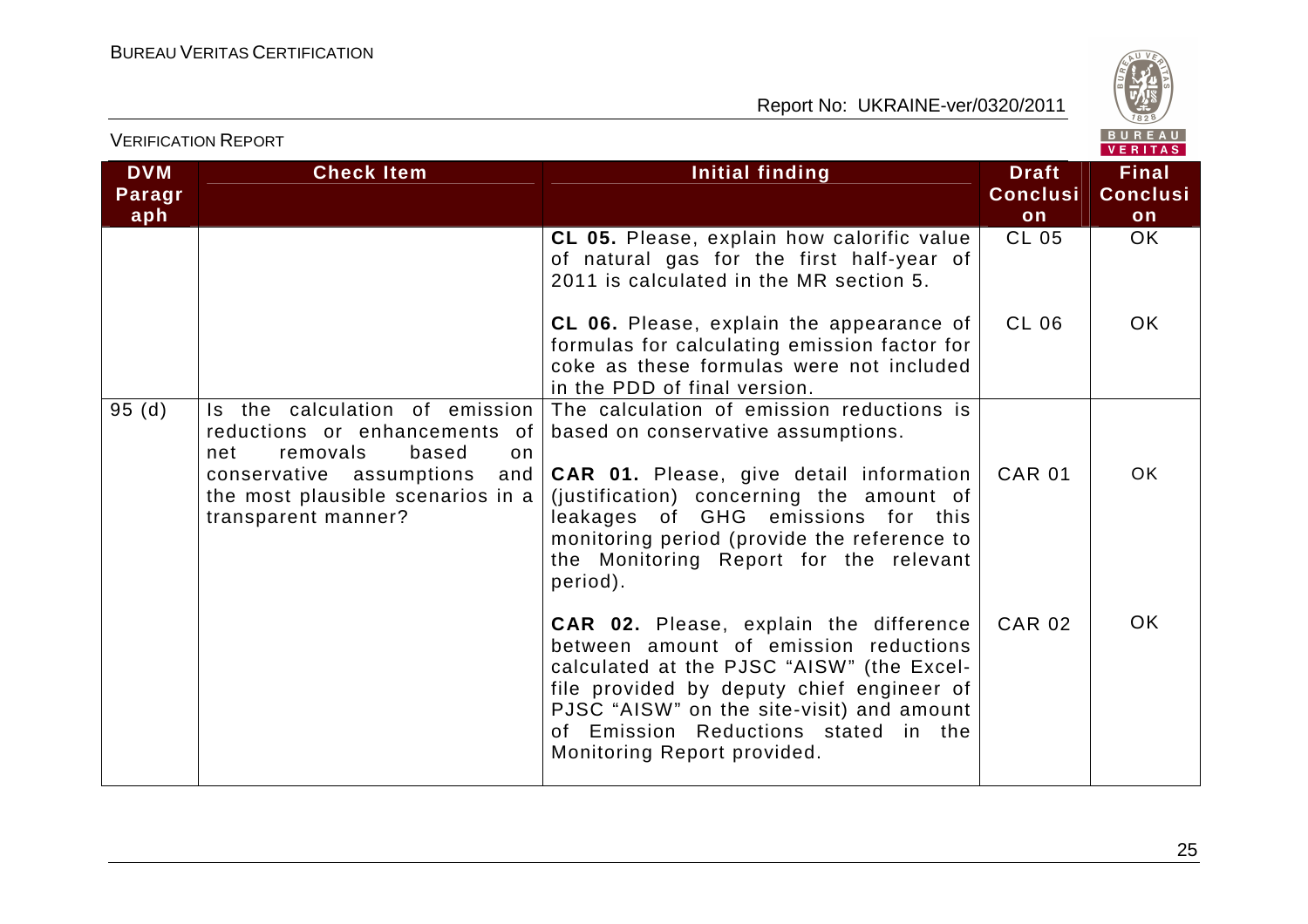

| <b>VERIFICATION REPORT</b>  |                                                                                                                                                                                                                                                                                                                                                 |                                                                                                                                                                                                                                                                                                                                                                                                                                                                     |                                       | BUREAU<br>VERITAS                     |
|-----------------------------|-------------------------------------------------------------------------------------------------------------------------------------------------------------------------------------------------------------------------------------------------------------------------------------------------------------------------------------------------|---------------------------------------------------------------------------------------------------------------------------------------------------------------------------------------------------------------------------------------------------------------------------------------------------------------------------------------------------------------------------------------------------------------------------------------------------------------------|---------------------------------------|---------------------------------------|
| <b>DVM</b><br>Paragr<br>aph | <b>Check Item</b>                                                                                                                                                                                                                                                                                                                               | <b>Initial finding</b>                                                                                                                                                                                                                                                                                                                                                                                                                                              | <b>Draft</b><br><b>Conclusi</b><br>on | <b>Final</b><br><b>Conclusi</b><br>on |
|                             |                                                                                                                                                                                                                                                                                                                                                 | The<br>estimated<br><b>CAR</b><br>03.<br>amount of<br>emission reductions provided in the PDD<br>for the year 2011 is 1 254 763 tonnes of<br>$CO2$ equivalent; but in the Monitoring<br>Report 1 029 733 tonnes of CO <sub>2</sub> equivalent<br>is already stated as actual emission<br>reductions only for the first half-year of<br>2011. Please, explain (in the Monitoring<br>Report) the reason of such increasing<br>emission reductions within the project. | <b>CAR 03</b>                         | <b>OK</b>                             |
|                             | Applicable to JI SSC projects only                                                                                                                                                                                                                                                                                                              |                                                                                                                                                                                                                                                                                                                                                                                                                                                                     |                                       |                                       |
| 96                          | Is the relevant threshold to be<br>classified as JI SSC project not<br>exceeded during the monitoring<br>period on an annual average<br>basis?<br>If the threshold is exceeded, is<br>the maximum emission reduction<br>level estimated in the PDD for<br>the JI SSC project or the bundle<br>the<br>for<br>monitoring<br>period<br>determined? | N/A                                                                                                                                                                                                                                                                                                                                                                                                                                                                 | N/A                                   | N/A                                   |
|                             | Applicable to bundled JI SSC projects only                                                                                                                                                                                                                                                                                                      |                                                                                                                                                                                                                                                                                                                                                                                                                                                                     |                                       |                                       |
| 97(a)                       | Has the composition of the<br>bundle not changed from that is<br>stated in F-JI-SSCBUNDLE?                                                                                                                                                                                                                                                      | N/A                                                                                                                                                                                                                                                                                                                                                                                                                                                                 | N/A                                   | N/A                                   |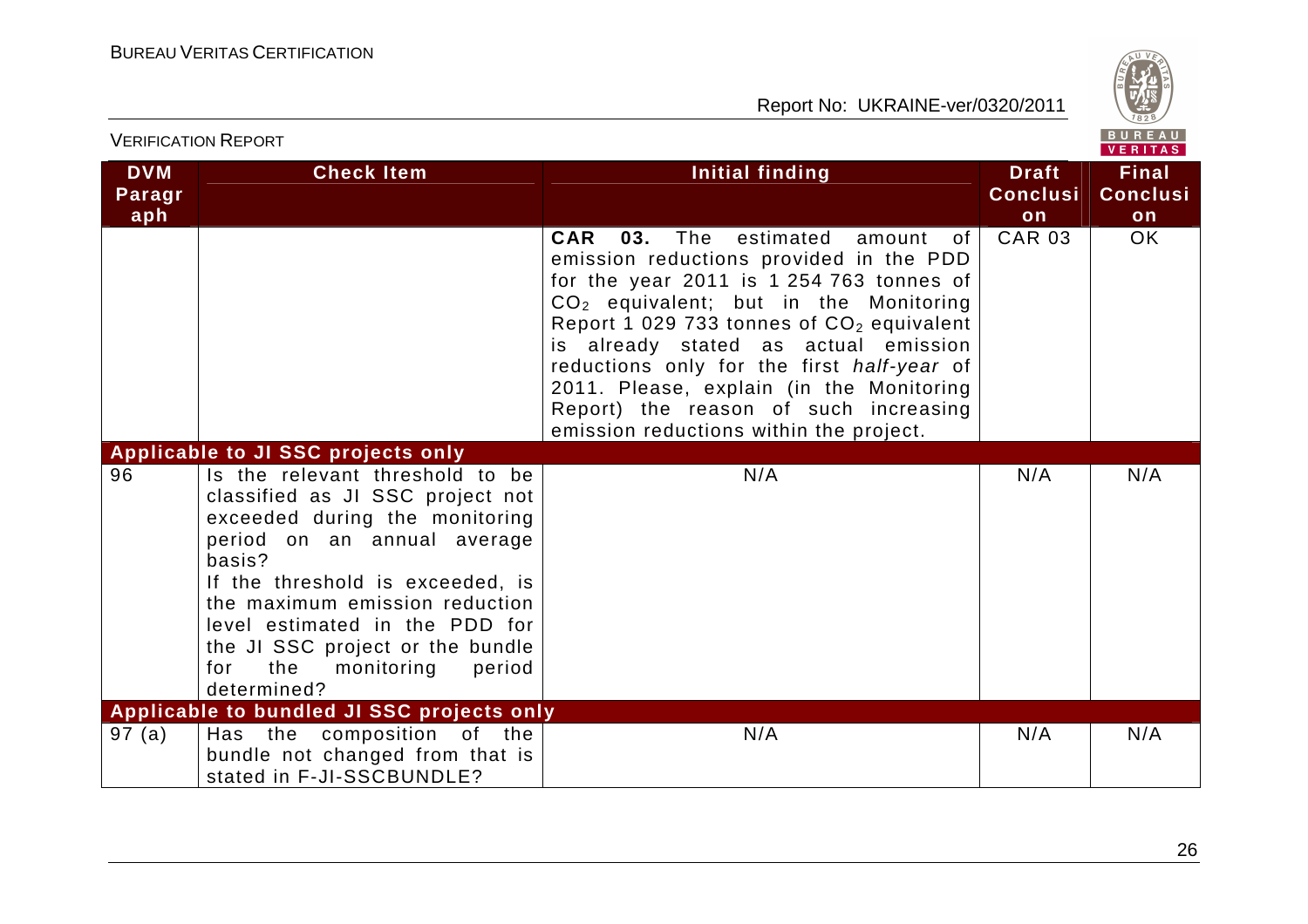

| <b>VERIFICATION REPORT</b>  |                                                                                                                                                                                                                                                                                                                                                              |                        |                                       | BUREAU<br>VERITAS                     |
|-----------------------------|--------------------------------------------------------------------------------------------------------------------------------------------------------------------------------------------------------------------------------------------------------------------------------------------------------------------------------------------------------------|------------------------|---------------------------------------|---------------------------------------|
| <b>DVM</b><br>Paragr<br>aph | <b>Check Item</b>                                                                                                                                                                                                                                                                                                                                            | <b>Initial finding</b> | <b>Draft</b><br><b>Conclusi</b><br>on | <b>Final</b><br><b>Conclusi</b><br>on |
| 97(b)                       | determination<br> f <br>the<br>was<br>conducted on the basis of an<br>overall monitoring plan, have the<br>project participants submitted a<br>common monitoring report?                                                                                                                                                                                     | N/A                    | N/A                                   | N/A                                   |
| 98                          | If the monitoring is based on a<br>monitoring plan that provides for<br>overlapping monitoring periods,<br>are the monitoring periods per<br>component of the project clearly<br>specified<br>in the monitoring<br>report?<br>Do the monitoring periods not<br>overlap with those for which<br>verifications<br>already<br>were<br>deemed final in the past? | N/A                    | N/A                                   | N/A                                   |
|                             | <b>Revision of monitoring plan</b><br>Applicable only if monitoring plan is revised by project participant                                                                                                                                                                                                                                                   |                        |                                       |                                       |
| 99(a)                       | Did the<br>project<br>participants                                                                                                                                                                                                                                                                                                                           | N/A                    | N/A                                   | N/A                                   |
|                             | appropriate<br>provide<br>an<br>justification<br>proposed<br>for the<br>revision?                                                                                                                                                                                                                                                                            |                        |                                       |                                       |
| 99(b)                       | revision<br>Does<br>the<br>proposed<br>improve the accuracy and/or<br>applicability<br>of<br>information<br>collected<br>the<br>compared<br>to                                                                                                                                                                                                               | N/A                    | N/A                                   | N/A                                   |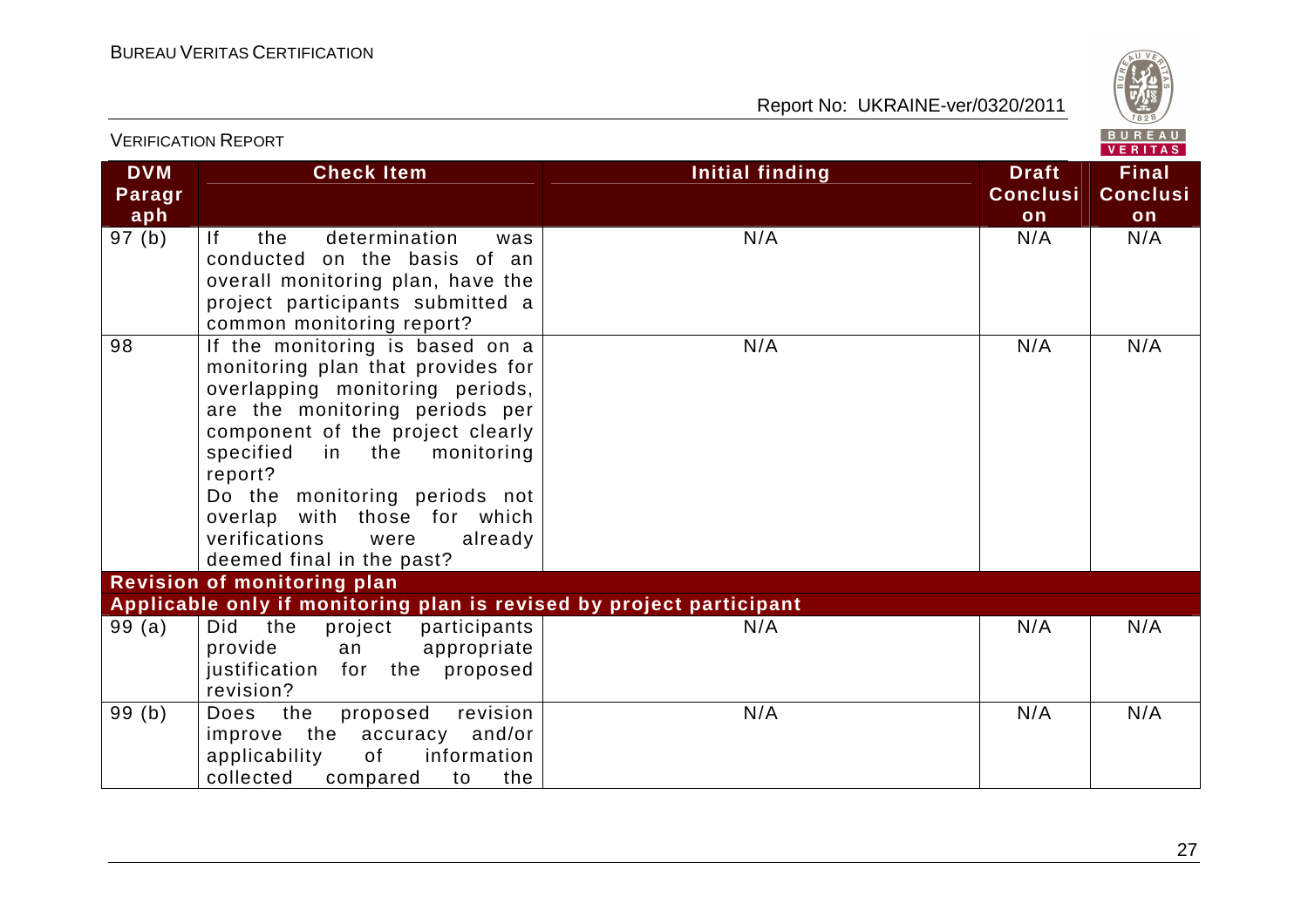

| <b>VERIFICATION REPORT</b>  |                                                                                                                                                                                       |                                                                                                                                                                                                                                                                                                                                                                                         |                                       |                                       |
|-----------------------------|---------------------------------------------------------------------------------------------------------------------------------------------------------------------------------------|-----------------------------------------------------------------------------------------------------------------------------------------------------------------------------------------------------------------------------------------------------------------------------------------------------------------------------------------------------------------------------------------|---------------------------------------|---------------------------------------|
| <b>DVM</b><br>Paragr<br>aph | <b>Check Item</b>                                                                                                                                                                     | Initial finding                                                                                                                                                                                                                                                                                                                                                                         | <b>Draft</b><br><b>Conclusi</b><br>on | <b>Final</b><br><b>Conclusi</b><br>on |
|                             | original monitoring plan without<br>changing conformity with the<br>relevant rules and regulations for<br>the establishment of monitoring<br>plans?                                   |                                                                                                                                                                                                                                                                                                                                                                                         |                                       |                                       |
| 101 (a)                     | Data management<br>collection<br>procedures<br>$\mathsf{in}$<br>accordance with the monitoring<br>plan, including the quality control  <br>quality<br>and<br>assurance<br>procedures? | Is the implementation of data $FAR$ 01. The data to be monitored and<br>required for determination are to be kept<br>for two years after the last transfer of<br>emission reductions units for the project.<br>The order concerning the procedure for<br>keeping monitoring data should be issued<br>by PJSC "Alchevsk Iron and Steel Works".<br>FAR 02. At the PJSC "Alchevsk Iron and | <b>FAR 01</b><br><b>FAR 02</b>        | Pending<br>Pending                    |
|                             |                                                                                                                                                                                       | Steel Works" the order concerning<br>indication of the names of the personnel<br>involved in the monitoring should be<br>issued.                                                                                                                                                                                                                                                        |                                       |                                       |
|                             |                                                                                                                                                                                       | CL 07. Please, mention in the Monitoring<br>Report that AISW is certified according to<br>the requirements of the ISO 14001<br>standard mentioning the conformity audits<br>conducting.                                                                                                                                                                                                 | <b>CL 05</b>                          | OK.                                   |
| 101(b)                      | Is the function of the monitoring                                                                                                                                                     | CAR 04. Please, provide passports for                                                                                                                                                                                                                                                                                                                                                   | <b>CAR 04</b>                         | <b>OK</b>                             |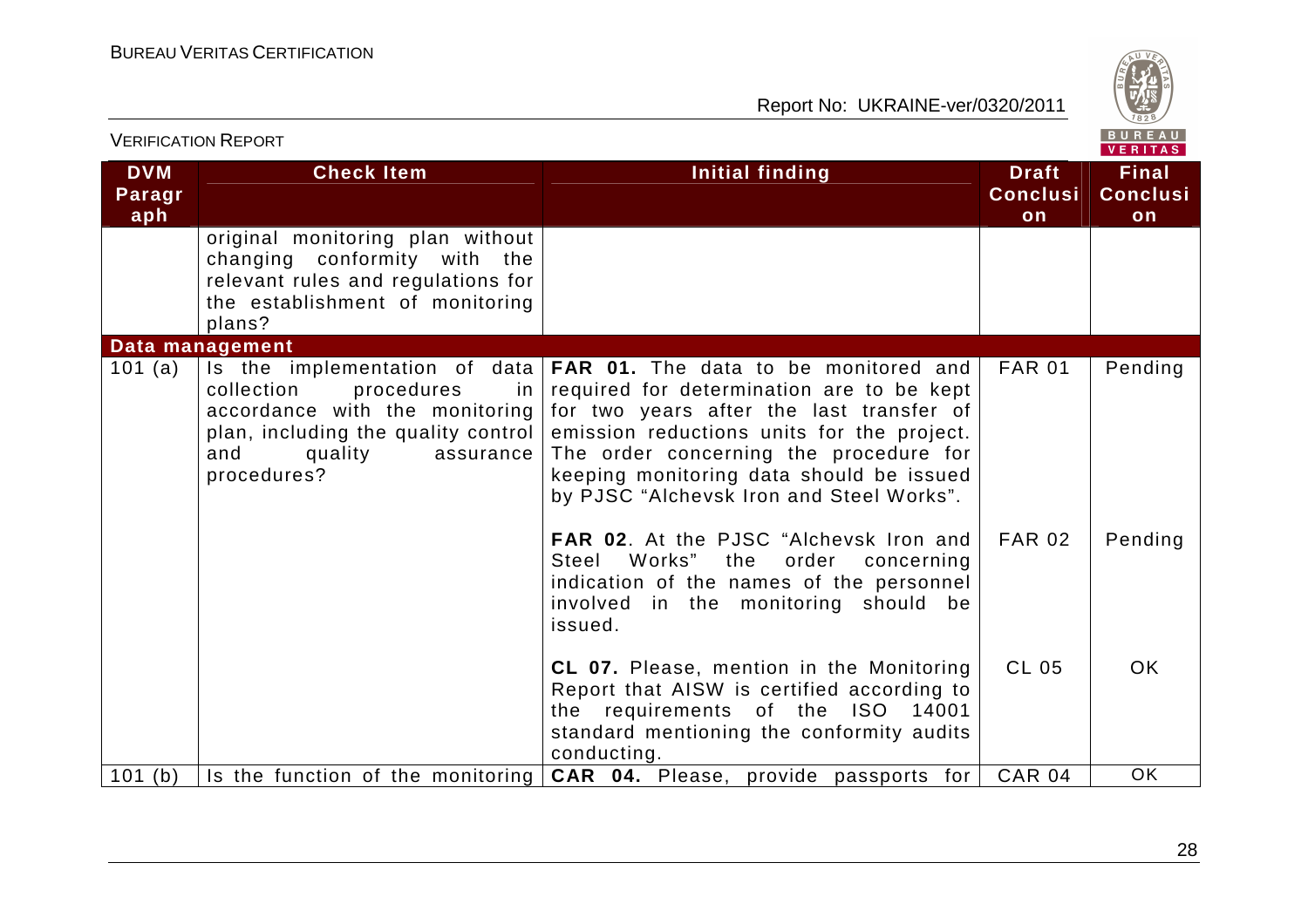

|                             | <b>VERIFICATION REPORT</b>                                                                                                    |                                                                                                                                                                                                                                                                                                                                                                                                                                                                                                                                                                                                                                                                                                  |                                       | BUREAU<br><b>VERITAS</b>              |
|-----------------------------|-------------------------------------------------------------------------------------------------------------------------------|--------------------------------------------------------------------------------------------------------------------------------------------------------------------------------------------------------------------------------------------------------------------------------------------------------------------------------------------------------------------------------------------------------------------------------------------------------------------------------------------------------------------------------------------------------------------------------------------------------------------------------------------------------------------------------------------------|---------------------------------------|---------------------------------------|
| <b>DVM</b><br>Paragr<br>aph | <b>Check Item</b>                                                                                                             | <b>Initial finding</b>                                                                                                                                                                                                                                                                                                                                                                                                                                                                                                                                                                                                                                                                           | <b>Draft</b><br><b>Conclusi</b><br>on | <b>Final</b><br><b>Conclusi</b><br>on |
|                             | including<br>equipment,<br>its<br>calibration status, is in order?                                                            | electricity supply meters which are the<br>project monitoring equipment or prove<br>accuracy of the meters readings by other<br>means.<br>CAR<br>05.<br>indicate<br>Please,<br>correct<br>frequency of verification/calibration for BF-<br>5 natural gas consumption meter ДИСК<br>METPAH 1033 4000225, natural gas<br>consumption meter ДИСК-250 Метран<br>93038<br>295314,<br>and<br>natural<br>gas<br>consumption meter ДИСК-250 Метран<br>93041 295315 (the frequency indicated in<br>the Annex 1 of the Monitoring Report<br>differs from the frequency stated in the<br>passports provided to the verifiers).<br>Please, prove that all these meters are<br>calibrated at the proper time. | <b>CAR 05</b>                         | <b>OK</b>                             |
| 101(c)                      | Are the evidence and records<br>used<br>for<br>the<br>monitoring<br>traceable<br>maintained<br>in.<br>a a<br>manner?          | See FAR 01 of this table.                                                                                                                                                                                                                                                                                                                                                                                                                                                                                                                                                                                                                                                                        | See FAR<br>01                         | Pending                               |
| $101$ (d)                   | collection<br>the<br>data<br>and<br>Is.<br>the<br>management system for<br>project in accordance with the<br>monitoring plan? | The data collection and<br>management<br>system are envisaged by the monitoring<br>plan.                                                                                                                                                                                                                                                                                                                                                                                                                                                                                                                                                                                                         | <b>OK</b>                             | OK                                    |
|                             |                                                                                                                               | Verification regarding programs of activities (additional elements for assessment)                                                                                                                                                                                                                                                                                                                                                                                                                                                                                                                                                                                                               |                                       |                                       |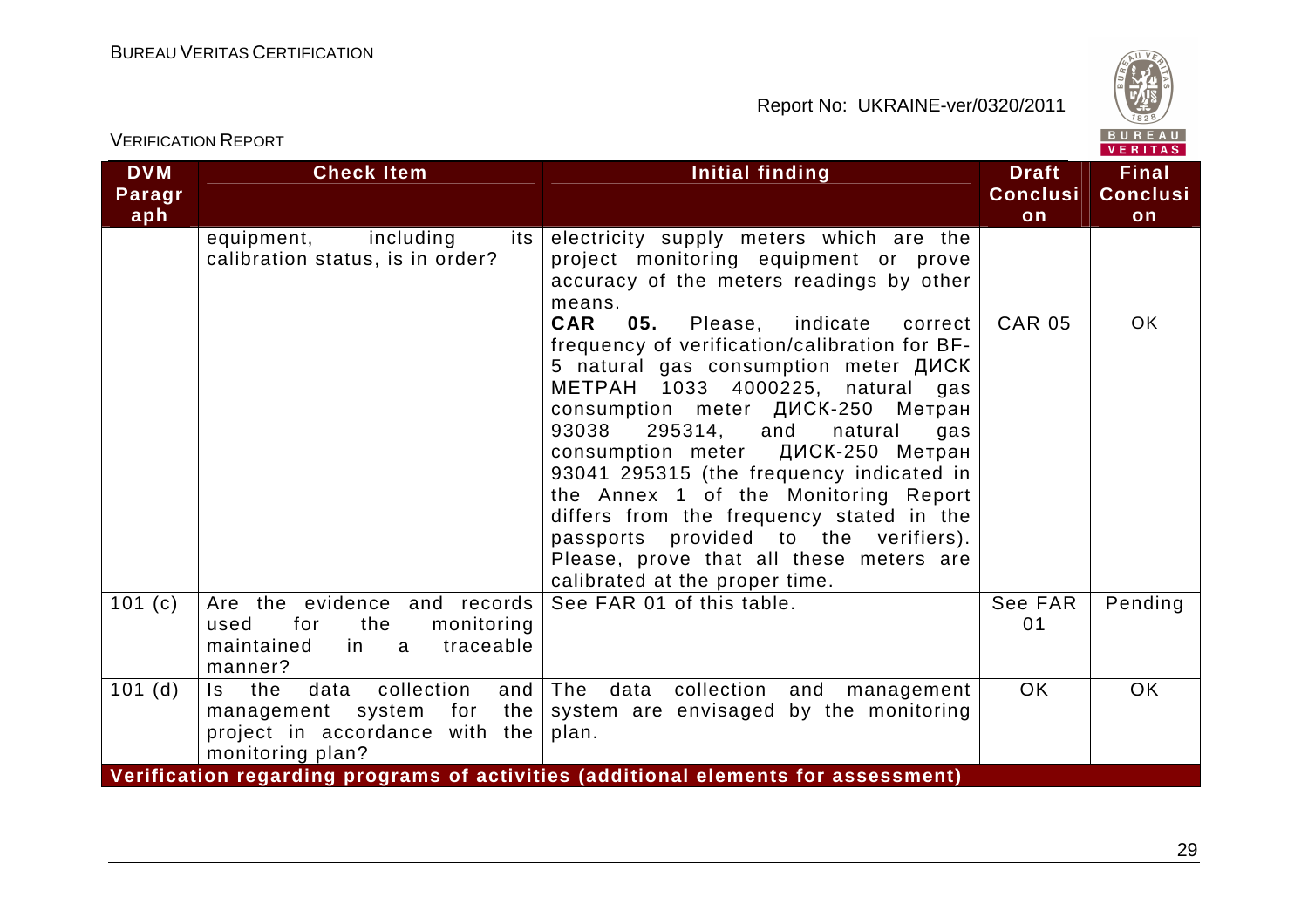

|                             | <b>VERIFICATION REPORT</b>                                                                                                                                                                                               |                        |                                       | BUREAU<br><b>VERITAS</b>              |
|-----------------------------|--------------------------------------------------------------------------------------------------------------------------------------------------------------------------------------------------------------------------|------------------------|---------------------------------------|---------------------------------------|
| <b>DVM</b><br>Paragr<br>aph | <b>Check Item</b>                                                                                                                                                                                                        | <b>Initial finding</b> | <b>Draft</b><br><b>Conclusi</b><br>on | <b>Final</b><br><b>Conclusi</b><br>on |
| 102                         | Is any JPA that has not been<br>added to the JI PoA not verified?                                                                                                                                                        | N/A                    | N/A                                   | N/A                                   |
| 103                         | Is the verification based on the<br>monitoring reports of all JPAs to<br>be verified?                                                                                                                                    | N/A                    | N/A                                   | N/A                                   |
| 103                         | Does the verification ensure the<br>accuracy and conservativeness<br>of the emission reductions or<br>0f<br>enhancements<br>removals<br>generated by each JPA?                                                           | N/A                    | N/A                                   |                                       |
| 104                         | Does the monitoring period not<br>overlap with previous monitoring<br>periods?                                                                                                                                           | N/A                    | N/A                                   | N/A                                   |
| 105                         | f <br><b>AIE</b><br>the<br>learns<br>of<br>an<br>erroneously included JPA, has<br>the AIE informed the JISC of its<br>findings in writing?                                                                               | N/A                    | N/A                                   | N/A                                   |
|                             | Applicable to sample-based approach only                                                                                                                                                                                 |                        |                                       |                                       |
| 106                         | Does the sampling plan prepared<br>by the AIE:<br>(a) Describe its sample selection,<br>taking into<br>account that:<br>(i) For each verification that<br>uses a sample-based approach,<br>the sample selection shall be | N/A                    | N/A                                   | N/A                                   |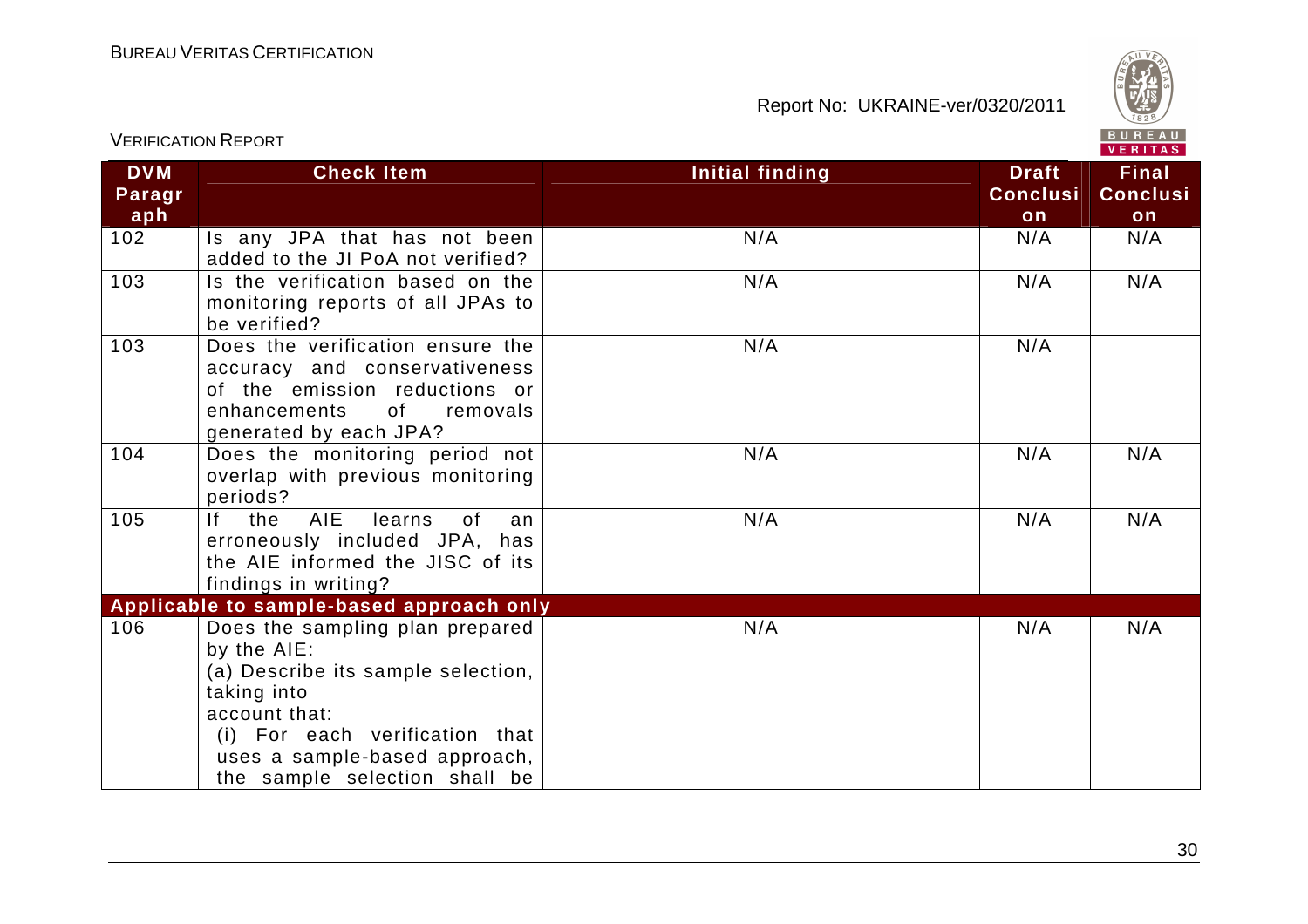

| <b>VERIFICATION REPORT</b>  |                                                                                                                                                                                                                                                                                                                                                                                                                                                                                                                                                                                                                                                                                                                           |                        |                                       | BUREAU<br><b>VERITAS</b>              |
|-----------------------------|---------------------------------------------------------------------------------------------------------------------------------------------------------------------------------------------------------------------------------------------------------------------------------------------------------------------------------------------------------------------------------------------------------------------------------------------------------------------------------------------------------------------------------------------------------------------------------------------------------------------------------------------------------------------------------------------------------------------------|------------------------|---------------------------------------|---------------------------------------|
| <b>DVM</b><br>Paragr<br>aph | <b>Check Item</b>                                                                                                                                                                                                                                                                                                                                                                                                                                                                                                                                                                                                                                                                                                         | <b>Initial finding</b> | <b>Draft</b><br><b>Conclusi</b><br>on | <b>Final</b><br><b>Conclusi</b><br>on |
|                             | sufficiently representative of the<br>JPAs in the JI PoA such<br>extrapolation to<br><b>JPAs</b><br>all<br>identified for that verification is<br>reasonable, taking into account<br>differences<br>among<br>the<br>characteristics of JPAs, such<br>as:<br>- The types of JPAs;<br>The complexity of the<br>applicable technologies and/or<br>measures used;<br>- The geographical location of<br>each JPA;<br>- The amounts of expected<br>emission reductions of the<br>JPAs being verified;<br>- The number of JPAs for<br>which emission reductions are<br>being verified;<br>- The length of monitoring<br>periods of the JPAs being<br>verified; and<br>- The samples selected for<br>prior verifications, if any? |                        |                                       |                                       |
| 107                         | Is the sampling plan ready for                                                                                                                                                                                                                                                                                                                                                                                                                                                                                                                                                                                                                                                                                            | N/A                    | N/A                                   | N/A                                   |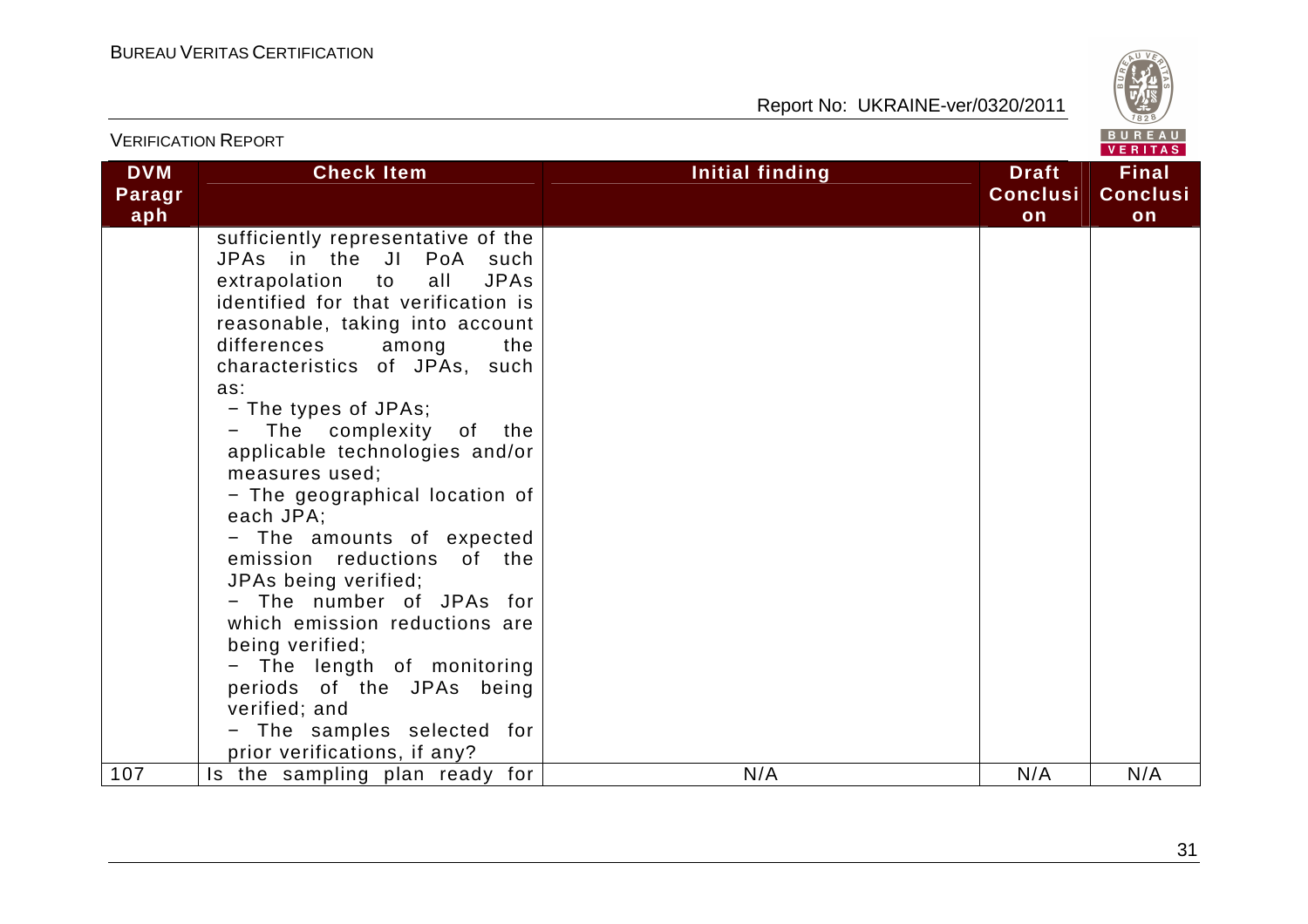

| <b>VERIFICATION REPORT</b>  |                                                                                                                                                                                                                                                                                                                                                                                                                |                        |                                       | BUREAU<br>VERITAS                     |
|-----------------------------|----------------------------------------------------------------------------------------------------------------------------------------------------------------------------------------------------------------------------------------------------------------------------------------------------------------------------------------------------------------------------------------------------------------|------------------------|---------------------------------------|---------------------------------------|
| <b>DVM</b><br>Paragr<br>aph | <b>Check Item</b>                                                                                                                                                                                                                                                                                                                                                                                              | <b>Initial finding</b> | <b>Draft</b><br><b>Conclusi</b><br>on | <b>Final</b><br><b>Conclusi</b><br>on |
|                             | publication<br>the<br>through<br>the<br>along<br>secretariat<br>with<br>verification report and supporting<br>documentation?                                                                                                                                                                                                                                                                                   |                        |                                       |                                       |
| 108                         | the<br><b>AIE</b><br>made<br>site<br>Has<br>inspections of at least the square<br>root of the number of total JPAs,<br>rounded to the upper whole<br>number? If the AIE makes no site<br>inspections or fewer<br>site<br>inspections than the square root<br>of the number of total JPAs,<br>rounded to the upper whole<br>number, then does the AIE<br>provide a reasonable explanation<br>and justification? | N/A                    | N/A                                   | N/A                                   |
| 109                         | Is the sampling plan available for<br>submission to the secretariat for<br>the JISC.s ex ante assessment?<br>(Optional)                                                                                                                                                                                                                                                                                        | N/A                    | N/A                                   | N/A                                   |
| 110                         | If the AIE learns of a fraudulently<br>included JPA, a fraudulently<br>monitored JPA or an inflated<br>number of emission reductions<br>claimed in a JI PoA, has the AIE<br>informed the JISC of the fraud in                                                                                                                                                                                                  | N/A                    | N/A                                   | N/A                                   |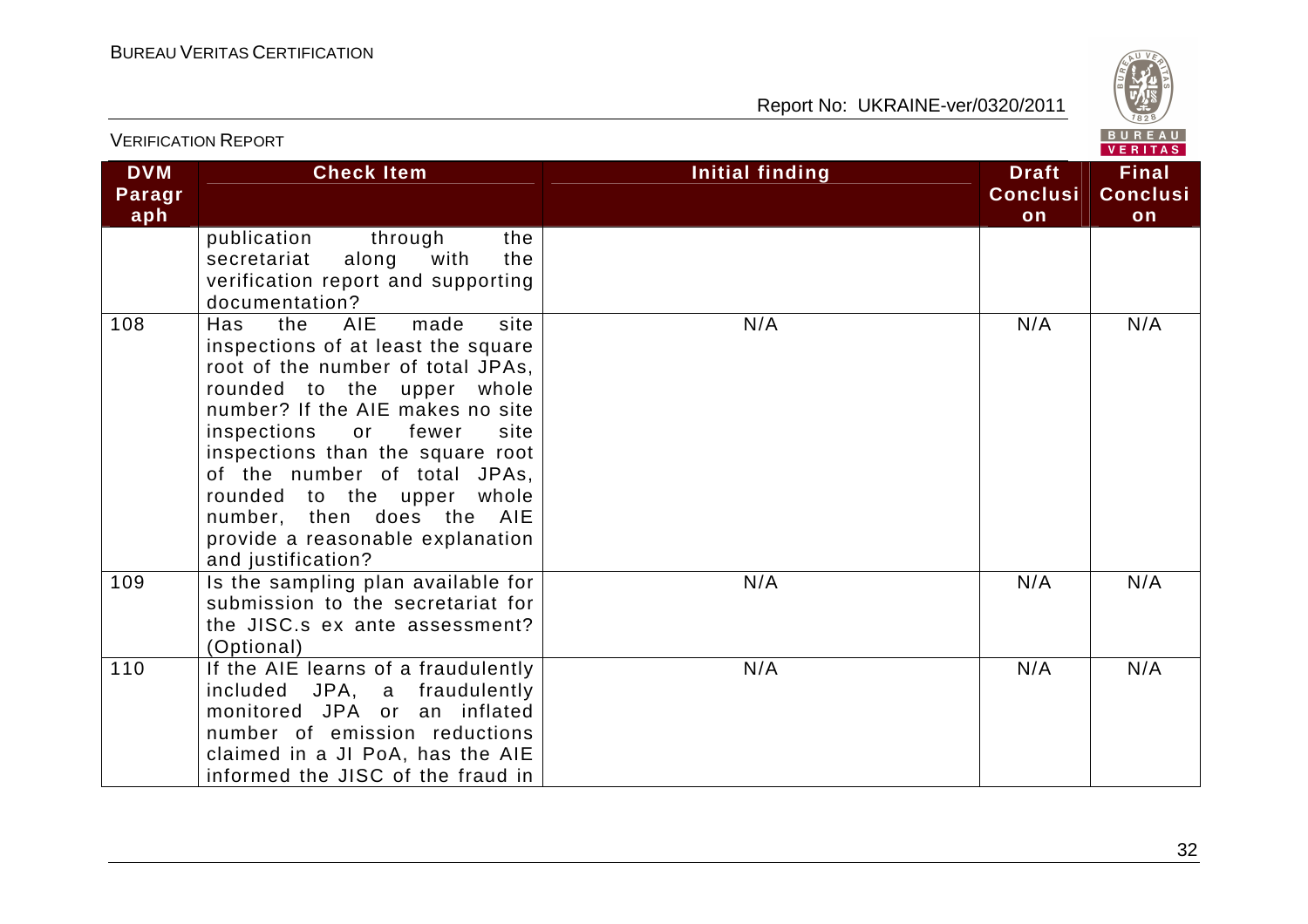|                             | <b>VERIFICATION REPORT</b> |                 |                                                | B U K E A U  <br><b>VERITAS</b> |
|-----------------------------|----------------------------|-----------------|------------------------------------------------|---------------------------------|
| <b>DVM</b><br>Paragr<br>aph | <b>Check Item</b>          | Initial finding | <b>Draft</b><br><b>Conclusi Conclusi</b><br>on | <b>Final</b><br>on              |
|                             | writing?                   |                 |                                                |                                 |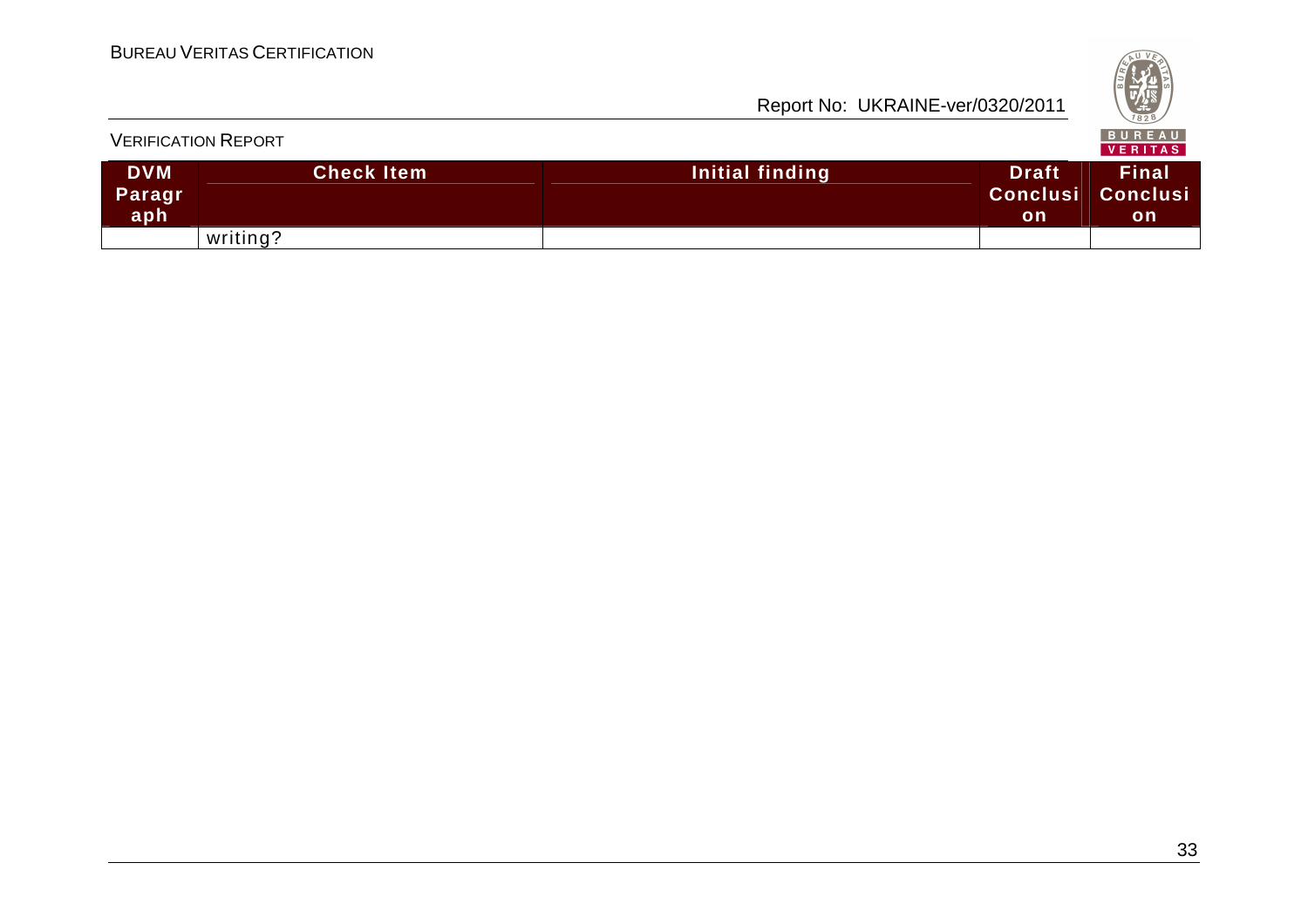

VERIFICATION REPORT

### **Table 2 Resolution of Corrective Action and Clarification Requests**

| <b>Draft</b><br>clarifications<br>report<br>action<br>corrective<br>requests<br>validation team | and $\vert$ Ref.<br>$by$   to<br>chec<br>klist<br>quest<br>  ion in<br>table | Summary of project participant   Verification team<br>response | conclusion |
|-------------------------------------------------------------------------------------------------|------------------------------------------------------------------------------|----------------------------------------------------------------|------------|
|                                                                                                 |                                                                              |                                                                |            |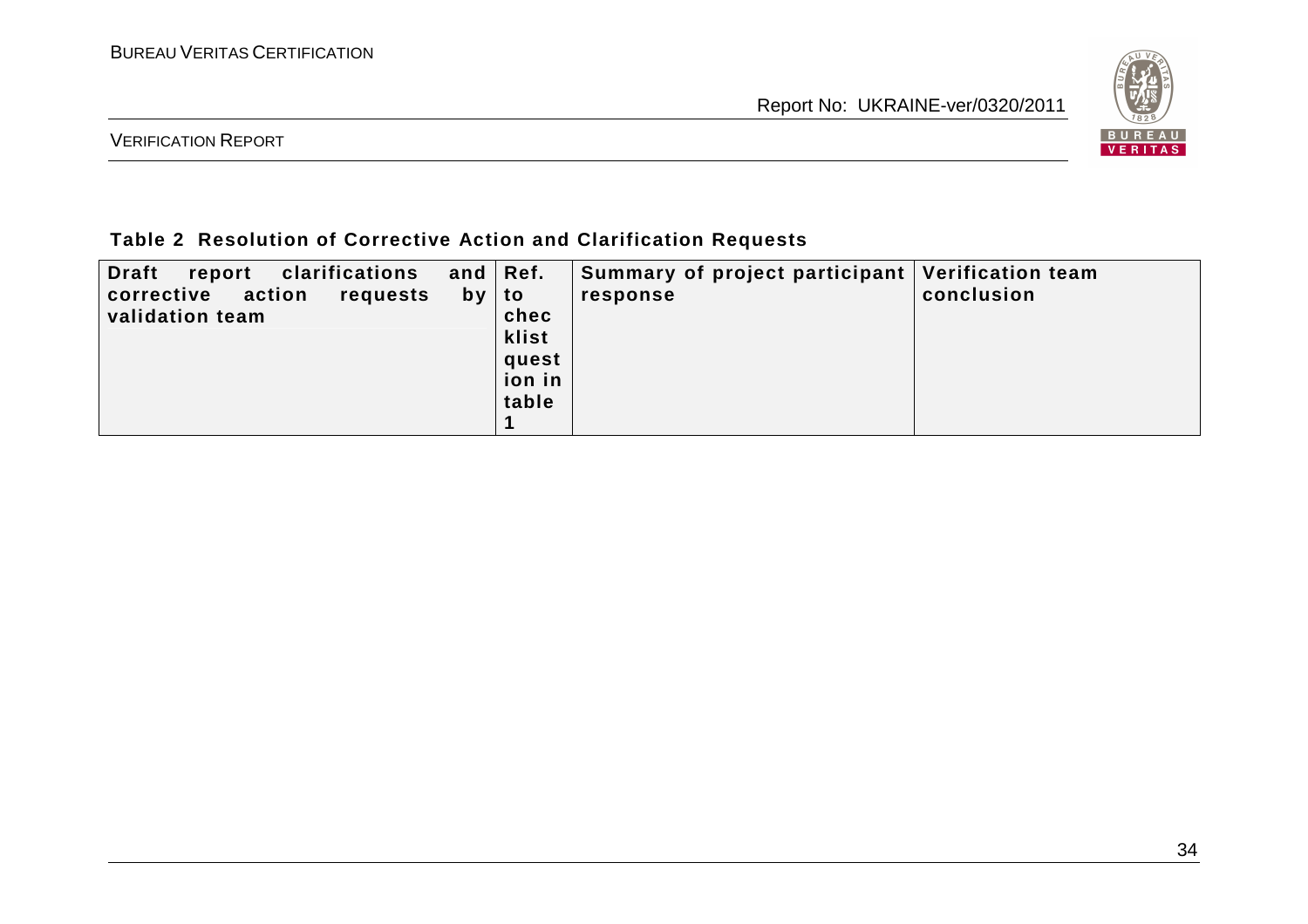

| <b>VERIFICATION REPORT</b>                                                                                                                                            |       |                                                                                                                                                                                                                                                                                                                                                                                                                                                                                                                                                                                                                                                                                                                                                                                                                                                                                               | <b>BUREAU</b><br><b>VERITAS</b>                                                                                                                                                                                                                                                                                                                                                                                                                                                              |
|-----------------------------------------------------------------------------------------------------------------------------------------------------------------------|-------|-----------------------------------------------------------------------------------------------------------------------------------------------------------------------------------------------------------------------------------------------------------------------------------------------------------------------------------------------------------------------------------------------------------------------------------------------------------------------------------------------------------------------------------------------------------------------------------------------------------------------------------------------------------------------------------------------------------------------------------------------------------------------------------------------------------------------------------------------------------------------------------------------|----------------------------------------------------------------------------------------------------------------------------------------------------------------------------------------------------------------------------------------------------------------------------------------------------------------------------------------------------------------------------------------------------------------------------------------------------------------------------------------------|
| 01.<br><b>CAR</b><br>Please,<br>give<br>detail  <br>information (justification) concerning                                                                            | 95(d) | Response #1.                                                                                                                                                                                                                                                                                                                                                                                                                                                                                                                                                                                                                                                                                                                                                                                                                                                                                  | Conclusion<br>response<br>on<br>#1.                                                                                                                                                                                                                                                                                                                                                                                                                                                          |
| the amount of leakages of GHG<br>emissions for this monitoring period<br>reference<br>(provide)<br>the<br>the<br>to<br>Monitoring Report for the relevant<br>period). |       | Taking into account that the<br>project boundary of the JI project<br>"Installation of a new waste heat<br>system at Alchevsk<br>recovery<br>Coke<br>Plant,<br>Ukraine"<br>(UA1000130 - registered under<br>Track 1) includes blast-furnaces<br>AISW<br>with<br>of<br>respect<br>to:<br>particular volumes of consumed<br>dry blast-furnace coke, the CO2e<br>emission reductions that were<br>generated during the period of<br>$01/01/2011 - 30/06/2011$ due to<br>component<br>three<br>(3)<br>of<br>mentioned above JI project were<br>attributed to the leakages of<br>GHG's.<br>Leakages of GHG emissions<br>from the JI project "Installation<br>of a new waste heat recovery<br>system at Alchevsk Coke Plant,<br>Ukraine" were calculated<br>by<br>subtracting total project<br>line<br>from the baseline<br>emissions<br>emissions that were generated<br>by the component 3 of the | In case if some deviation<br>will occur in comparison<br>with the verified emission<br>reductions generated due<br>to the component three (3)<br>mentioned<br>of<br>above<br>JI<br>project,<br>will<br>it it<br>be<br>impossible<br>for<br>the<br>developer (accordingly) to<br>add<br>subtract<br>or<br>the<br>difference of leakages in<br>the following monitoring<br>reports<br>because<br>these<br>leakages concern only to<br>this (the first half-year of<br>2011) monitoring period. |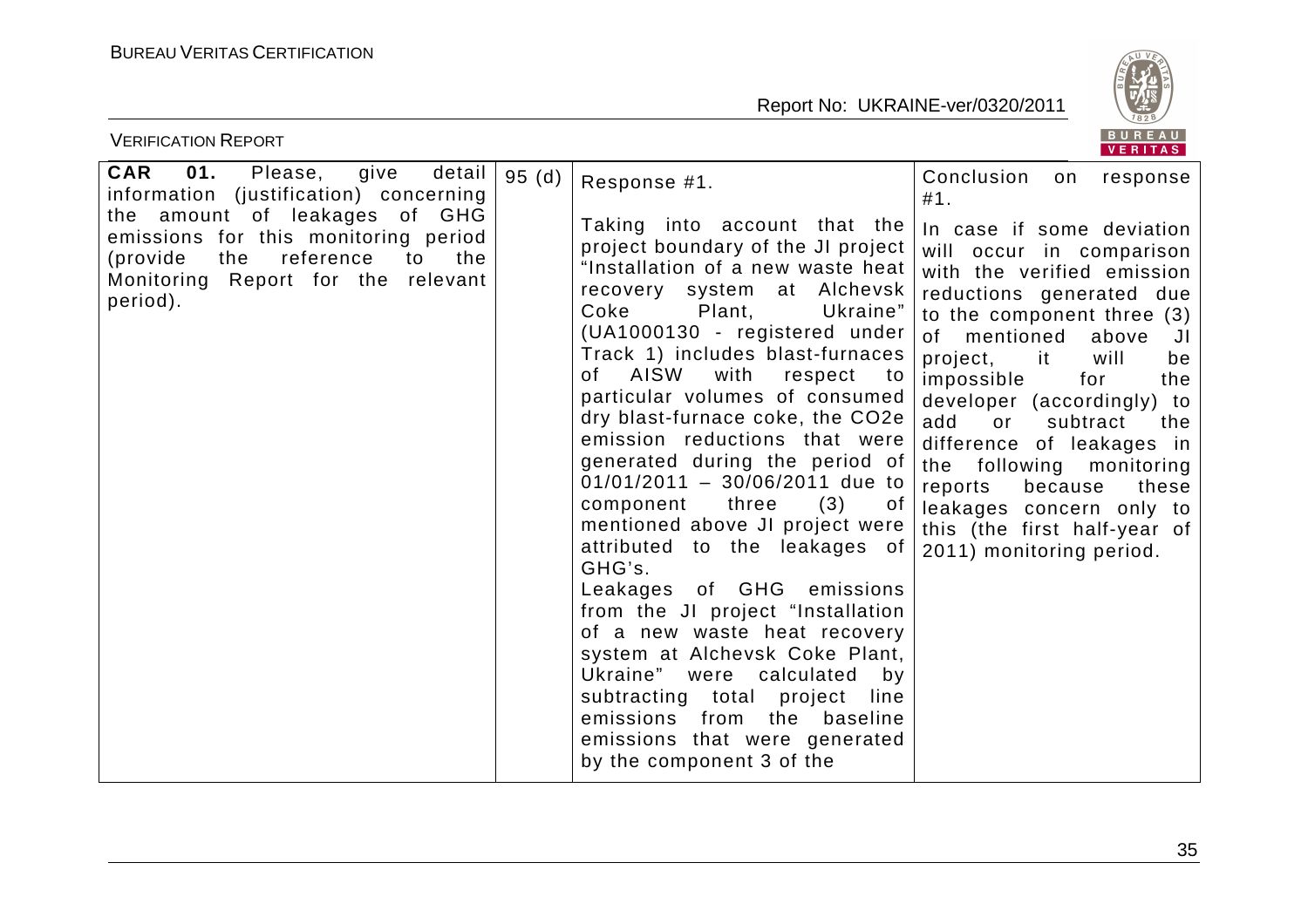

| <b>VERIFICATION REPORT</b> |                                                                                                                                                                                                                                                                                                                                                                                                                                                                                                                                                                                                                                                                                                                                                                                                                                                                                                                             | <b>BUREAU</b><br><b>VERITAS</b> |
|----------------------------|-----------------------------------------------------------------------------------------------------------------------------------------------------------------------------------------------------------------------------------------------------------------------------------------------------------------------------------------------------------------------------------------------------------------------------------------------------------------------------------------------------------------------------------------------------------------------------------------------------------------------------------------------------------------------------------------------------------------------------------------------------------------------------------------------------------------------------------------------------------------------------------------------------------------------------|---------------------------------|
|                            | mentioned above project. After<br>that, leakages of GHG emissions<br>were subtracted from the total<br>volume of emission reductions<br>associated<br>with this project<br>during this monitoring period.<br>Leakages during first half-year of<br>2011 are equal to 64 872 tonnes<br>$CO2e$ .<br>Mentioned<br>above volume<br>0f<br>leakages is based on actual data<br>which can be proved by initial<br>data from AISW and Alchevsk<br>Coke Plant.<br>By taking into consideration that<br>the mentioned above volume is<br>still not verified yet and in case<br>if some deviation will occur in<br>comparison with the verified<br>emission reductions generated<br>due to the component three (3)<br>of mentioned above JI project,<br>developer<br>the<br>project<br>will<br>accordingly add or subtract the<br>difference of leakages in the<br>following monitoring reports.<br>The excel file with calculation of |                                 |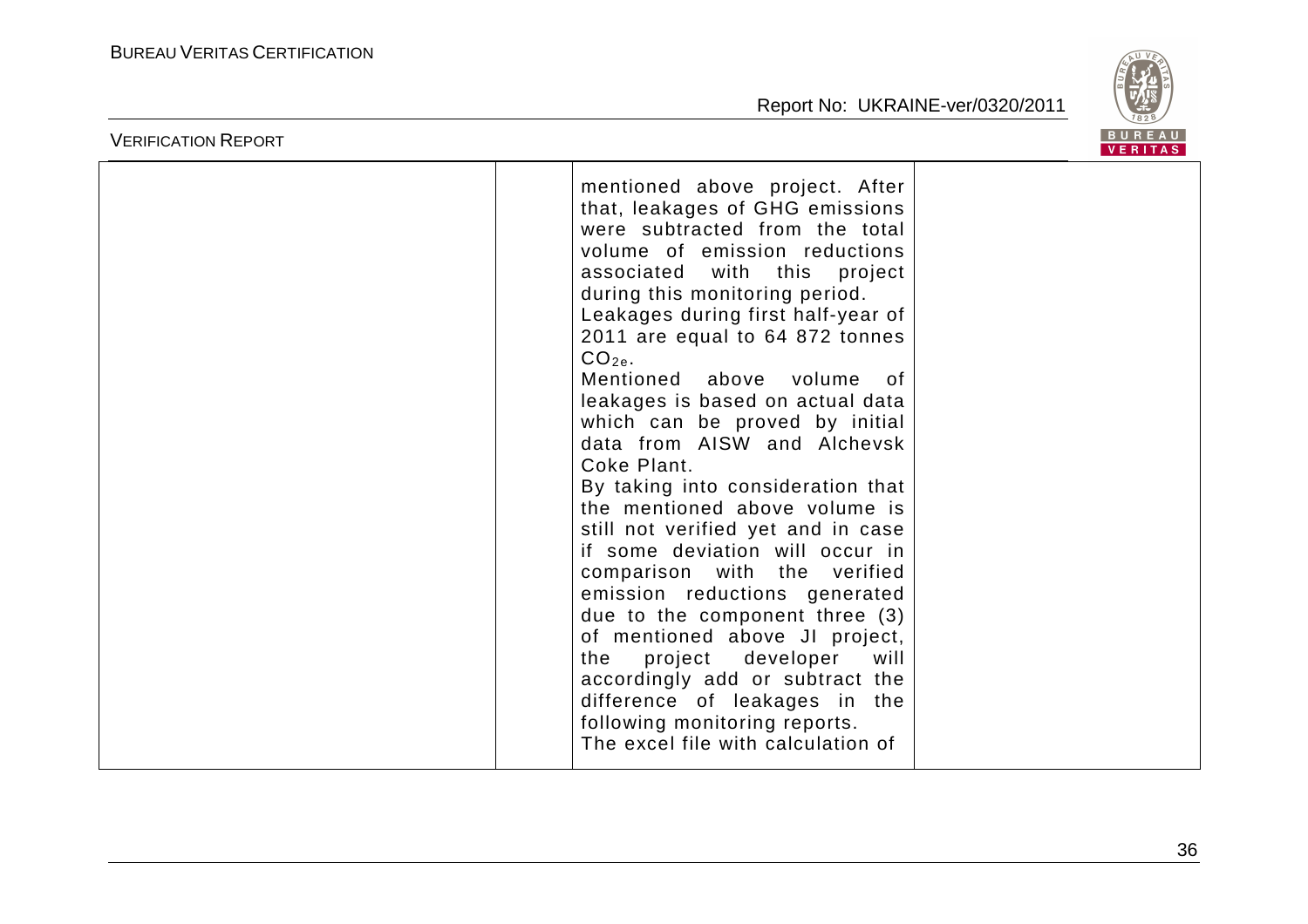

| verifier.<br>Response #2. | leakages together with initial<br>data is now provided to the<br>Conclusion on<br>response<br>#2.<br>Necessary corrections now are<br>Required amendments now<br>made in the Monitoring Report.<br>are made in the Monitoring<br>Report.<br>Based on checking all the<br>information<br>concerning<br>leakages provided to the<br>verifiers be AISW<br>Alchevsk Coke Plant, the<br>issue is closed. | and |
|---------------------------|-----------------------------------------------------------------------------------------------------------------------------------------------------------------------------------------------------------------------------------------------------------------------------------------------------------------------------------------------------------------------------------------------------|-----|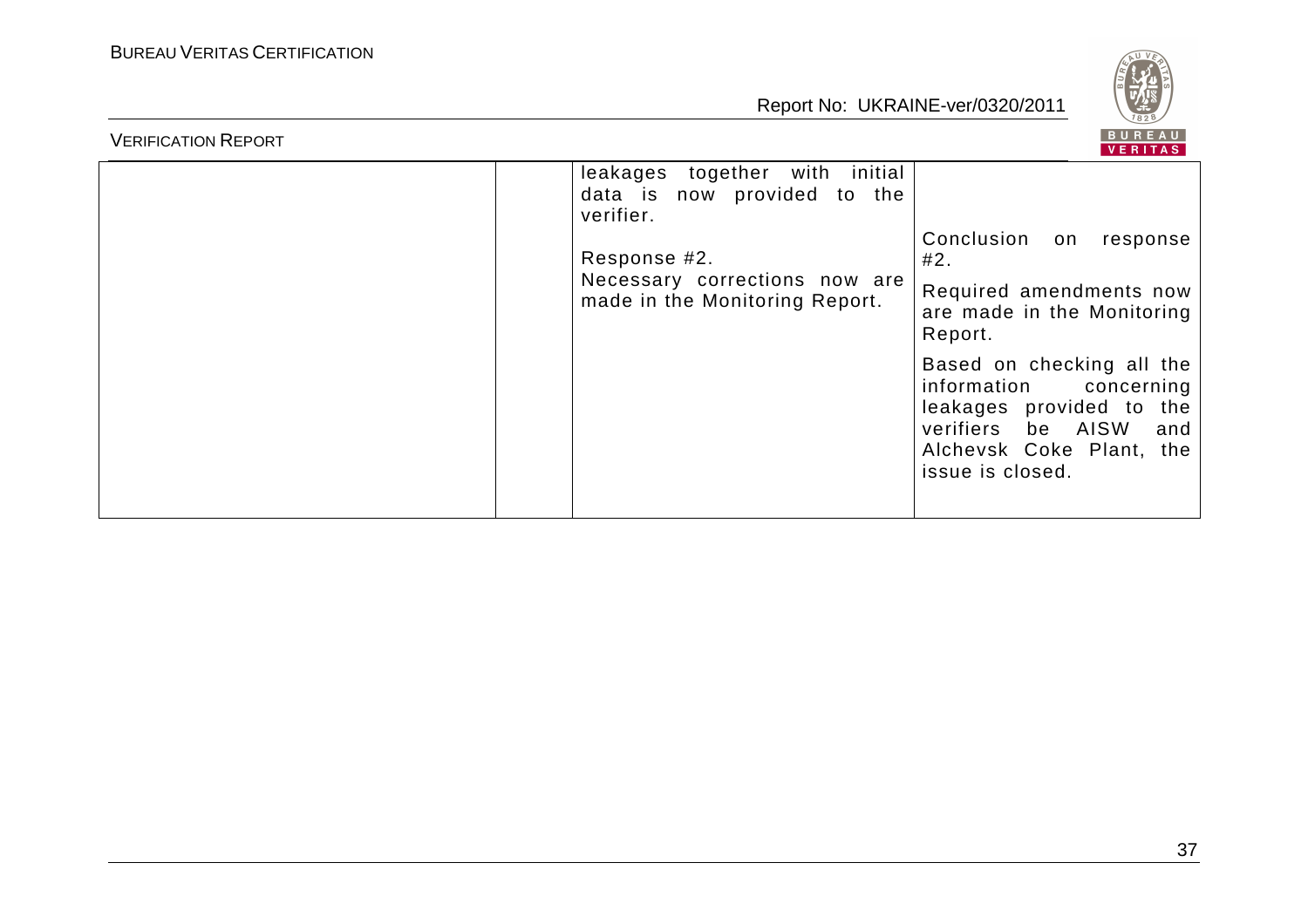

| <b>VERIFICATION REPORT</b>                                                                                                                                                                                                                                                                                                      |       |                                                                                                                                                                                                                                                                                                                                                                                                                                                                                                                                                                                                                                                                                                                |                      | BUREAU<br>VERITAS                                  |  |
|---------------------------------------------------------------------------------------------------------------------------------------------------------------------------------------------------------------------------------------------------------------------------------------------------------------------------------|-------|----------------------------------------------------------------------------------------------------------------------------------------------------------------------------------------------------------------------------------------------------------------------------------------------------------------------------------------------------------------------------------------------------------------------------------------------------------------------------------------------------------------------------------------------------------------------------------------------------------------------------------------------------------------------------------------------------------------|----------------------|----------------------------------------------------|--|
| $\mathbf{02.}$<br>explain<br>CAR<br>Please,<br>the<br>of<br>difference<br>between<br>amount<br>emission reductions calculated at the<br>PJSC "AISW" (the Excel-file provided<br>by deputy chief engineer of PJSC<br>"AISW" on the site-visit) and amount<br>of Emission Reductions stated in the<br>Monitoring Report provided. | 95(d) | The difference between amount<br>reductions (ER)<br>of emission<br>the Excel-file<br>calculated<br>in in<br>provided<br>by<br>chief<br>deputy<br>engineer of PJSC "AISW" during<br>the site-visit and amount of ER<br>stated in the MR was caused by<br>difference<br>baseline<br>the<br>in<br>emissions. The reason for such<br>difference<br>that Excel-file<br>is<br>presented by PJSC<br>"AISW"<br>contained outdated<br>emission<br>factors for baseline emissions<br>calculation. Despite<br>that fact,<br>volumes<br><b>FER</b><br>specific<br>of<br>consumption<br>fully<br>correlate<br>between these two files. This<br>correctness<br>proves<br>οf<br>calculations which are provided<br>in the MR. | received,<br>closed. | Based on the explanation<br>CAR<br>02<br><b>IS</b> |  |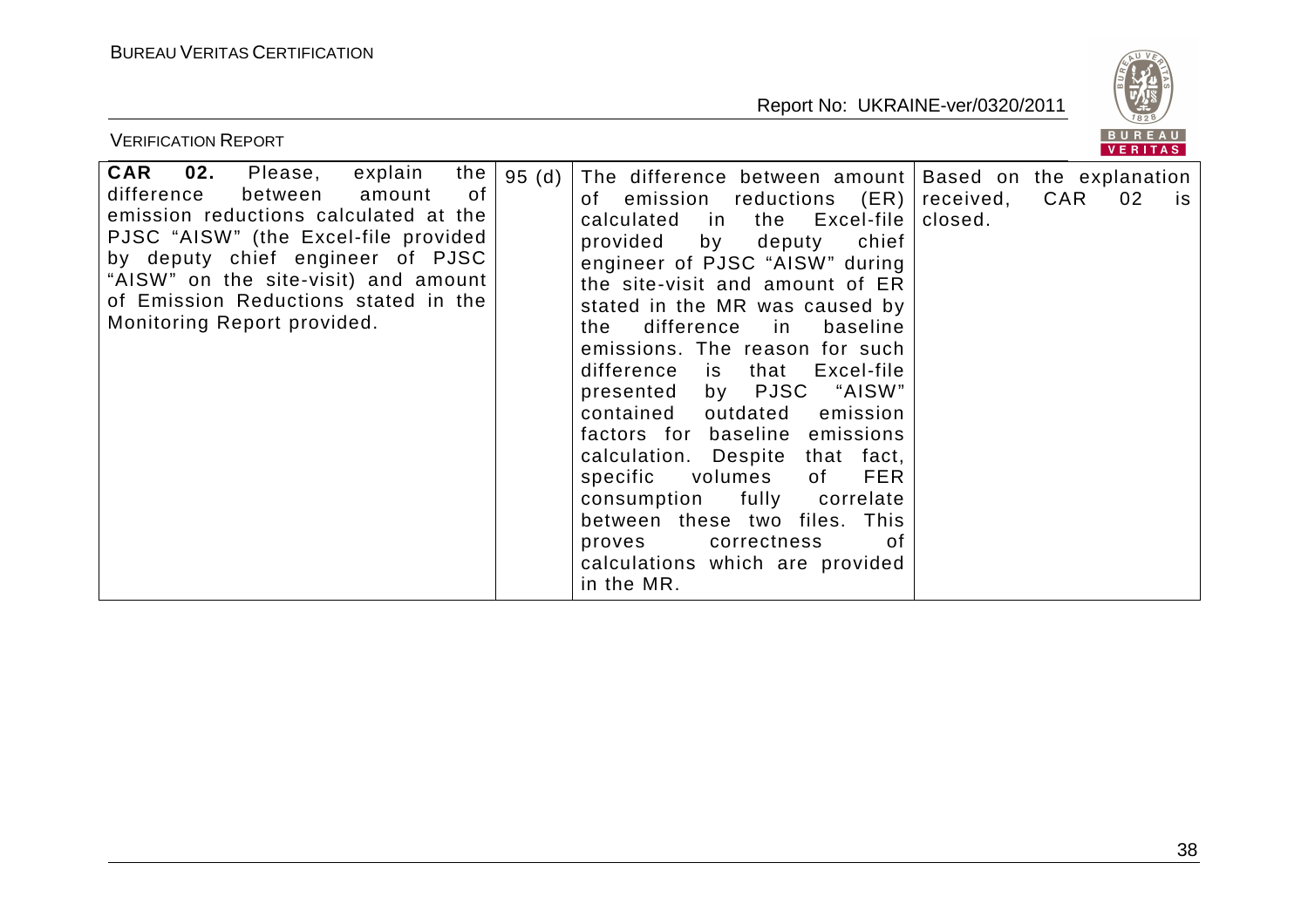

| <b>VERIFICATION REPORT</b>                                                                                                                                                                                                                                                                                                                                                                                                                                  |       |                                                                                                                                                                                                                                                                                                                                                                                                                                                                                                                                                                                                                                                                                                                                                                                                                                                                                                                     | BUREAU<br><b>VERITAS</b>                                                                                                                                                         |
|-------------------------------------------------------------------------------------------------------------------------------------------------------------------------------------------------------------------------------------------------------------------------------------------------------------------------------------------------------------------------------------------------------------------------------------------------------------|-------|---------------------------------------------------------------------------------------------------------------------------------------------------------------------------------------------------------------------------------------------------------------------------------------------------------------------------------------------------------------------------------------------------------------------------------------------------------------------------------------------------------------------------------------------------------------------------------------------------------------------------------------------------------------------------------------------------------------------------------------------------------------------------------------------------------------------------------------------------------------------------------------------------------------------|----------------------------------------------------------------------------------------------------------------------------------------------------------------------------------|
| <b>CAR 03.</b> The estimated amount of<br>emission reductions provided in the<br>PDD for the year 2011 is 1 254 763<br>tonnes of $CO2$ equivalent; but in the<br>Monitoring Report, 1 029 733 tonnes<br>of CO <sub>2</sub> equivalent is already stated as<br>actual emission reductions only for the<br>first half-year of 2011. Please, explain<br>(in the Monitoring Report) the reason<br>of such increasing emission reductions<br>within the project. | 95(d) | Response #1.<br>The<br>of<br>emission<br>amount<br>that<br>reductions<br>were actually<br>generated during the first half-<br>year of 2011 is higher than it<br>was expected in PDD because of<br>following<br>the<br>reason.<br>The<br>of the<br>baseline<br>project<br><b>is</b><br>developed based on the real<br>steel manufacturing process as<br>well as project line. Taking into<br>the<br>implication<br>account<br>0f<br>economy of scale and the fact<br>that loading factor for baseline<br>was much lower than for project<br>line, the emission reductions<br>were more sensitive to change of<br>specific energy consumption per<br>1 t of pig iron produced than<br>actually envisaged in the PDD.<br>However this influence<br>was<br>beyond of project participants'<br>control and fully based<br>on<br>market<br>situation<br>and<br>requirements.<br>Response #2.<br>The explanation regarding | Conclusion<br>response<br>on<br>#1.<br>Please,<br>include<br>the<br>explanation provided in the<br>section 7 of the Monitoring<br>Report.<br>Conclusion<br>response<br>on<br>#2. |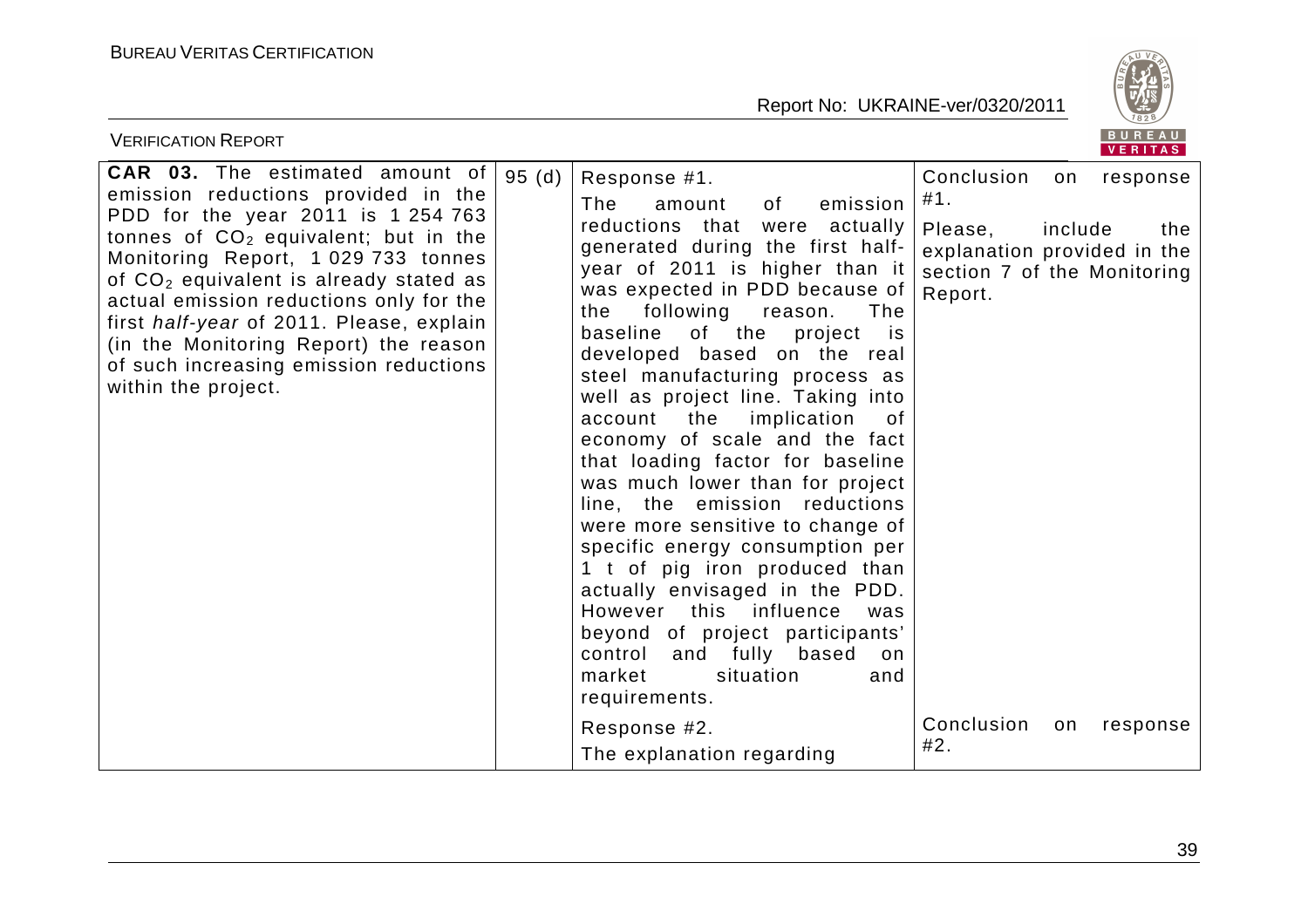

| <b>VERIFICATION REPORT</b> |                                                                                                                                                                                                              | BUREAU<br>VERITAS                                                     |
|----------------------------|--------------------------------------------------------------------------------------------------------------------------------------------------------------------------------------------------------------|-----------------------------------------------------------------------|
|                            | actual<br>amount of<br>reductions<br>increase<br>comparison with estimations in $\vert$ in the Monitoring Report.<br>PDD is now provided in the<br>section 7 of the<br>modified<br><b>Monitoring Report.</b> | emission   The issue is closed based<br>$in$   on the amendments made |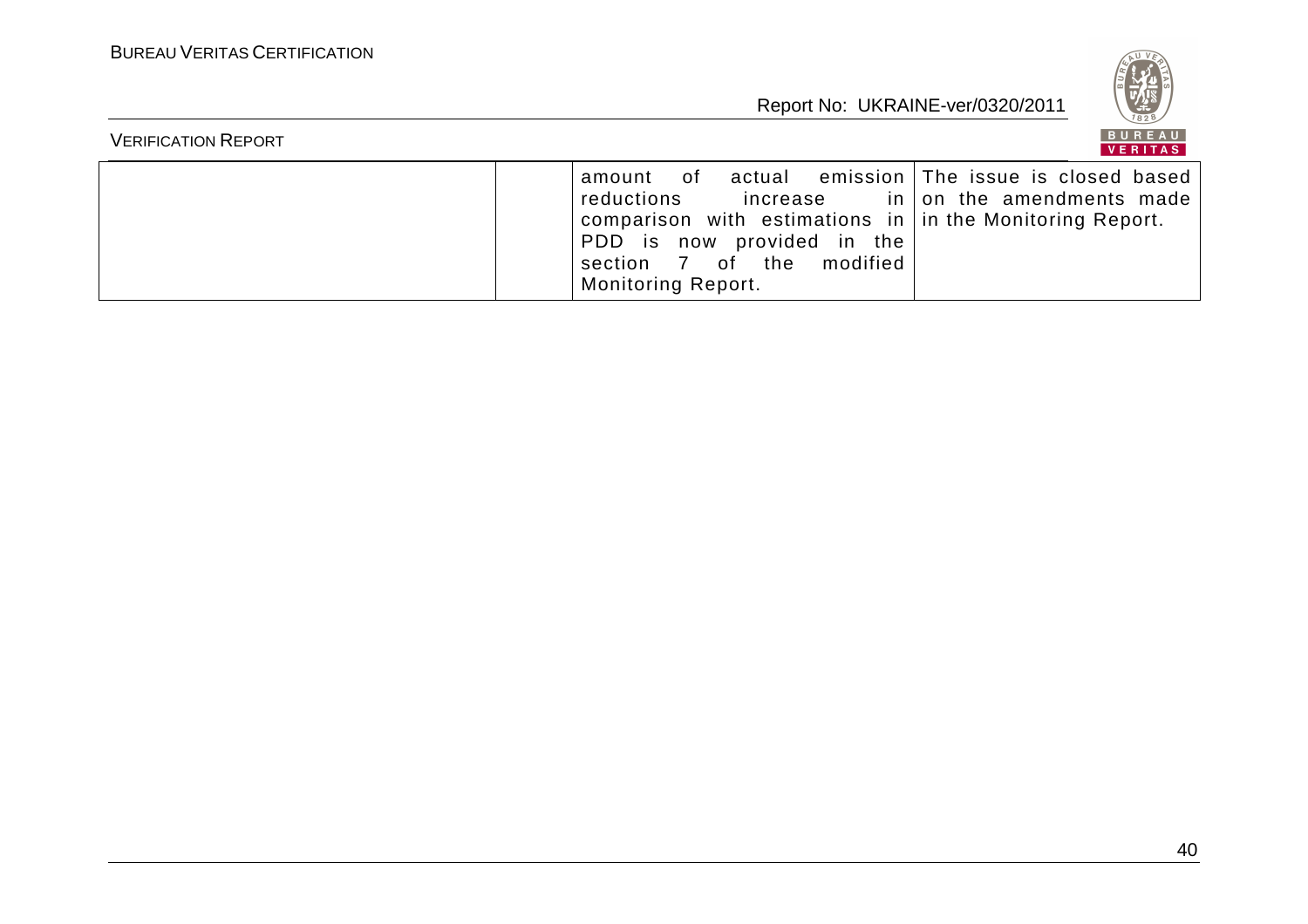

| <b>VERIFICATION REPORT</b>                                                                                                                                                             |            |                                                                                                                                                                                                                                                                                                                                                                                                                                        | BUREAU<br><b>VERITAS</b>                                                                                                                                                                                                                                                                                                                                                                                                                                                                                                                                                         |
|----------------------------------------------------------------------------------------------------------------------------------------------------------------------------------------|------------|----------------------------------------------------------------------------------------------------------------------------------------------------------------------------------------------------------------------------------------------------------------------------------------------------------------------------------------------------------------------------------------------------------------------------------------|----------------------------------------------------------------------------------------------------------------------------------------------------------------------------------------------------------------------------------------------------------------------------------------------------------------------------------------------------------------------------------------------------------------------------------------------------------------------------------------------------------------------------------------------------------------------------------|
| <b>CAR 04.</b> Please, provide passports for<br>electricity supply meters which are the<br>project monitoring equipment or prove<br>accuracy of the meters readings by<br>other means. | 101<br>(b) | Response #1.<br>List of monitoring equipment<br>provided by AISW that states the<br>accuracy of electricity supply<br>meters together with copies of<br>passports for different types of<br>electricity supply meters which<br>are used under the project<br>activity are now provided to the<br>verifier. Passports for the rest of<br>electricity supply meters will be<br>provided to the verifier during<br>the next verification. | Conclusion<br>response<br>on<br>#1.<br>Please, pay attention to the<br>date of last calibration for<br>the meters LZQM 64812,<br>LZQM 64811, LZQM 64839,<br>LZQM<br>and<br>64832<br>with<br>regard to the frequency<br>stated in the passports for<br>these meters. Since March<br>2010 till now the meters<br>been<br>have<br>being<br>with<br>expired calibration status.<br>Please, clarify and provide<br>evidences<br>how<br>the<br>measurement accuracy of<br>these meters were ensured<br>least<br>during<br>the<br>at<br>monitoring period.<br>Conclusion<br>on response |
|                                                                                                                                                                                        |            | Response #2.                                                                                                                                                                                                                                                                                                                                                                                                                           | #2.                                                                                                                                                                                                                                                                                                                                                                                                                                                                                                                                                                              |
|                                                                                                                                                                                        |            | Necessary information now is<br>provided to the verification team.                                                                                                                                                                                                                                                                                                                                                                     | The issue is closed due to<br>the<br>documentation<br>provided.                                                                                                                                                                                                                                                                                                                                                                                                                                                                                                                  |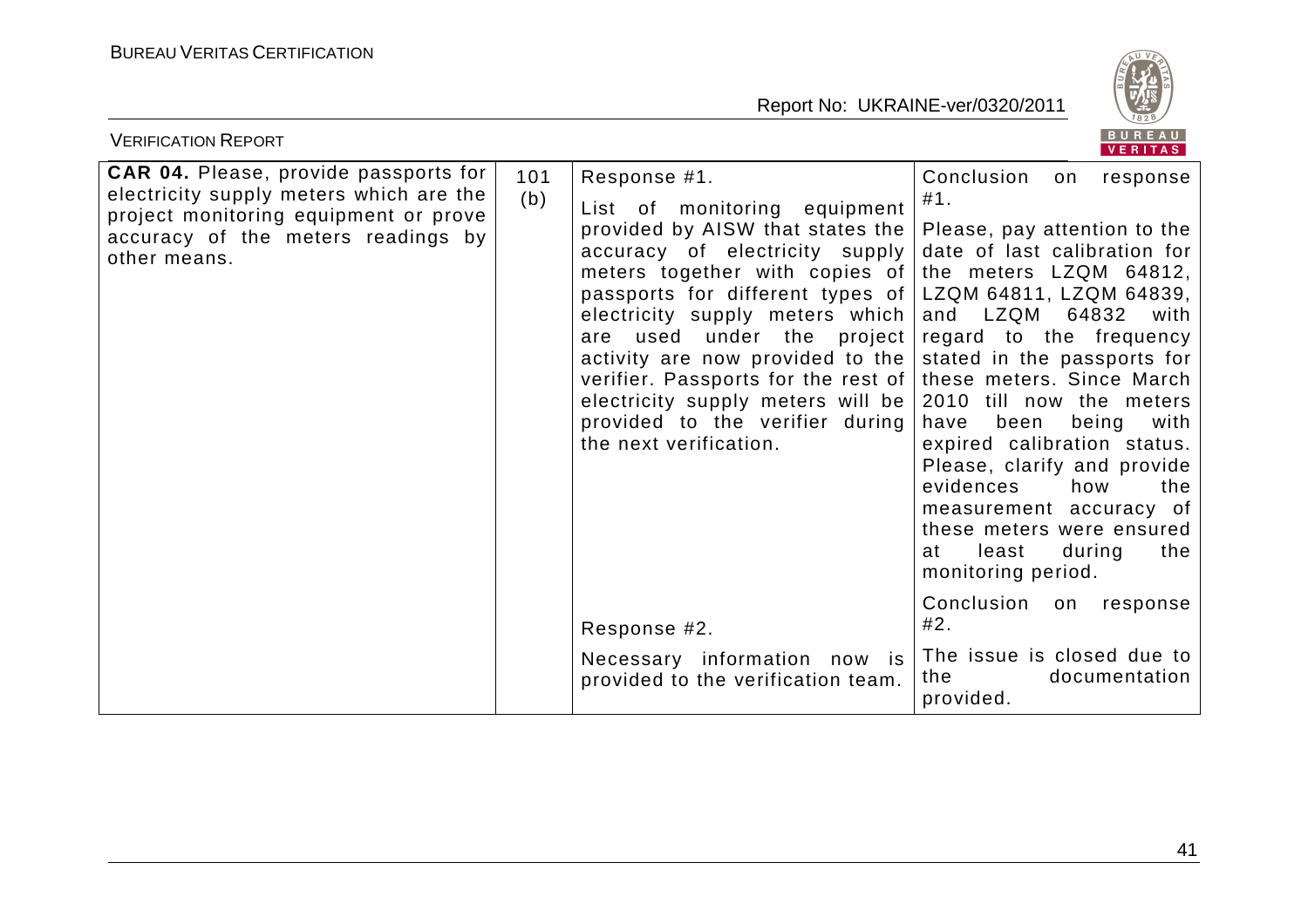

| <b>VERIFICATION REPORT</b>                                                                                                                                                                                                                                                                                                                                                                                                                                                                                                              |            |                                                                                                                                                                                                                                                                                                                                                                                                                                                                                                                                                                                                          | B U K E A U<br>VERITAS                                                                                                                                                                                                                                                                                                    |
|-----------------------------------------------------------------------------------------------------------------------------------------------------------------------------------------------------------------------------------------------------------------------------------------------------------------------------------------------------------------------------------------------------------------------------------------------------------------------------------------------------------------------------------------|------------|----------------------------------------------------------------------------------------------------------------------------------------------------------------------------------------------------------------------------------------------------------------------------------------------------------------------------------------------------------------------------------------------------------------------------------------------------------------------------------------------------------------------------------------------------------------------------------------------------------|---------------------------------------------------------------------------------------------------------------------------------------------------------------------------------------------------------------------------------------------------------------------------------------------------------------------------|
| <b>CAR 05.</b> Please, indicate correct<br>frequency of verification/calibration for<br>BF-5 natural gas consumption meter<br>ДИСК МЕТРАН 1033 4000225, natural<br>gas consumption meter ДИСК-250<br>Метран 93038 295314, and natural<br>gas consumption meter ДИСК-250<br>Метран 93041 295315 (the frequency<br>indicated in the Annex 1 of the<br>Monitoring Report differs from the<br>frequency stated in the passports<br>provided to the verifiers). Please,<br>prove that all these meters are<br>calibrated at the proper time. | 101<br>(b) | Response #1.<br>verification/calibration<br>Correct<br>frequencies<br>of natural<br>gas<br>(ДИСК  <br>meters<br>consumption<br>МЕТРАН 1033 4000225, ДИСК-<br>250 Метран 93038 295314, and  <br>ДИСК-250<br>93041  <br>Метран<br>295315) are now provided in the<br>modified monitoring report. The<br>passports for mentioned above<br>natural gas consumption meters<br>are now provided to the verifier<br>in order to prove that these<br>consumption<br>meters<br>are<br>verified/calibrated in time.<br>Response #2.<br>The required explanation<br><b>IS</b><br>provided to the verification team. | Conclusion<br>response<br>on<br>#1.<br>Please, explain indicated<br>(in the Annex of Monitoring)<br>Report) double frequency<br>of verification (calibration)<br>ДИСК-250<br>for meters<br>Метран 93041 295315, and<br>ДИСК-250 Метран 93038<br>$295315$ .<br>Conclusion<br>response<br>on<br>#2.<br>The issue is closed. |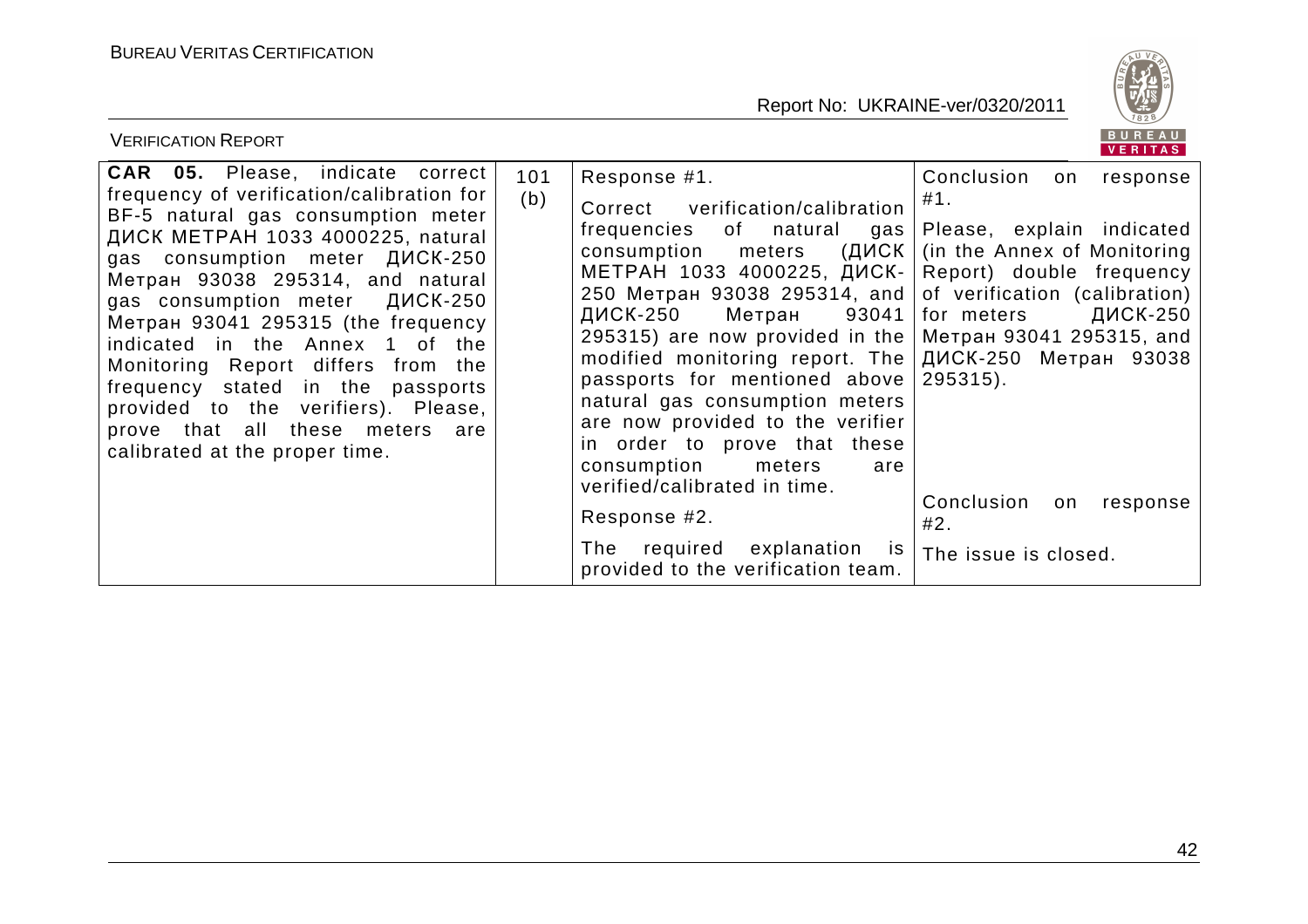

| BUREAU<br><b>VERIFICATION REPORT</b><br>VERITAS                                                                           |       |                                                                                                                                                                                                                                                 |                                                                                                                                                                 |  |
|---------------------------------------------------------------------------------------------------------------------------|-------|-------------------------------------------------------------------------------------------------------------------------------------------------------------------------------------------------------------------------------------------------|-----------------------------------------------------------------------------------------------------------------------------------------------------------------|--|
| CL 01. Please, explain the actual<br>status of the project activity mentioned<br>in the paragraph #9 of MR section 3.     | 93    | Response #1.                                                                                                                                                                                                                                    | Conclusion<br>response<br>on                                                                                                                                    |  |
|                                                                                                                           |       | For the present time construction<br>of BF # 2 is delayed because of<br>adverse market situation and<br>lack of financing. Construction of<br>BF # 2 will be continued after<br>improvement of market situation<br>and availability of funding. | #1.<br>Please, add the information<br>provided<br>to<br>the<br>corresponding subsection<br>of the MR section 3.<br>response<br>on<br>Plan, the issue is closed. |  |
|                                                                                                                           |       | Response #2.                                                                                                                                                                                                                                    | Conclusion<br>#2.                                                                                                                                               |  |
|                                                                                                                           |       | Information<br>concerning<br>the<br>actual status of the BF # 2<br>implementation is now provided<br>in the paragraph $#9$ (section 3)<br>of the modified MR.                                                                                   | Based on the amendments<br>made in the Monitoring                                                                                                               |  |
| CL 02. Please, clarify the abbreviation<br>"LED" given in the MR section 1.                                               | 93    | LED means light-emitting diode.<br>Definition of such abbreviation is<br>now provided in the modified<br>MR.                                                                                                                                    | Due to the amendments<br>made, the issue is closed.                                                                                                             |  |
| CL 03. Please, explain the use of the<br>value of carbon emission factor for                                              | 95(c) | Conclusion<br>Response #1.                                                                                                                                                                                                                      | on<br>response                                                                                                                                                  |  |
| based on carbon<br>of<br>coal<br>content<br>anthracite. Indicate is it correct in<br>respect to the PDD of final version? |       | Taking into account that the<br>most of coal that was consumed<br>under the project activity, had<br>common quality characteristics<br>and calorific value to anthracite,<br>it was decided to apply default<br>emission factor for anthracite, | #1.<br>Please, provide additional<br>documentation from PJSC<br>"AISW",<br>which<br>proves<br>quality characteristics and<br>calorific value of coal.           |  |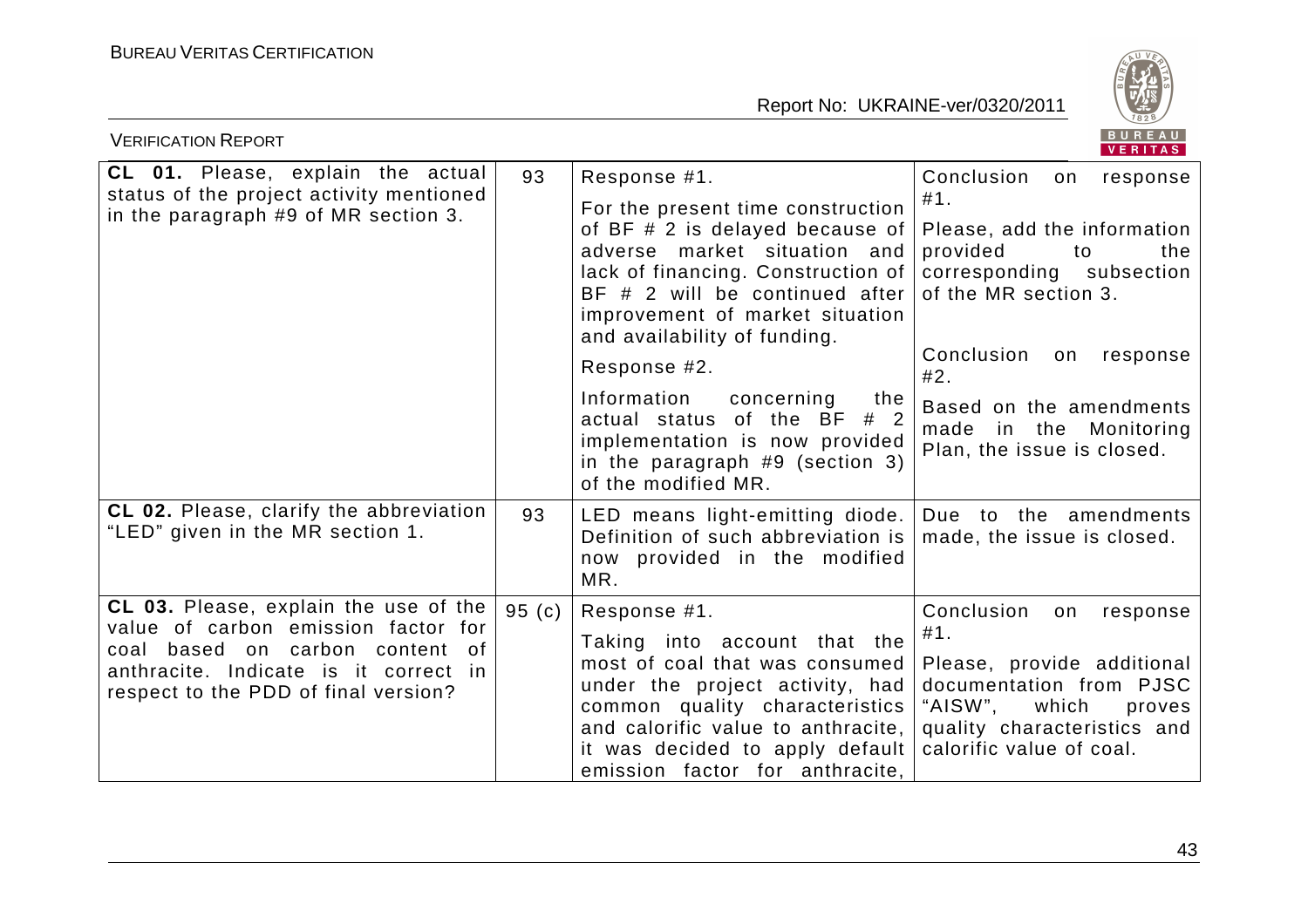

| <b>VERIFICATION REPORT</b>                                                                                                                                 |       |                                                                                                                                                                                                                                                                                                                                            | BUREAU<br>VERITAS                                                                        |
|------------------------------------------------------------------------------------------------------------------------------------------------------------|-------|--------------------------------------------------------------------------------------------------------------------------------------------------------------------------------------------------------------------------------------------------------------------------------------------------------------------------------------------|------------------------------------------------------------------------------------------|
|                                                                                                                                                            |       | which is in accordance<br>with<br>IPCC data and consistent with<br>PDD.<br>The<br>additional<br>the<br><b>PJSC</b><br>documentation<br>from<br>"AISW", which proves<br>quality<br>characteristics<br>calorific<br>and<br>value of coal, may be provided<br>to the verifier upon his request.                                               |                                                                                          |
|                                                                                                                                                            |       | Response #2.                                                                                                                                                                                                                                                                                                                               | Conclusion<br>on response                                                                |
|                                                                                                                                                            |       | Documentation<br>that<br>proves                                                                                                                                                                                                                                                                                                            | #2.                                                                                      |
|                                                                                                                                                            |       | quality characteristics of coal is<br>now provided to the verifier.                                                                                                                                                                                                                                                                        | The issue is closed based<br>the<br>information<br>on.<br>provided.                      |
| <b>CL 04.</b> Please, give more clear names<br>for default emission factors mentioned<br>the table with projectline and<br>in.<br>baseline data variables. | 95(c) | Appropriate corrections are now<br>made in the modified MR.                                                                                                                                                                                                                                                                                | The issue is closed based<br>on the amendments made.                                     |
| <b>CL 05.</b> Please, explain how calorific                                                                                                                | 95(c) | Response #1.                                                                                                                                                                                                                                                                                                                               | Conclusion<br>on<br>response                                                             |
| value of natural gas for the first half-<br>year of 2011 is calculated in the MR<br>section 5.                                                             |       | The calorific value of natural gas<br>for the first half-year of 2011 is<br>based<br>calculated<br>on<br>actual<br>calorific value which is provided<br>by the natural gas supplier. The<br>emission factor for natural gas is<br>calculated<br>based<br>actual<br>on<br>calorific value and on default<br>carbon emission factor which is | #1.<br>include<br>Please,<br>the<br>explanation provided in the<br>section 5 of the PDD. |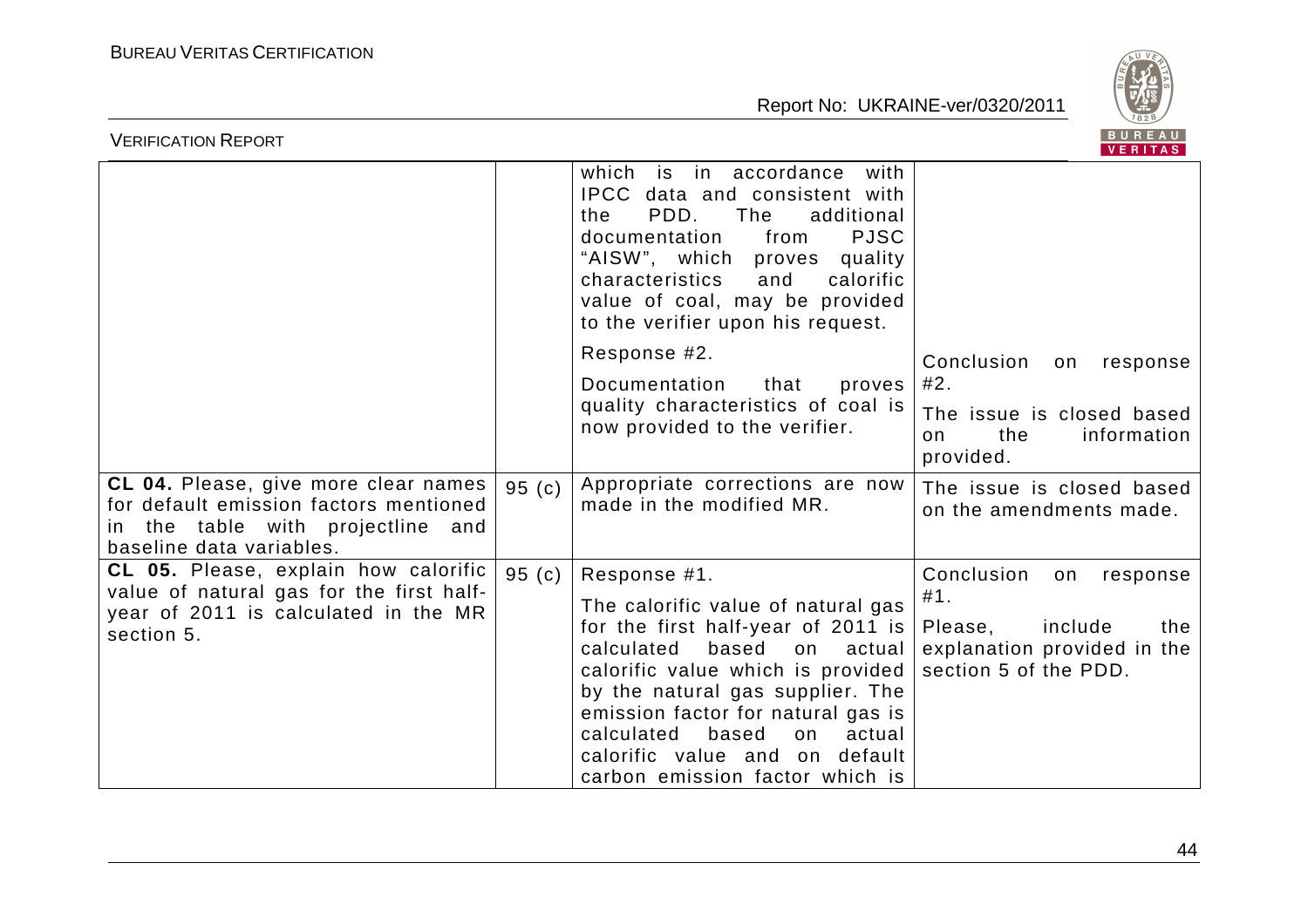

| <b>VERIFICATION REPORT</b> |                                                                                                                                                                                                    | <b>BUREAU</b><br>VERITAS |
|----------------------------|----------------------------------------------------------------------------------------------------------------------------------------------------------------------------------------------------|--------------------------|
|                            | in accordance with IPCC data.                                                                                                                                                                      |                          |
|                            | Response #2.                                                                                                                                                                                       | Conclusion on response   |
|                            | The explanation concerning $\#2$ .                                                                                                                                                                 |                          |
|                            | calorific value of natural gas is $\mid$ The issue is closed based $^{\text{\tiny{\textsf{I}}}}$<br>, now provided in the section 5 of $ $ on the amendments made $^{\dagger}$<br>the modified MR. | in the PDD.              |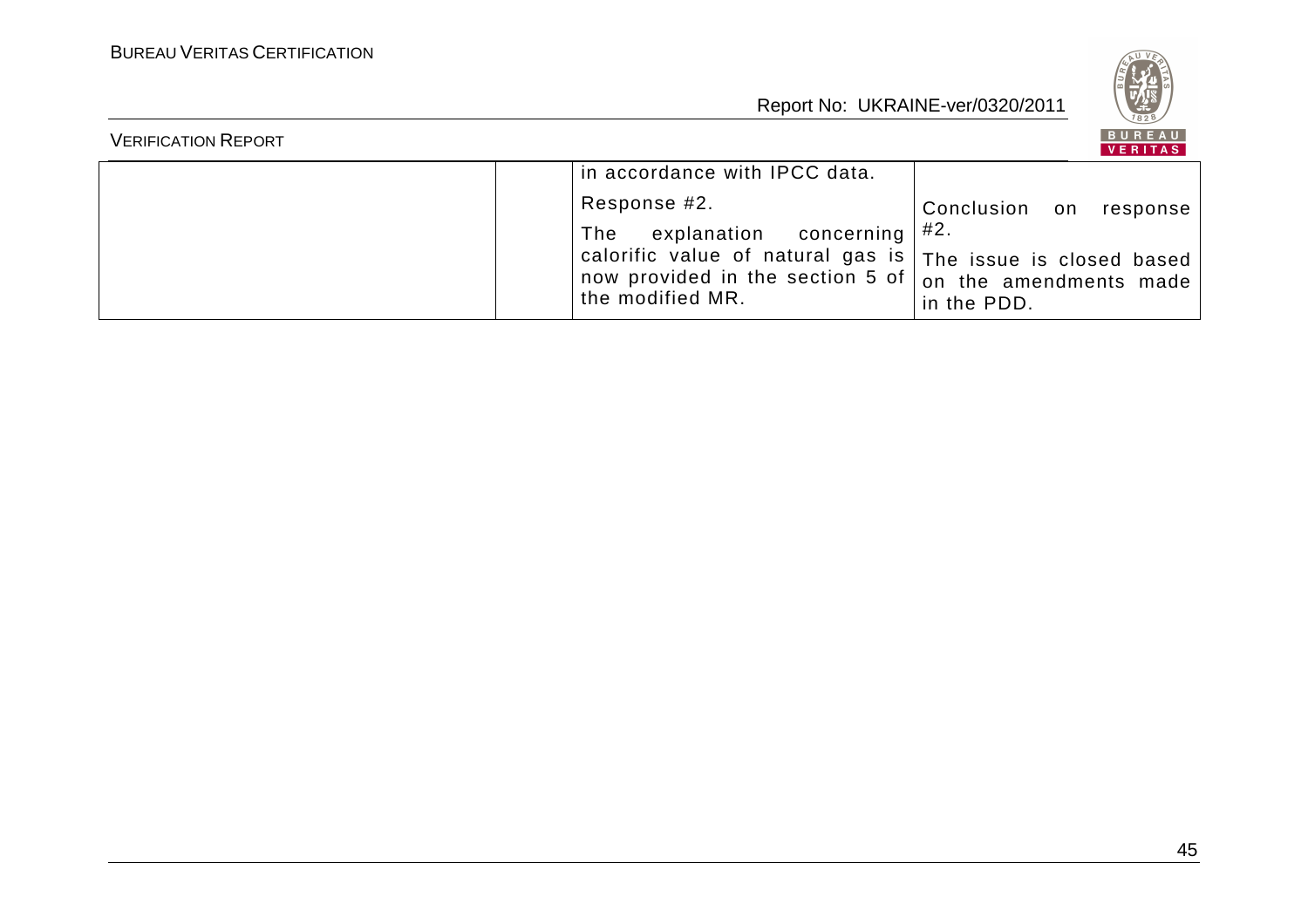

| <b>VERIFICATION REPORT</b>                                                                                                                                                                 |       |                                                                                                                                                                                                                                                                                                                                                                                                                                                                                                                                                                                                                                                                                                                                                                                                                                                                                                              | BUREAU<br>VERITAS                                                                                                                                                                                                                                                                                                                                                                                                                        |
|--------------------------------------------------------------------------------------------------------------------------------------------------------------------------------------------|-------|--------------------------------------------------------------------------------------------------------------------------------------------------------------------------------------------------------------------------------------------------------------------------------------------------------------------------------------------------------------------------------------------------------------------------------------------------------------------------------------------------------------------------------------------------------------------------------------------------------------------------------------------------------------------------------------------------------------------------------------------------------------------------------------------------------------------------------------------------------------------------------------------------------------|------------------------------------------------------------------------------------------------------------------------------------------------------------------------------------------------------------------------------------------------------------------------------------------------------------------------------------------------------------------------------------------------------------------------------------------|
| <b>CL</b><br>06.<br>Please,<br>explain<br>the<br>appearance of formulas for calculating<br>emission factor for coke as these<br>formulas were not included in the PDD<br>of final version. | 95(c) | Response #1.<br>In the PDD it was indicated that<br>in the emission factor for coke<br>will be calculated based on<br>actual carbon content of coke in<br>case if such information will be<br>available. As soon as mentioned<br>above data was provided from<br>AISW, appropriate amendments<br>made<br>were<br>and<br>additional<br>formulas were included in the<br>monitoring report to calculate<br>emission<br>factor<br>to<br>ensure<br>of<br>transparency<br>applied<br>approach. During this monitoring<br>period the carbon<br>emission<br>factor for coke is calculated<br>based on actual carbon content<br>which can be proved by AISW<br>documents (may be provided<br>upon verifiers' request).<br>Response #2.<br>In the PDD it was indicated that<br>in the emission factor for coke<br>will be calculated based on<br>actual carbon content of coke in<br>case if such information will be | Conclusion<br>on<br>response<br>#1.<br>Specifying the method for<br>calculating coke emission<br>factor<br><i>(appearance)</i><br>of<br>formulas<br>for calculating<br>emission factor for coke)<br>should be considered as<br>revision to the Monitoring<br>Plan.<br>Conclusion<br>on<br>response<br>#2.<br>Please,<br>draw<br>the<br>up<br>revision to the Monitoring<br>Plan as a separate section<br>of the Monitoring Report.<br>46 |
|                                                                                                                                                                                            |       |                                                                                                                                                                                                                                                                                                                                                                                                                                                                                                                                                                                                                                                                                                                                                                                                                                                                                                              |                                                                                                                                                                                                                                                                                                                                                                                                                                          |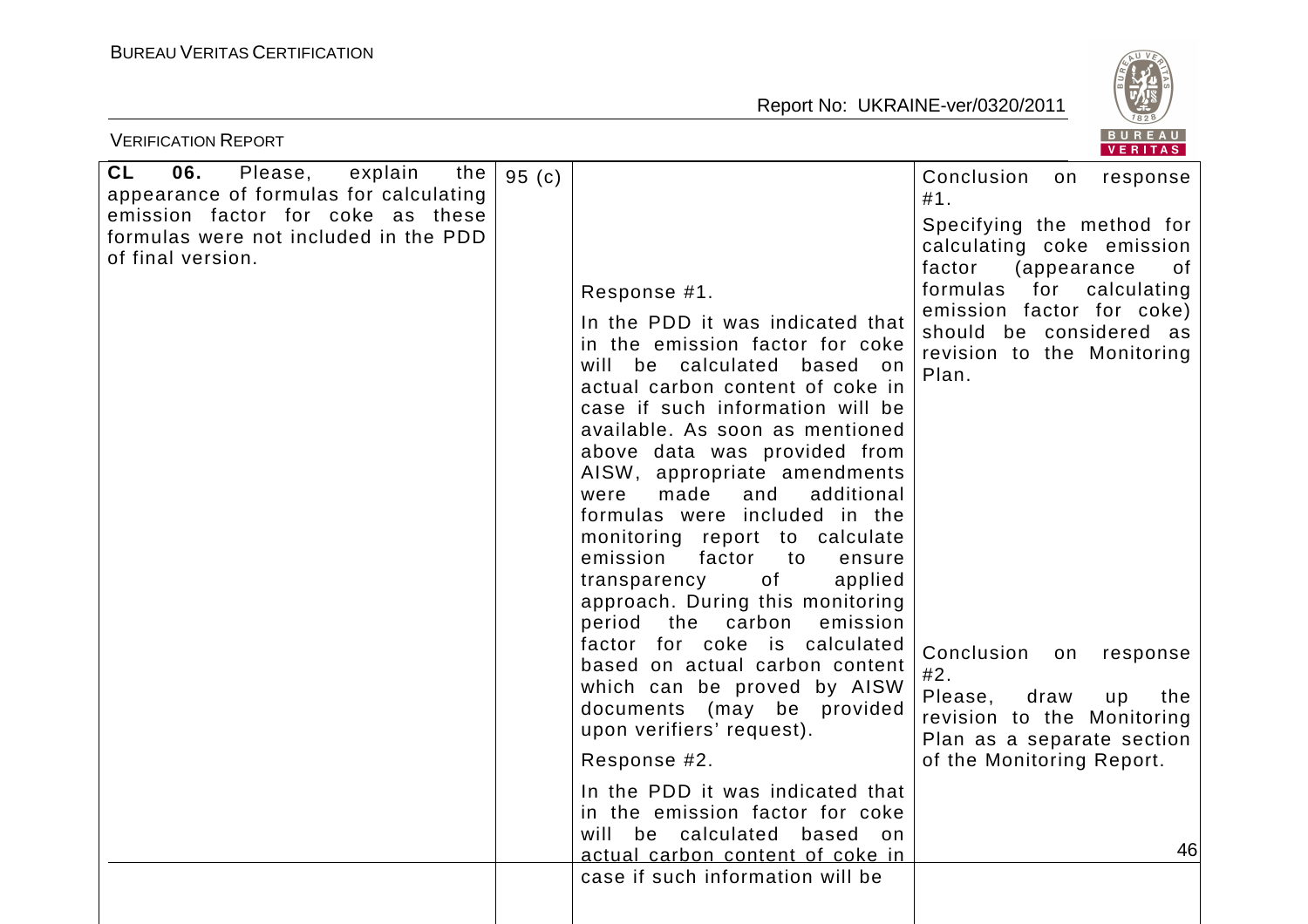

| <b>VERIFICATION REPORT</b>                                                                                                                                                                                          |            |                                                                                                                                                                                                                                                                                                                                                                                                                                                                                                                                                                | BUREAU<br>VERITAS                                                 |
|---------------------------------------------------------------------------------------------------------------------------------------------------------------------------------------------------------------------|------------|----------------------------------------------------------------------------------------------------------------------------------------------------------------------------------------------------------------------------------------------------------------------------------------------------------------------------------------------------------------------------------------------------------------------------------------------------------------------------------------------------------------------------------------------------------------|-------------------------------------------------------------------|
|                                                                                                                                                                                                                     |            | available. Taking into account<br>that during this monitoring period<br>such information was available,<br>appropriate amendments were<br>made and additional formulas<br>were included in the monitoring<br>report to demonstrate how the<br>emission factor is calculated.<br>Application of such formulas<br>ensures transparency of applied<br>approach. This<br>insignificant<br>deviation can be considered as a<br>revision to the Monitoring Plan in<br>PDD. Such information is now<br>included<br>the<br>modified<br><i>in</i><br>monitoring report. |                                                                   |
|                                                                                                                                                                                                                     |            | Response #3.                                                                                                                                                                                                                                                                                                                                                                                                                                                                                                                                                   | Conclusion<br>on<br>response                                      |
|                                                                                                                                                                                                                     |            | Necessary corrections are made.                                                                                                                                                                                                                                                                                                                                                                                                                                                                                                                                | #3.<br>The issue is closed.                                       |
| 07.<br>CL<br>Please,<br>mention<br>the<br>in<br>Monitoring Report<br>that AISW<br><b>is</b><br>certified according to the requirements<br>of the ISO 14001 standard mentioning<br>the conformity audits conducting. | 101<br>(a) | Information<br>that<br>states<br>that<br>AISW is certified<br>according to<br>the requirements of the ISO<br>14001 is now included in the<br>modified MR.                                                                                                                                                                                                                                                                                                                                                                                                      | The information provided<br>based on the information<br>received. |